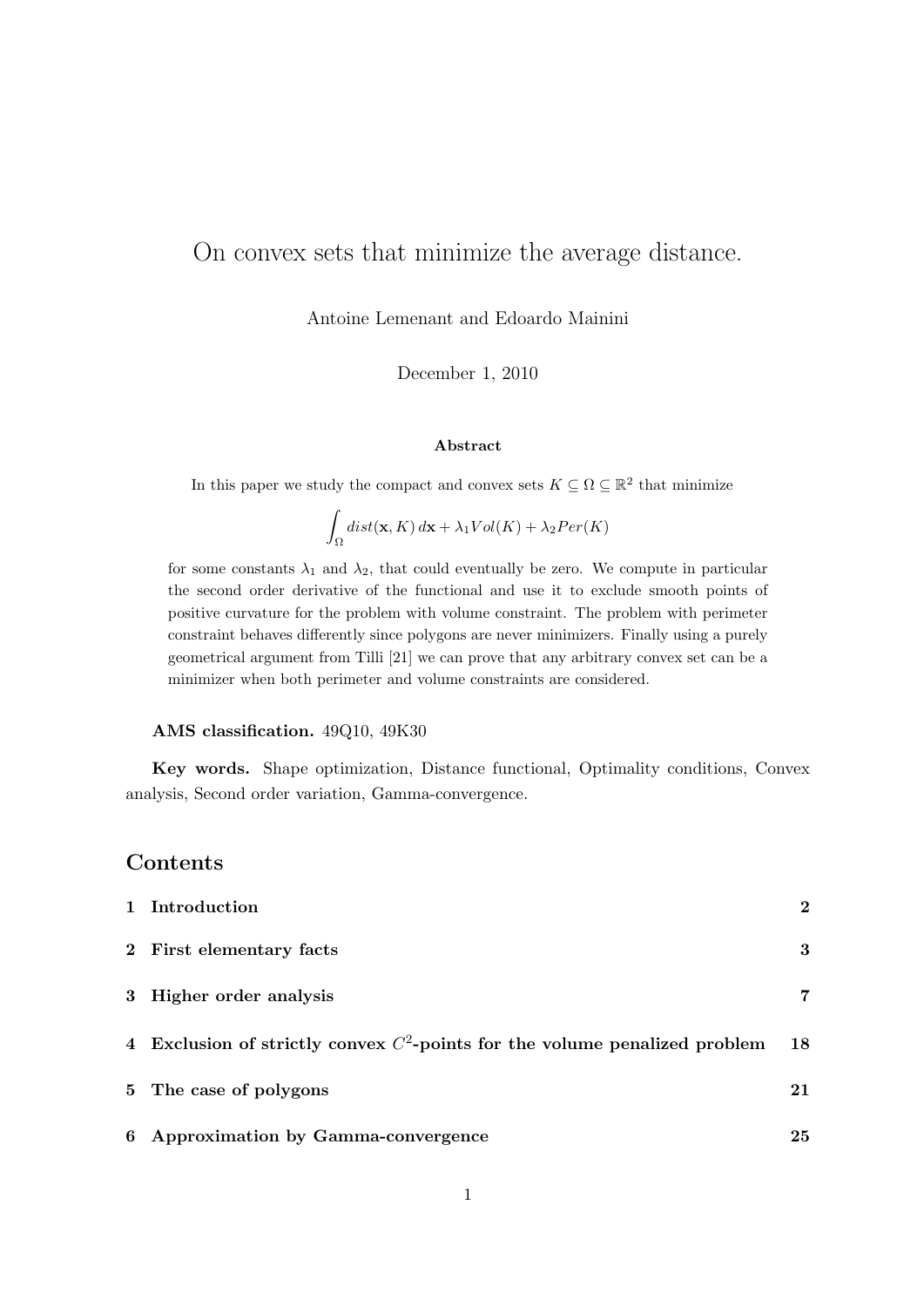## 1 Introduction

Given a constant  $\ell > 0$  and a measure  $\mu$  on a domain  $\Omega \subseteq \mathbb{R}^N$ , the classical irrigation problem considered in [5, 4, 20, 8, 18, 21, 17, 6, 13, 14] consists in minimizing

$$
\mathcal{F}(\Sigma) := \int_{\Omega} dist(\mathbf{x}, \Sigma) d\mu(\mathbf{x})
$$
\n(1.1)

over all the compact and connected sets  $\Sigma$  such that  $\mathcal{H}^1(\Sigma) \leq \ell$ . Here  $dist(\mathbf{x}, \Sigma) := \inf\{|\mathbf{x} - \mathbf{y}| :$  $y \in \Sigma$ . Whereas the topological configuration [8] and the blow up limits [18] are now well understood, the optimal regularity for the minimizer remains an open question. In particular it is still not known whether a minimizer could admit or not a point at which the blow up limit is a corner (we call them "corner points", see [18]). It is worth mentioning that possible existence of such corner points is the crucial fact that makes any regularity result difficult to obtain (see [13, 14]).

In this paper we concentrate on a slightly different but related problem. Instead of minimizing among one-dimensional sets  $\Sigma$  (that traditionally represent an irrigation network), we minimize here among solid bodies  $K$ , that are moreover convex. More precisely, given some constants  $\lambda_1, \lambda_2 \in (0, +\infty]$ , a domain  $\Omega \subseteq \mathbb{R}^2$  and a positive measure  $\mu$  (for most of our investigation,  $\mu$  is the Lebesgue measure  $\mathcal{L}^2$ , we consider the class of admissible sets

 $\mathcal{A} := \{K \subseteq \overline{\Omega}, K \text{ compact and convex}\},\$ 

and the problem

$$
\min_{K \in \mathcal{A}} \mathcal{F}(K) + \lambda_1 Vol(K) + \lambda_2 Per(K),\tag{1.2}
$$

where  $\mathcal F$  is still the average distance functional defined in (1.1).

Here  $\lambda_1$  or  $\lambda_2$  could be 0 (but not both of them), which let us the freedom to choose the constraint that we want to study. We are particulary interested by the problem with volume constraint. For this problem the convexity constraint on  $K$  is crucial to hope to obtain non trivial minimizers, and we are able to exclude smooth points of positive curvature (Theorem 21). The proof uses the second order derivative of the average distance functional  $\mathcal{F}$ , which itself rely on the second derivative of the distance function along smooth vector fields stated here as a general Lemma (Lemma 13) and which is interesting on its own. In particular it seems that our functional satisfies some concavity properties as studied in [3].

We would like to emphasis that according to our knowledge, this second derivative (i.e. Lemma 13) is new and may be interesting for other purpose, like for the classical average distance problem. This is probably one of the main results of this paper. It can be seen for instance as a complement of [4], where the first order is computed.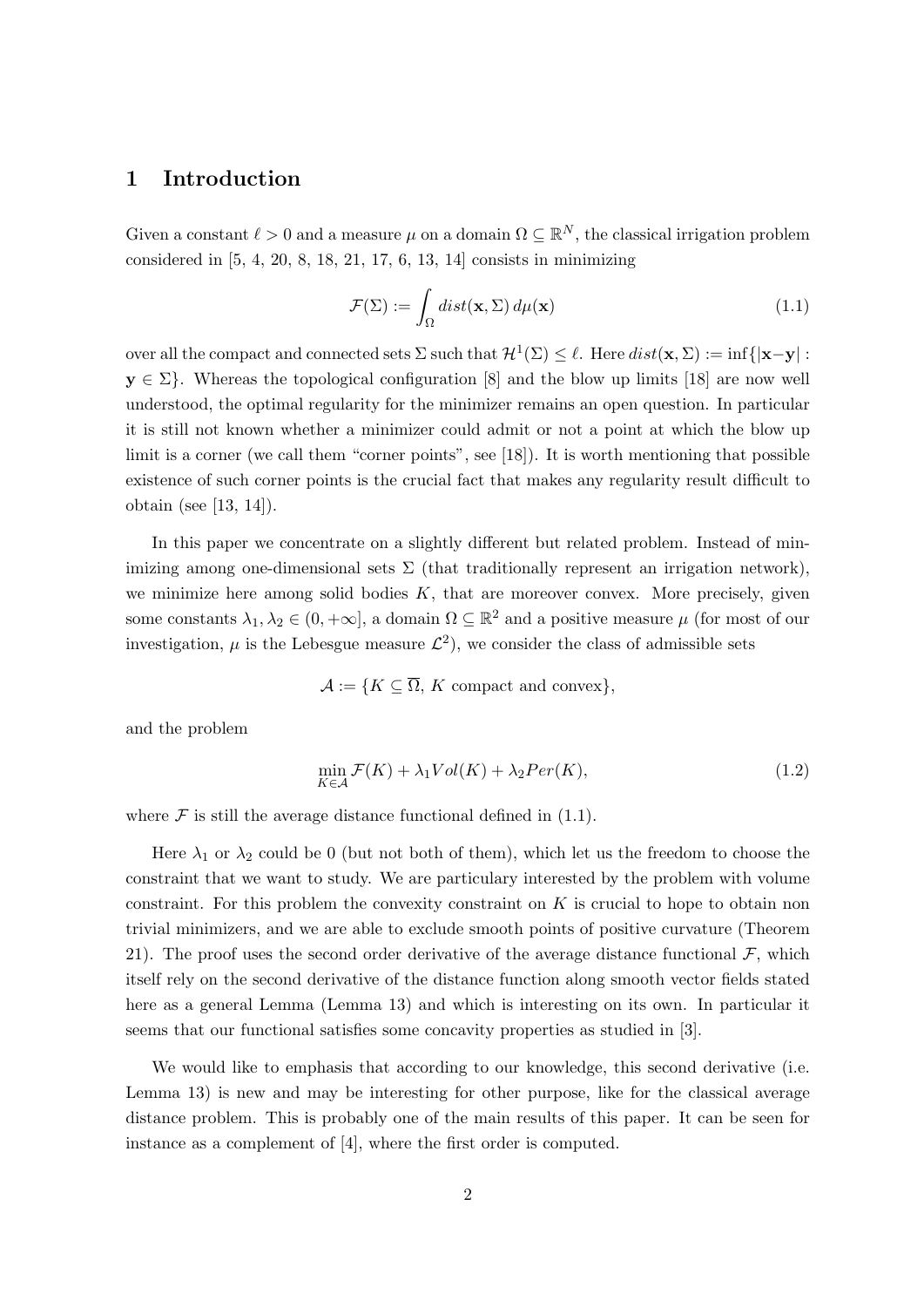The problem becomes different if we assume an additional perimeter constraint (i.e. minimizing with both perimeter and volume constraints). As we shall see later, in this case one can argue as Tilli [21] to prove that any bounded convex domain is a minimizer (Theorem 8). This is interesting enough because it provides existence of minimizers for the average distance functional, with appropriate constraints, that actually admit corner points. As was said before, this fact remains an open question for the original irrigation problem mentioned in the first paragraph above.

The main motivation for studying Problem (1.2) is principally theoretical. Our goal is to learn more about the properties of the average distance functional and its minimizers. On the other hand akin to the irrigation problem, it might not be difficult to find some applications of Problem  $(1.2)$ . A possible interpretation could be that K represents an artificial lake, that a mayor wants to dig in his city. The surface of the lake is prescribed and for some reasons, purely esthetic say, he wants this lake to be convex. Then the mayor wants this lake to be the closest to everyone in average in his town, according to the density of population. Therefore, to find the optimal shape of the lake he needs to solve Problem (1.2).

In Section 6 we approximate the functional by Γ-convergence in view of numerical computations (Theorem 31). However, the convexity constraint makes those computations difficult to implement in practice with a computer. For this convergence we use the well-known fact that the distance functional is the limit as  $p \to +\infty$  of the p-Compliance functional as it was shown in [7]. This fact is also theoretically interesting because it emphasis the link between a purely geometric problem involving the distance functional with an analytic problem involving the p-Laplace operator.

Furthermore, the analogue problem replacing the average distance by the p-Compliance functional is also interesting to consider for its own and has never been studied.

Acknowledgments. The authors wish to thank professor Giuseppe Buttazzo for fruitful discussions. They also would like to thank Jimmy Lamboley who have red a first version of this paper and gave to us precious remarks and corrections.

## 2 First elementary facts

#### 2.1 Existence of minimizers

We first prove the existence of minimizers.

**Proposition 1.** For any bounded domain  $\Omega \subseteq \mathbb{R}^N$  and positive measure  $\mu$ , Problem (1.2) admits a convex minimizer.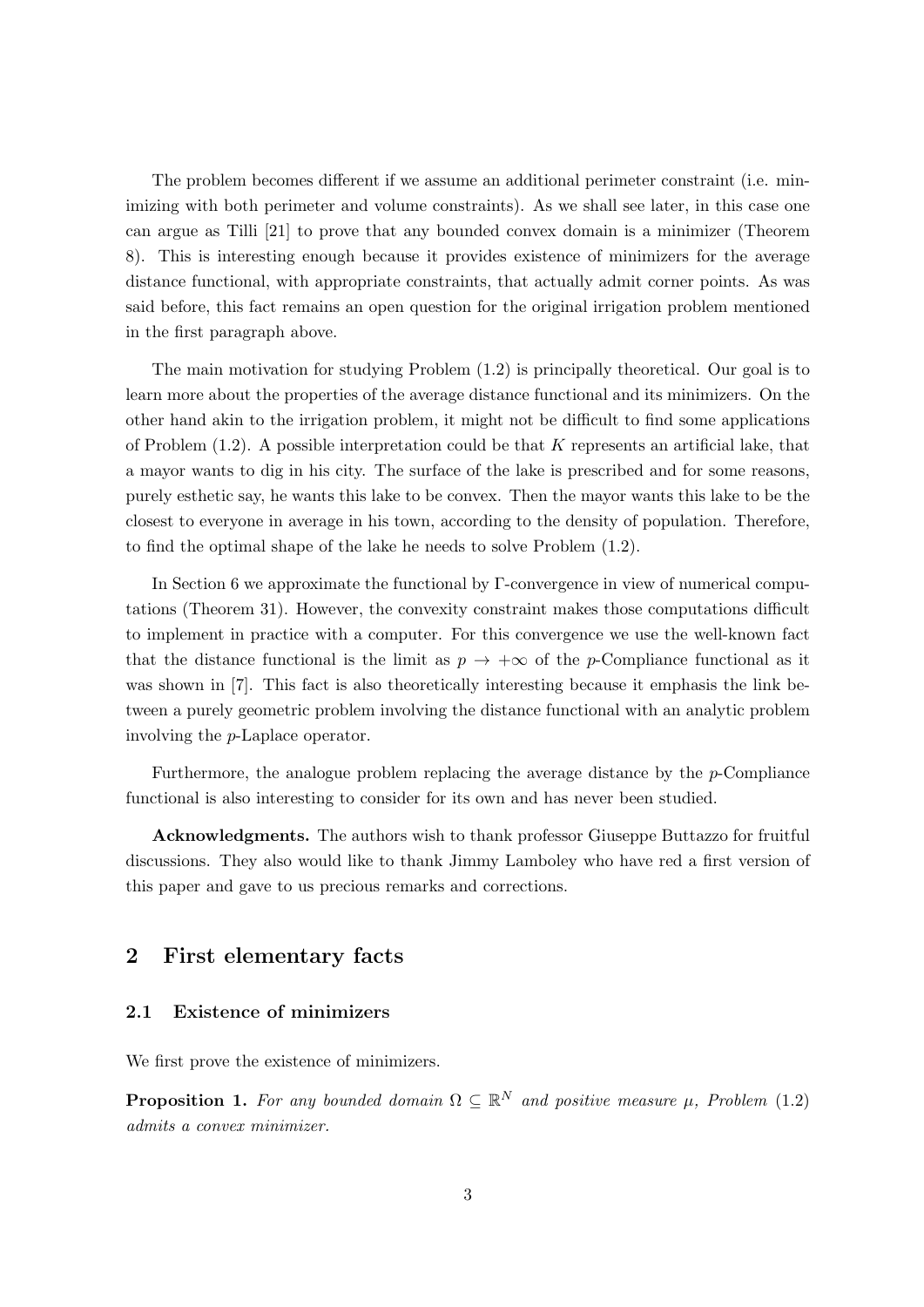*Proof.* Consider a minimizing sequence  $K_n \in \mathcal{A}$  of admissible sets such that

$$
\lim_{n \to +\infty} \mathcal{F}(K_n) + \lambda_1 Vol(K_n) + \lambda_2 Per(K_n) = \inf_{K \in \mathcal{A}} \mathcal{F}(K) + \lambda_1 Vol(K) + \lambda_2 Per(K).
$$

Since  $\Omega$  is bounded, according to Blaschke theorem we can assume that, up to a subsequence (not relabelled),  $K_n$  converges to a compact set  $K \subseteq \overline{\Omega}$  for the Hausdorff distance. It is then very classical, using the convexity of  $K_n$ , that  $K \to Per(K)$  and  $K \to Vol(K)$  are semicontinuous with respect to this convergence. Then the Hausdorff convergence ensures that  $dist(x, K_n)$  converge to  $dist(x, K)$  pointwise and since  $x \mapsto dist(x, K_n)$  are Lipschitz with uniform constant we deduce that  $dist(x, K_n)$  converges to  $dist(x, K)$  uniformly in x. Thus passing to the limit in  $\int_{\Omega} dist(x, K_n)d\mu$  we have that K is a minimizer. Finally, in order to prove that K is convex it suffice to prove that its interior is convex. Let x and y be two points in the interior of K. Then, since the  $K_n$  are convex the convergence for the Hausdorff distance implies the convergence in the sense of compacts, which says that for  $n$  large enough, x and y belong to all the sets  $K_n$ . Then by convexity of the  $K_n$  this means that the segment  $[x, y]$  belongs to all the  $K_n$  for n large enough and so  $[x, y] \subseteq K$ .  $\Box$ 

**Remark 2.** Even if some of the next arguments are valid in any dimension  $N$ , most of what follows in this paper will be stated and proved only in the case  $N = 2$ .

Remark 3. (Triviality without convexity constraint for the problem penalized by **volume).** Observe that in the case  $\lambda_1 > 0$  and  $\lambda_2 = 0$  (volume penalization only), if we remove the convexity constraint, then the infimum of the average distance is zero, and is achieved taking a sequence of sets composed by a union of more and more disjoints balls of infinitesimal radius that spread almost everywhere (commonly referred as "homogenization").

The following interesting remark was communicated to us by Jimmy Lamboley, and says that the convexity constraint can be removed for the problem penalized by the perimeter. It shows in particular that the problem with volume or perimeter penalization are two substantially different problems.

Remark 4. (Uselessness of convexity constraint for the problem penalized by the perimeter in dimension 2). If  $N = 2$  then it is well known that  $Per(C(K)) \leq$  $Per(K)$ , where  $C(K)$  is the convex hull of K. On the other hand it is clear that  $\mathcal{F}(C(K)) \leq$  $\mathcal{F}(K)$ . Therefore, in the case when  $\Omega$  is convex, the problem  $\min{\{\mathcal{F}(K) + \lambda_2Per(K), K\subseteq\} }$  $\overline{\Omega}$ , K compact} is equivalent to the problem min $\{\mathcal{F}(K) + \lambda_2 Per(K), K \subseteq \overline{\Omega}, K \in \mathcal{A}\}.$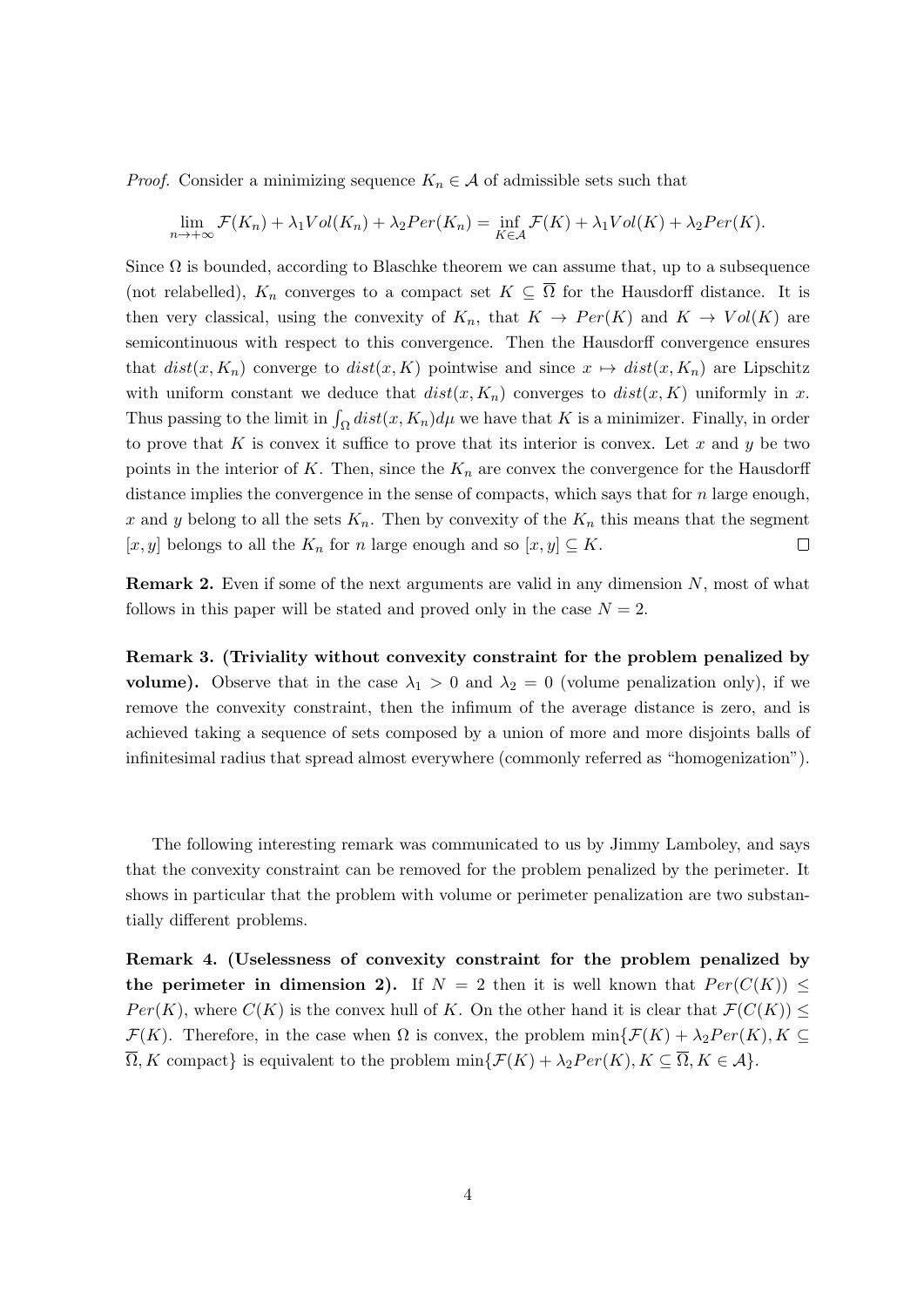#### 2.2 Minimizing among disks

Let  $\Omega$  be convex, let  $\mathbf{x}_0 \in \Omega$  and let  $f(\theta), \theta \in [0, 2\pi)$ , be the polar representation of  $\partial\Omega$  with respect to  $x_0$ . Consider the problem of finding the best disk  $B_r(x_0)$  centered at  $x_0$  for the functional  $\mathcal{F}(B_r(\mathbf{x}_0)) + \lambda_1 Vol(B_r(\mathbf{x}_0)), r \in [0, dist(\mathbf{x}_0, \partial \Omega)].$  Notice that in this case

$$
\int_{\Omega} dist(\mathbf{x}, B_r(\mathbf{x}_0)) d\mathbf{x} + \lambda_1 Vol(B_r(\mathbf{x}_0)) = \int_0^{2\pi} \int_r^{f(\theta)} (\rho - r) \rho d\rho d\theta + \lambda_1 \pi r^2
$$

$$
= \frac{1}{3} \int_0^{2\pi} f(\theta)^3 d\theta - \frac{1}{2} (r) \int_0^{2\pi} f(\theta)^2 d\theta + \frac{\pi}{3} r^3 + \lambda_1 \pi r^2.
$$

Hence,

$$
\frac{d}{dr}\left(\int_{\Omega} dist(\mathbf{x}, B_r(\mathbf{x}_0)) d\mathbf{x} + \lambda_1 Vol(B_r(\mathbf{x}_0))\right) = -\frac{1}{2} \int_0^{2\pi} f(\theta)^2 d\theta + \pi r^2 + 2\lambda_1 \pi r,
$$

$$
\frac{d^2}{dr^2} \left(\int_{\Omega} dist(\mathbf{x}, B_r(\mathbf{x}_0)) d\mathbf{x} + \lambda_1 Vol(B_r(\mathbf{x}_0))\right) = 2\pi (\lambda_1 + r).
$$

The optimal radius is therefore

$$
\bar{r} = -\lambda_1 + \frac{1}{\pi} \left( \pi^2 \lambda_1^2 + \frac{\pi}{2} \int_0^{2\pi} f(\theta)^2 d\theta \right)^{1/2}.
$$

For instance, if  $\Omega = B_1(\mathbf{x}_0)$  we see that

$$
\bar{r}=\sqrt{\lambda_1^2+1}-\lambda_1.
$$

As a consequence,  $\bar{r} = 1$  for  $\lambda_1 = 0$  (obvious, without constraints the optimal set is  $\Omega$  itself), and when  $\lambda_1$  is increased,  $\bar{r}$  decreases to 0. Larger values of  $\lambda_1$  mean that we search for small volume sets.

Remark 5. After the more general analysis of the next sections, we will actually be able to say that a circle is never a minimizer of  $\mathcal{F}(\cdot) + \lambda_1 Vol(\cdot)$ , independently of the shape of  $\Omega$ . Some heuristics in this direction are also contained in the next proposition.

#### 2.3 Breaking the symmetry

The following intuitive argument was suggested by G. Buttazzo, and seems to say that the minimizers with volume constraint tend to break the symmetry of the problem in order to decrease the average distance functional. The idea is to consider minimizers with infinitesimal volume.

**Proposition 6.** Let  $\mu = \mathcal{L}^2$  and  $\lambda_2 = 0$  (that is, we consider the problem with only volume penalization). Let  $\Omega := B(0,1)$  be the unit ball in  $\mathbb{R}^2$ . Then a long segment has better average distance than a small concentric ball.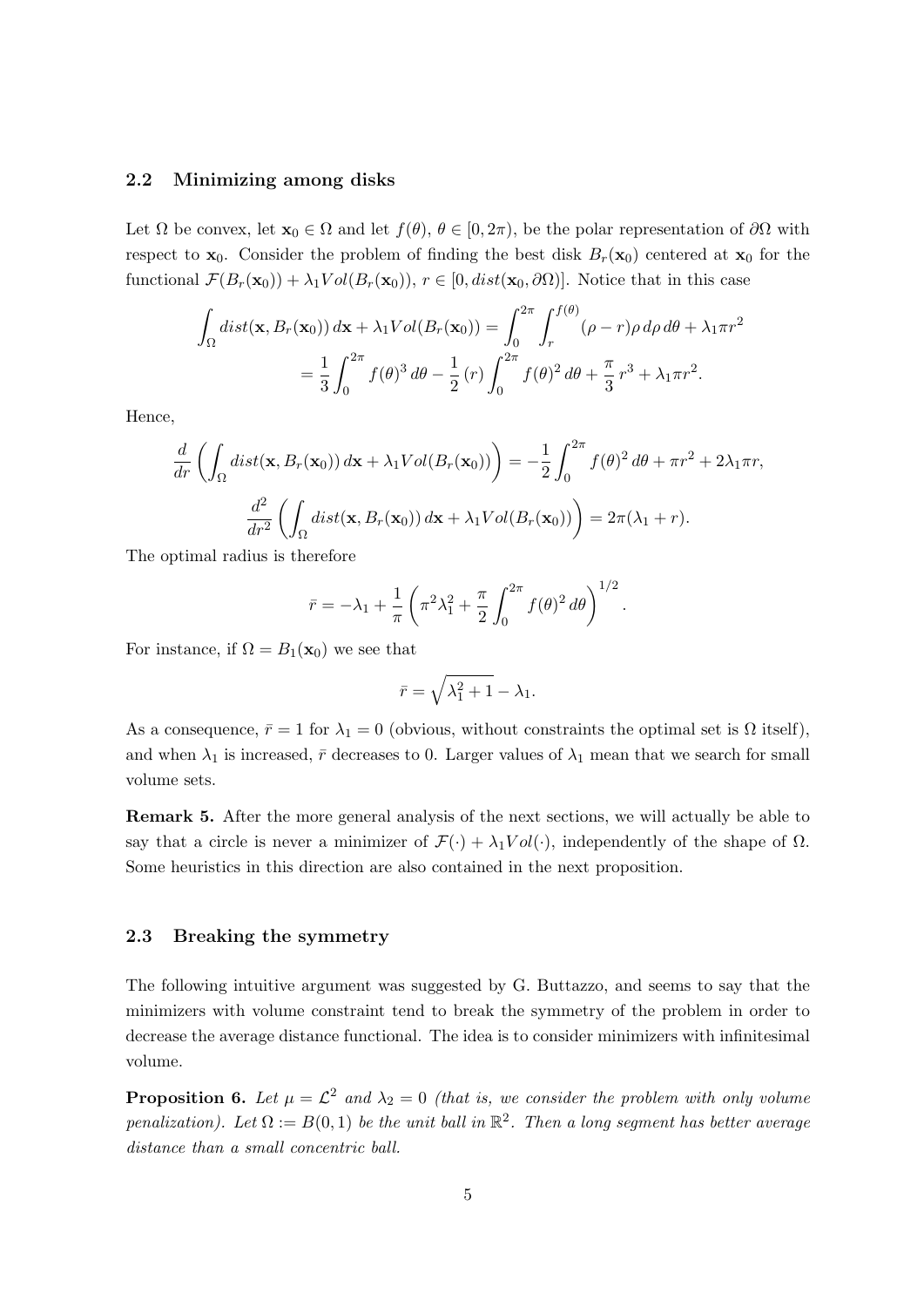Proof. Intuitively the proposition is quite clear, but let us check it with explicit computations. Consider first the convex set  $K := B(0, \varepsilon)$  for a small  $\varepsilon$ . Then

$$
\int_{B(0,1)} dist(\mathbf{x}, K) d\mathbf{x} = \int_0^{2\pi} \int_{\varepsilon}^1 (r - \varepsilon) r dr d\theta
$$

$$
= 2\pi \left( \left[ \frac{r^3}{3} - \varepsilon \frac{r^2}{2} \right]_{\varepsilon}^1 \right)
$$

$$
= \frac{2\pi}{3} - \pi \varepsilon + o(\varepsilon).
$$

Now we take as a competitor the diameter  $S := [-1,1] \times \{0\}$  of zero volume. Then a simple computation yields

$$
\int_{B(0,1)} dist(\mathbf{x}, S) d\mathbf{x} = 4 \int_0^1 \int_0^{\sqrt{1-x^2}} y dy dx = \frac{4}{3}.
$$

Since for  $\varepsilon$  small  $\frac{4}{3} < \frac{2\pi}{3} - \pi \varepsilon + o(\varepsilon)$ , we see that the segment does much better than a small ball, even with strictly less volume.  $\Box$ 

Remark 7. Notice that this phenomenon is less obvious while minimizing with perimeter constraint. This is why the problem with only volume constraint is preferred by the authors than the one with only perimeter constraint, because of the tendency to break the symmetry of  $\Omega$  which is quite intriguing.

#### 2.4 Convex sets as minimizers with both perimeter and volume constraints

Here we prove using an argument from Tilli [21] that under both perimeter and volume constraint, any convex set is a minimizer.

**Theorem 8.** Let  $\mu = \mathcal{L}^2$ . Let  $K_0 \subseteq \mathbb{R}^2$  be a convex set, with  $Per(K_0) = \ell$  and  $Vol(K_0) = V$ . Then for any  $T > 0$ ,  $K_0$  is the minimizer for the average distance functional F in the class of convex sets K such that  $Per(K) = \ell$ ,  $Vol(K) = V$ , in the particular domain  $\Omega = \Omega_T :=$  $\{dist(x, K_0) < T\}.$ 

*Proof.* We recall that for every convex set  $K \subseteq \mathbb{R}^2$  the following standard equality holds

$$
\mathcal{L}^2(\{0 < dist(\mathbf{x}, K) \le t\}) = Per(K)t + \pi t^2. \tag{2.1}
$$

The equality (2.1) is well-known and usually referred as the Steiner-Minkowski formula (see eg. Theorem 3.2.35 page 271 of [11]). A way to prove it is to establish (2.1) first when K is a polygon and then approximate a convex set uniformly by a sequence of polygons and pass to the limit.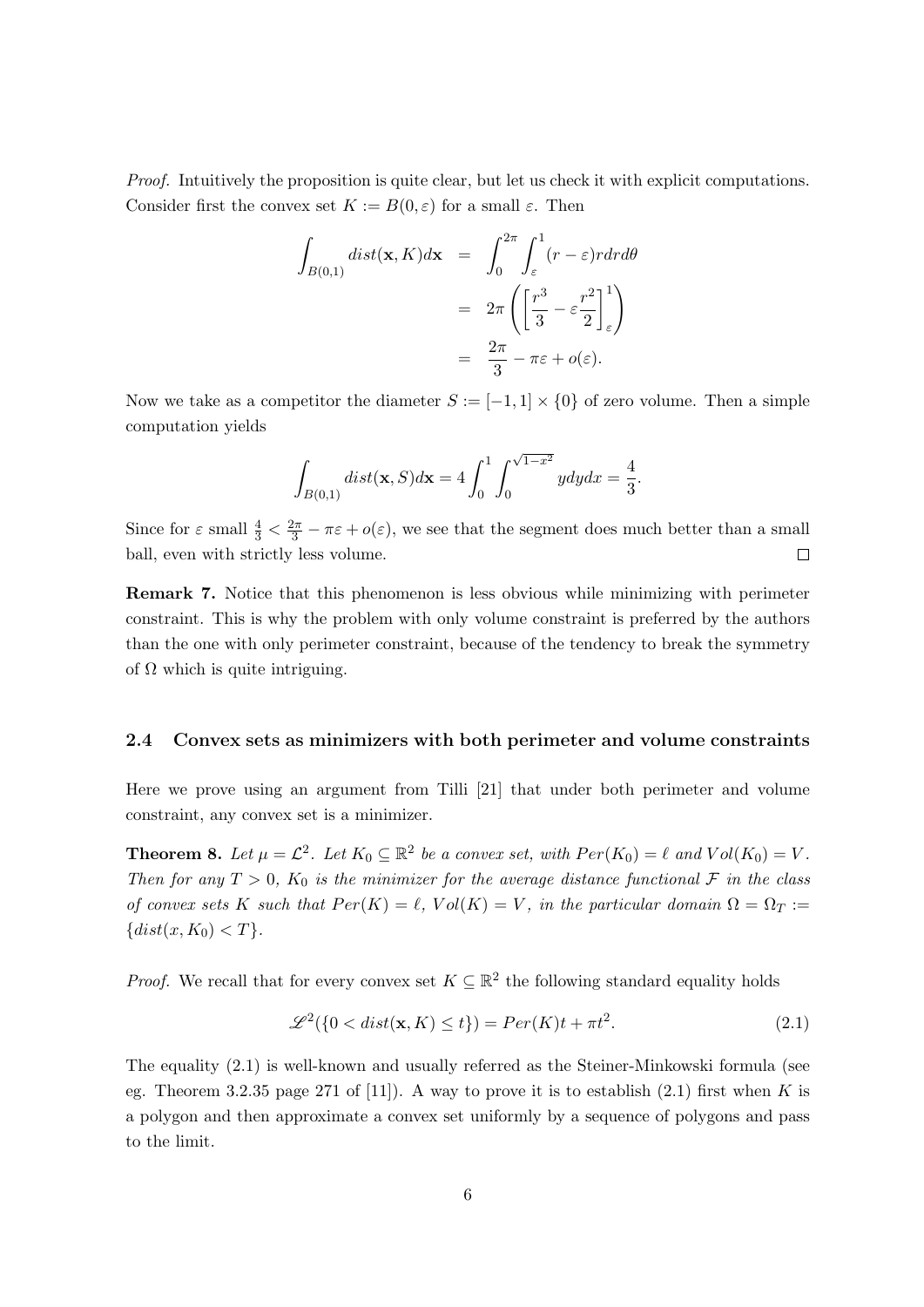Let now  $K \subseteq \Omega_T$  be a convex set such that  $Per(K) = \ell$  and  $Vol(K) = V$ . Let also  $D_T := \text{diam}(\Omega_T)$ . Reasoning as Tilli (see [21]) in his proof of minimality of  $C^{1,1}$  curves for the classic average distance problem, we make use of the slicing formula and obtain

$$
\int_{\Omega_T} dist(\mathbf{x}, K) d\mathbf{x} = \int_0^{D_T} \mathcal{L}^2 (\{\mathbf{x} \in \Omega_T \setminus K : dist(\mathbf{x}, K) > s\}) ds
$$
  
\n
$$
= \mathcal{L}^2(\Omega_T \setminus K) D_T - \int_0^{D_T} \mathcal{L}^2 (\{\mathbf{x} \in \Omega_T : 0 < dist(\mathbf{x}, K) \le s\}) ds \quad (2.2)
$$
  
\n
$$
\ge (\mathcal{L}^2(\Omega_T) - V) D_T - \int_0^{D_T} \min \{\mathcal{L}^2(\Omega_T \setminus K), \ell s + \pi s^2\} ds.
$$

Here we exploited (2.1) together with the obvious inequality

$$
\mathcal{L}^2\left((\Omega_T\setminus K)\cap (\{0
$$

holding for any  $s \geq 0$ . But this inequality is an equality, for any s, if and only if  $K = K_0$ , since  $\Omega_T$  is the neighborhood of  $K_0$ . Then, as  $Per(K_0) = \ell$  and  $Vol(K_0) = V$ , for  $K = K_0$ we have equality also in (2.2) and the proof is concluded.  $\Box$ 

**Remark 9.** Notice that when  $K_0$  is a ball, then no other convex competitor but this ball has same volume and perimeter. However, when  $K_0$  is not a ball we believe that the class of convex sets with exactly same perimeter and volume is large enough to bring some interest in Theorem 8.

**Remark 10.** The link with Problem (1.2) is that  $\lambda_1$  and  $\lambda_2$  should be the appropriate Lagrange multipliers associated with the problem of Theorem 8 where we minimize over the class of convex sets with restricted perimeter and area. On the other hand a rigorous proof of the equivalence between the two problems (restricted one and penalized one) is not available at the moment and would need further work.

## 3 Higher order analysis

In this section we are going to perform a second order expansion of the average distance along smooth vector fields. We prefer to develop this argument in a more general setting, considering average distance from a compact connected  $\mathcal{H}^1$ -rectifiable set  $\Sigma$ , not necessarily the boundary of a convex set. In Section 4 we will give an application to problem (1.2).

It is necessary to introduce some more notation. Let  $\Sigma$  be as above. Given a point  $\mathbf{x} \in \Omega$ , we denote by  $\pi^{\Sigma}(\mathbf{x})$  its projection on the set  $\Sigma$ , so that

$$
|\mathbf{x} - \pi^{\Sigma}(\mathbf{x})| = dist(\mathbf{x}, \Sigma).
$$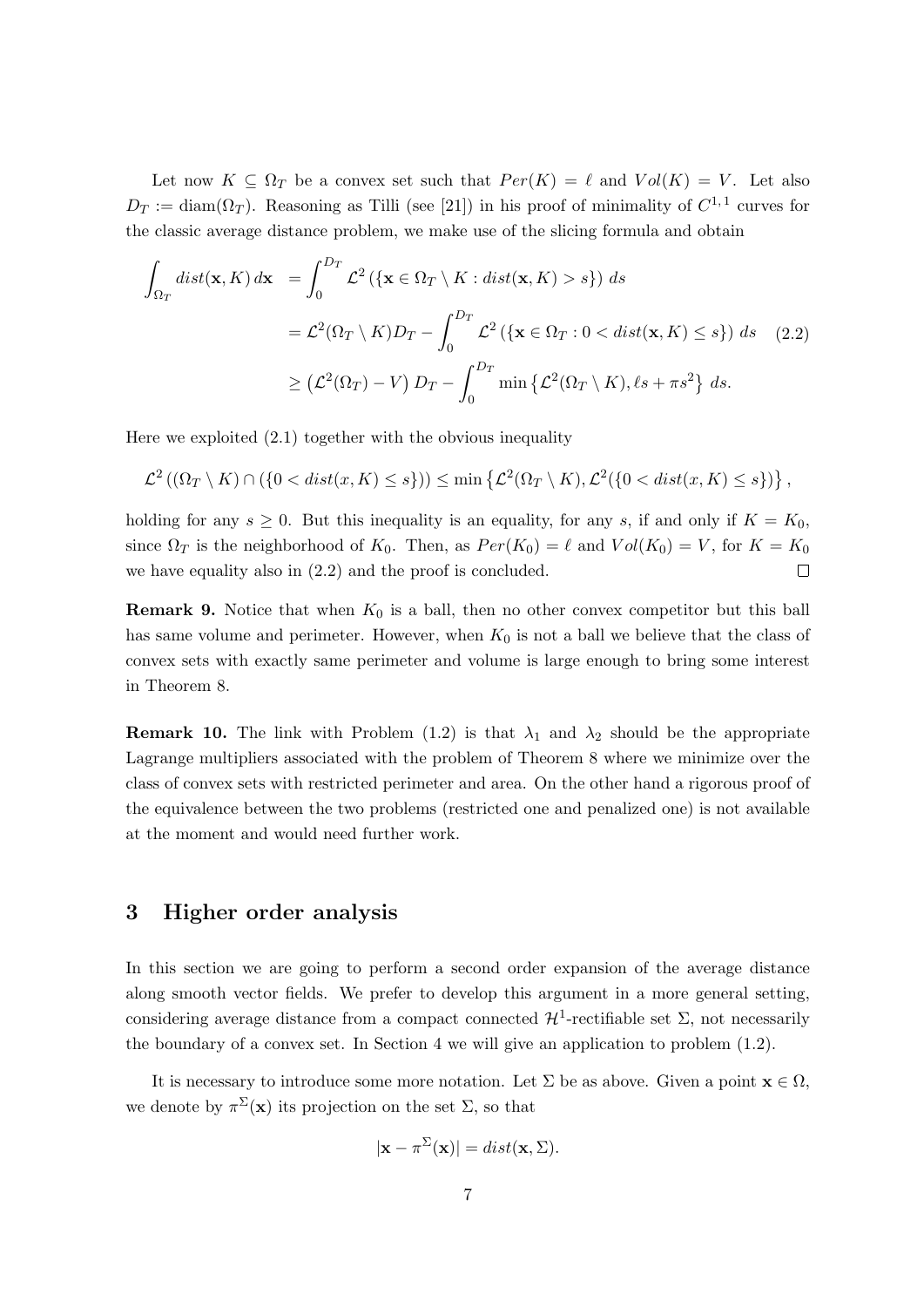Of course, there can be points where the projection map  $\pi^{\Sigma}$  is not single-valued. These correspond to points of non differentiability of the distance function from  $\Sigma$ . The set of these points is called the Ridge set of  $\Sigma$  and is denoted by  $\mathfrak{R}_{\Sigma}$ . Hence

$$
\mathfrak{R}_{\Sigma} := \{ \mathbf{x} \in \Omega : \sharp(\pi^{\Sigma}(\mathbf{x})) > 1 \}.
$$

It is well-known that if  $\Sigma$  is the boundary of a convex set K, there is  $\mathfrak{R}_{\Sigma} \subseteq K$  (the set K has "infinite reach", in the terminology of [10]). We recall that the map  $\mathbf{x} \mapsto dist(\mathbf{x}, \Sigma)$  is C<sup>1</sup> over  $\Omega \setminus (\Sigma \cup \overline{\mathfrak{R}_{\Sigma}})$ , see for instance [15, Proposition 3.6]. If  $\Sigma$  is a  $C^{1,1}$  curve, then there exists the 'tubular neighborhood' N, where all the points have a unique projection on  $\Sigma$ . In this case we have the  $C^1$  property above in  $N \setminus K$ , so that the distance function is regular if we are not too far from  $\Sigma$ . More precisely, the function  $\mathbf{x} \mapsto dist^2(\mathbf{x}, \Sigma)$  is  $C^r$  in  $\Omega \setminus \overline{\mathfrak{R}_{\Sigma}}$  as soon as  $\Sigma$  is  $C^r$ ,  $r \geq 2$  (see [15, Proposition 4.8]). We also refer to [9] for a general discussion about the regularity of the distance function, with respect to the regularity of  $\Sigma$ .

Let  $\Phi_{\varepsilon}: \mathbb{R}^2 \to \mathbb{R}^2$  denote the one parameter group of diffeomorphisms defined by

$$
\Phi_{\varepsilon} := \text{Id} + \varepsilon \mathbf{X},\tag{3.1}
$$

where  $\mathbf{X} \in C_0^{\infty}(\mathbb{R}^2;\mathbb{R}^2)$ . Let  $\Sigma_{\varepsilon} := \Phi_{\varepsilon}(\Sigma)$ . Our goal is to approximate, given  $\mathbf{x} \in \Omega$ , the quantity

$$
dist(\mathbf{x}, \Sigma_{\varepsilon})
$$

at the different orders with respect to  $\varepsilon$ .

The first order term is already known (see [1, 4]). Indeed, there is

$$
\frac{d}{d\varepsilon} dist(\mathbf{x}, \Sigma_{\varepsilon})\Big|_{\varepsilon=0} = \langle \nabla dist(\mathbf{x}, \Sigma), \mathbf{X}(\pi^{\Sigma}(\mathbf{x})) \rangle = \left\langle \frac{\pi^{\Sigma}(\mathbf{x}) - \mathbf{x}}{|\pi^{\Sigma}(\mathbf{x}) - \mathbf{x}|}, \mathbf{X}(\pi^{\Sigma}(\mathbf{x})) \right\rangle.
$$
(3.2)

This formula does not make sense for any x, since  $\nabla dist(x, \Sigma)$  is well defined only if x does not belong to  $\mathfrak{R}_{\Sigma}$ . But the distance function is Lipschitz, so that  $\nabla dist$  defines a  $L^{\infty}$  function. Therefore we can also state

$$
\frac{d}{d\varepsilon} \left[ \int_{\Omega} dist(\mathbf{x}, \Sigma_{\varepsilon}) d\mu(\mathbf{x}) \right] \bigg|_{\varepsilon=0} = \int_{\Omega} \left\langle \nabla dist(\mathbf{x}, \Sigma), \mathbf{X}(\pi^{\Sigma}(\mathbf{x})) \right\rangle d\mu(\mathbf{x}).
$$

The integral is well defined as soon as  $\mu$  does not charge the Ridge set (of course the Lebesgue measure will work). We stress that the above formula holds for any closed connected set  $\Sigma$ , as shown in [4].

Remark 11. When performing the second order approximation, we will need tangent and normal vectors to  $\Sigma$ . Therefore, it seems not possible to avoid a  $C^2$  regularity assumption for Σ. One could possibly work in the  $C^{1,1}$  case, with right and left curvatures. But even for smooth curves, it is well-known that the second derivatives of  $\mathbf{x} \mapsto dist(\mathbf{x}, \Sigma)$  are in general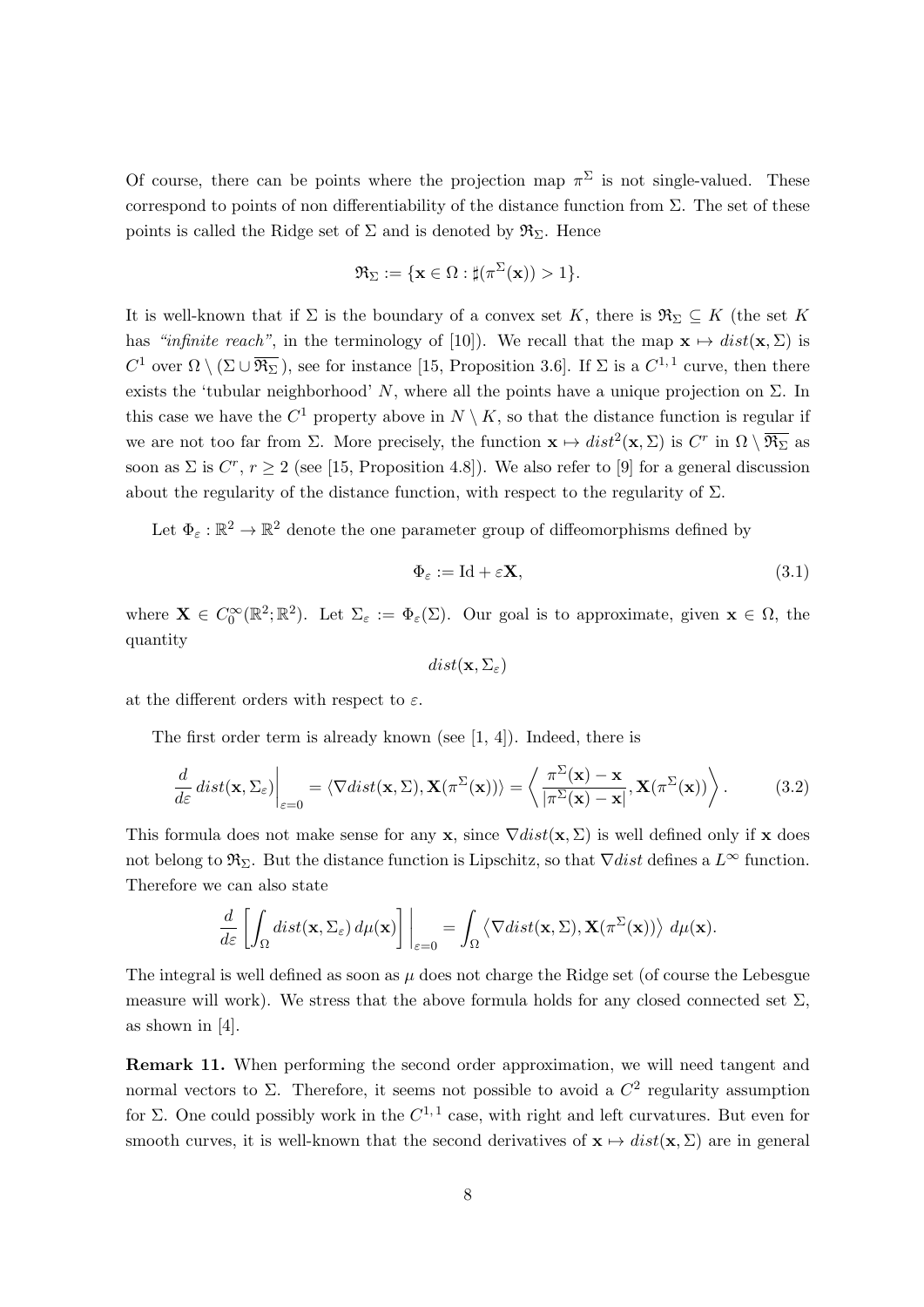not bounded, the problem arising again because of the Ridge set. A sufficient condition for our computations to make sense will be  $x \notin \overline{\mathfrak{R}_{\Sigma}}$ . But we stress that, when taking the second derivative in  $\varepsilon$  along the diffeomorphism (3.1), outside  $\overline{\mathfrak{R}_{\Sigma}}$ , in principle we expect to find an unbounded function. For a  $C^3$  curve, it is shown in [15, §4] that  $\overline{\mathfrak{R}_{\Sigma}}$  is a  $\mathcal{H}^1$ -rectifiable set, but the same property is not known for the  $C^2$  case. In [15] it is also shown that the closure of the Ridge set can have positive  $\mathcal{L}^2$  measure in the  $C^{1,1}$  case. These remarks show that, unlike the case of the first derivative (3.2), in general it will not be possible to integrate the second order derivative  $\frac{d^2}{d\varepsilon^2} dist(\mathbf{x}, \Sigma_{\varepsilon})$  at  $\varepsilon = 0$  over  $\Omega$ , even in the case  $\mu = \mathcal{L}^2$ . By the way, this problem does not happen when  $\Sigma = \partial K$ , where K is a convex set, and we integrate on  $\Omega \setminus K$ , as in (1.1). Indeed, the infinite-reach property ensures that *dist* is more regular outside K. Analogously, in the  $C^2$  case one could integrate  $\frac{d^2}{d\varepsilon^2}$  dist $(\mathbf{x}, \Sigma_{\varepsilon})$  at  $\varepsilon = 0$  against the Lebesgue measure over a small neighborhood of  $\Sigma$ , since the tubular neighborhood property ensures that the second derivatives are bounded therein. Indeed, by the regularity in the tubular neighborhood, it is enough to take a smaller neighborhood to have bounded second derivatives.

Let us begin the computations assuming that  $\Sigma$  is a smooth curve. We denote its arclength parametrization as  $t \in [-L, L] \mapsto f(t)$ ,  $L > 0$ . This way one can write  $f(t) =$  $f(0) + t f_1(0) + t^2 f_2(0) + o(t^2)$ , where  $f_1$  is the tangent unit vector and  $f_2$  is normal and directed to the center of curvature. The set  $\Sigma_{\varepsilon}$  is itself a smooth curve whose parametrization  $\mathbf{f}_{\varepsilon}(t)$  is given as  $\Phi_{\varepsilon}(\mathbf{f}(t)), t \in [-L, L]$ . Now, consider a point  $\mathbf{x} \in \Omega$  such that  $\mathbf{x} \notin \overline{\mathfrak{R}_{\Sigma}}$ . We have

$$
dist^{2}(\mathbf{x}, \Sigma_{\varepsilon}) = \inf \left\{ |\mathbf{z} - \mathbf{x}|^{2} : \mathbf{z} \in \Sigma_{\varepsilon} \right\} = \inf \left\{ |\mathbf{x} - \mathbf{f}_{\varepsilon}(t)|^{2} : t \in [-L, L] \right\}.
$$
 (3.3)

If  $\bar{t} \in [-L, L]$  is a point where the minimum is achieved, then the circle with radius  $dist(\mathbf{x}, \Sigma_{\varepsilon})$ , centered at **x**, is tangent to the curve  $\Sigma_{\varepsilon}$  itself. Hence, if  $\partial_t \mathbf{f}_{\varepsilon}(\bar{t})$  represents the tangent vector of  $f_{\varepsilon}(t)$  at the point  $\bar{t}$ , there is

$$
\langle (\mathbf{x} - \mathbf{f}_{\varepsilon}(\bar{t})), \partial_t \mathbf{f}_{\varepsilon}(\bar{t}) \rangle = 0.
$$
\n(3.4)

Since we are searching for a Taylor approximation of  $dist(\mathbf{x}, \Sigma)$  in terms of  $\varepsilon$ , we search for a minimizer  $\bar{t}=\bar{t}_{\varepsilon}$  of the form

$$
\bar{t}_{\varepsilon} = \sum_{n=0}^{+\infty} t_n \varepsilon^n.
$$
\n(3.5)

Suppose, without loss of generality, that  $f(0) = \pi^{\Sigma}(x)$ , and let  $x_0$  denote this point. Notice that at the order zero, the solution of equation  $(3.4)$  is of course  $t = 0$ , since the point satisfying that orthogonality condition is  $x_0$  itself. We immediately deduce  $t_0 = 0$ , so that we can let the sum in (3.5) start from  $n = 1$ . For the computation, we need also the expansions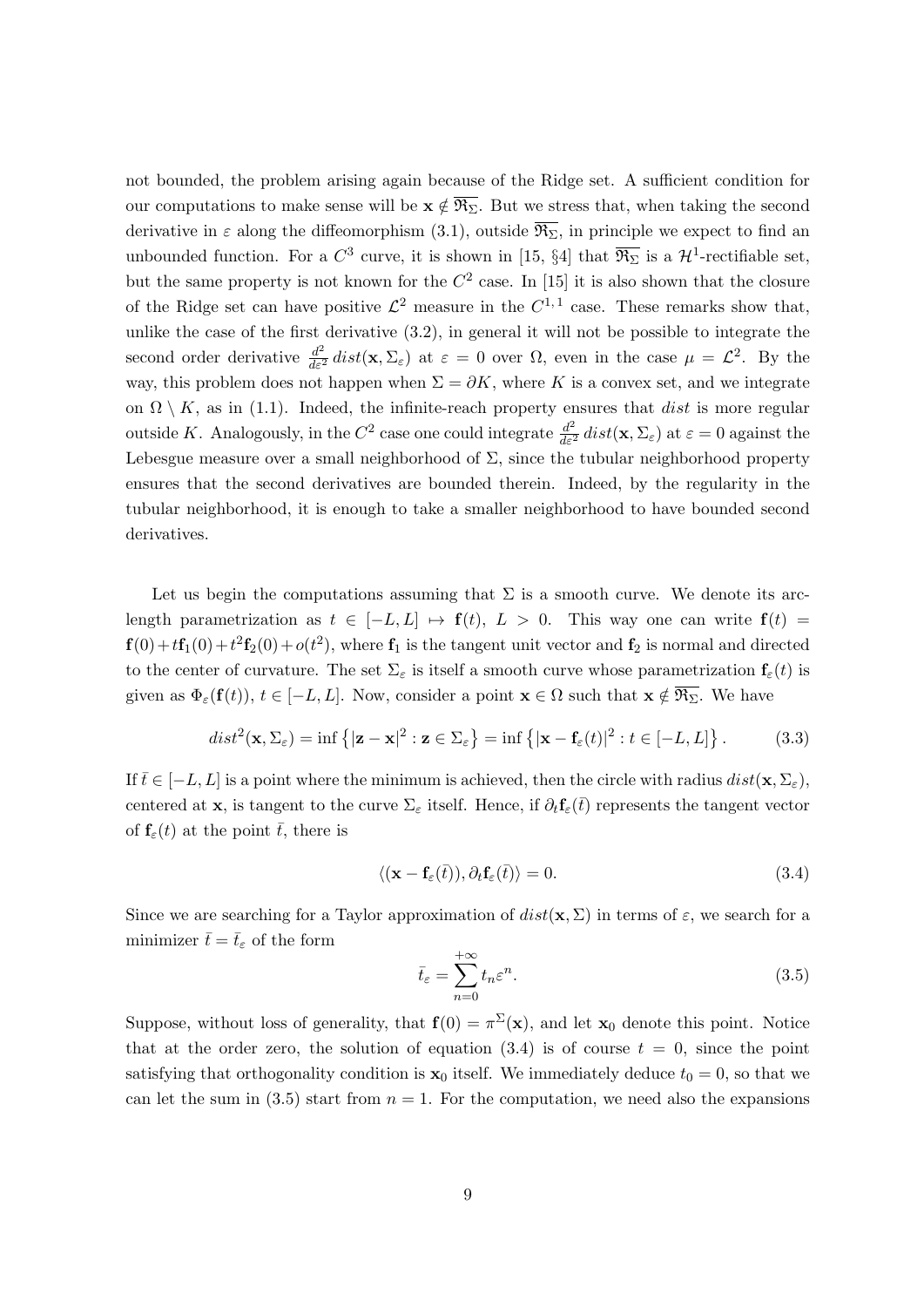of f and X. We have

$$
\mathbf{f}(t) = \sum_{i=0}^{+\infty} \mathbf{f}_i t^i, \qquad t \in [-L, L],
$$
  

$$
\mathbf{X}(\mathbf{y}) = \sum_{j=0}^{+\infty} \mathbf{X}_j \otimes (\mathbf{y} - \mathbf{x}_0)^{\otimes j}, \qquad \mathbf{y} \in \Omega,
$$
 (3.6)

where  $\otimes$  denotes the suitable order tensorial product and  $(\cdot)^{\otimes j}$  represents the j-th power with respect to such product. Notice that our conventions give  $f_0 = x_0$ , hence composing the two expansions we have

$$
\mathbf{X}(\mathbf{f}(t)) = \sum_{j=0}^{+\infty} \mathbf{X}_j \otimes \left(\sum_{i=1}^{+\infty} \mathbf{f}_i t^i\right)^{\otimes j},
$$

which we conveniently rewrite as a simple series as

$$
\sum_{k=0}^{+\infty} \mathbf{g}_k t^k.
$$

Here, each coefficient  $g_k$  is a vector which can be written as a finite sum involving the  $f_i$ 's and the  $X_j$ 's, and whose expression might be found by induction. For instance we have

$$
\mathbf{g}_0 = \mathbf{X}_0 = \mathbf{X}(\pi^{\Sigma}(\mathbf{x})),
$$
  
\n
$$
\mathbf{g}_1 = \mathbf{X}_1 \otimes \mathbf{f}_1 = \nabla \mathbf{X}(\pi^{\Sigma}(\mathbf{x})) \otimes \mathbf{f}'(0),
$$
  
\n
$$
\mathbf{g}_2 = \mathbf{X}_1 \otimes \mathbf{f}_2 + \mathbf{X}_2 \otimes \mathbf{f}_1^{\otimes 2} = \frac{1}{2} \nabla \mathbf{X}(\pi^{\Sigma}(\mathbf{x})) \otimes \mathbf{f}''(0) + \frac{1}{2} \nabla^2 \mathbf{X}(\pi^{\Sigma}(\mathbf{x})) \otimes (\mathbf{f}'(0))^{\otimes 2},
$$
\n
$$
\vdots
$$
\n(3.7)

Hence we get

$$
\mathbf{f}_{\varepsilon}(t) = \mathbf{f}(t) + \varepsilon \mathbf{X}(\mathbf{f}(t)) = \sum_{i=0}^{+\infty} (\mathbf{f}_i + \varepsilon \mathbf{g}_i) t^i,
$$
  
\n
$$
\partial_t \mathbf{f}_{\varepsilon}(t) = \sum_{j=1}^{+\infty} j(\mathbf{f}_j + \varepsilon \mathbf{g}_j) t^{j-1}.
$$
\n(3.8)

Let us now write the desired Taylor expansion. Taking advantage of  $(3.3)$  and  $(3.8)$ , we have

$$
dist^{2}(\mathbf{x}, \Sigma_{\varepsilon}) = |\mathbf{x} - \mathbf{f}_{\varepsilon}(\bar{t}_{\varepsilon})|^{2} = \left|\mathbf{x} - \sum_{i=0}^{+\infty} (\mathbf{f}_{i} + \varepsilon \mathbf{g}_{i}) \left( \sum_{n=0}^{+\infty} t_{n} \varepsilon^{n} \right)^{i} \right|^{2}.
$$

We write explicitly the form of the second order approximation. From the relation above we deduce

$$
dist^{2}(\mathbf{x}, \Sigma_{\varepsilon}) = |\mathbf{x} - \mathbf{f}_{0} - \mathbf{f}_{1}(t_{1}\varepsilon + t_{2}\varepsilon^{2} + o(\varepsilon^{2})) - \mathbf{f}_{2}(t_{1}^{2}\varepsilon^{2} + o(\varepsilon^{2})) - \varepsilon(\mathbf{g}_{0} + t_{1}\mathbf{g}_{1}\varepsilon) + o(\varepsilon^{2})|^{2}
$$
  
=  $|\mathbf{x} - \mathbf{f}_{0}|^{2} - 2\langle \mathbf{x} - \mathbf{f}_{0}, t_{1}\mathbf{f}_{1} + \mathbf{g}_{0}\rangle\varepsilon$   
+  $|t_{1}\mathbf{f}_{1} + \mathbf{g}_{0}|^{2}\varepsilon^{2} - 2\langle \mathbf{x} - \mathbf{f}_{0}, t_{2}\mathbf{f}_{1} + t_{1}^{2}\mathbf{f}_{2} + t_{1}\mathbf{g}_{1}\rangle\varepsilon^{2} + o(\varepsilon)^{2}.$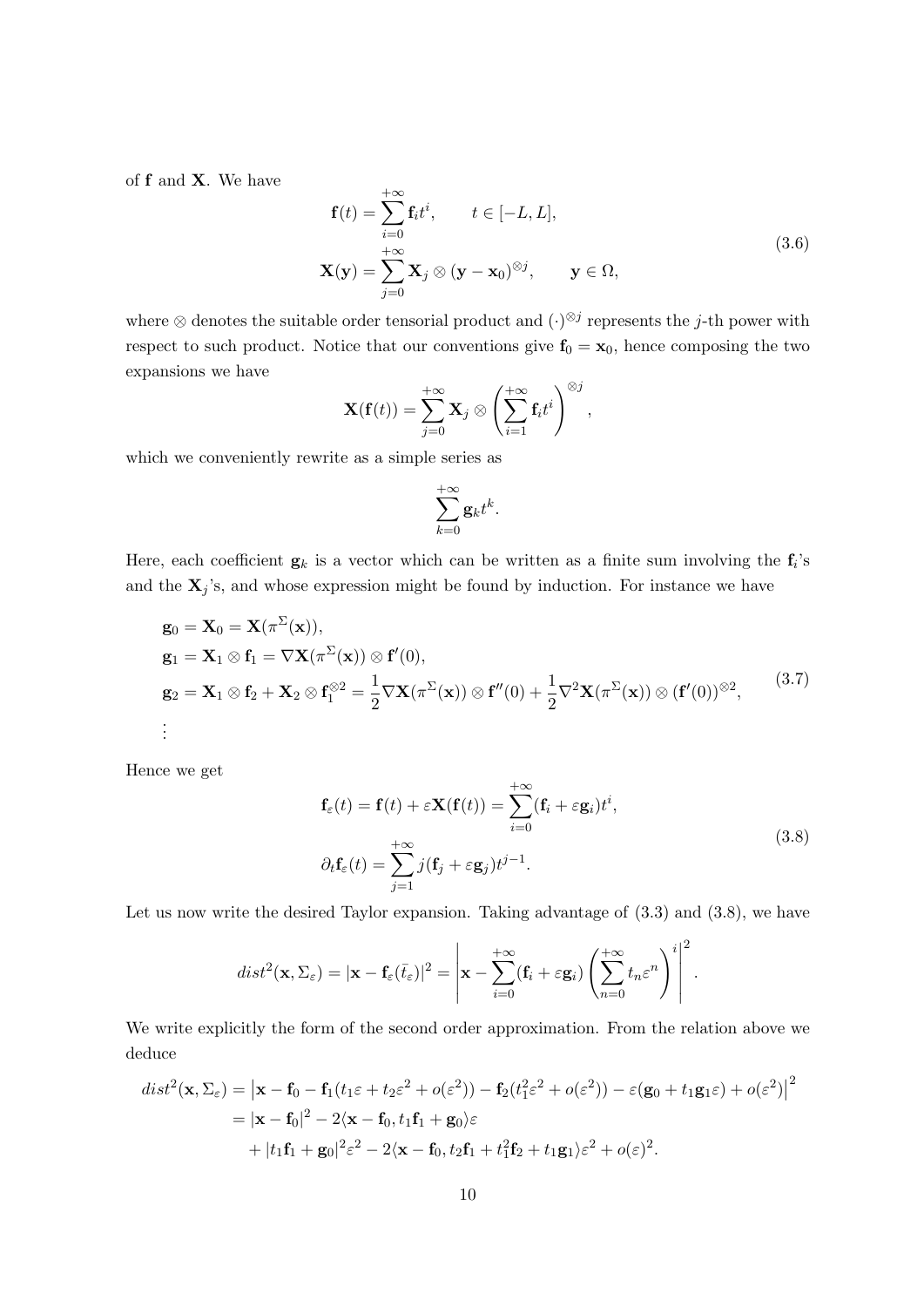Since  $f_0 = x_0$  by convention, and since  $f_1$  is the tangent unit vector to  $f(t)$  at the point  $t = 0$ , it is clear that the scalar product  $\langle x - f_0, f_1 \rangle$  vanishes (this is the 0-th order condition). We are left with

$$
dist^{2}(\mathbf{x}, \Sigma_{\varepsilon}) = |\mathbf{x} - \mathbf{f}_{0}|^{2} - 2\langle \mathbf{x} - \mathbf{f}_{0}, \mathbf{g}_{0} \rangle + |t_{1}\mathbf{f}_{1} + \mathbf{g}_{0}|^{2}\varepsilon^{2} - 2\langle \mathbf{x} - \mathbf{f}_{0}, t_{1}^{2}\mathbf{f}_{2} + t_{1}\mathbf{g}_{1}\rangle\varepsilon^{2} + o(\varepsilon)^{2}
$$
  
\n
$$
= |\mathbf{x} - \pi^{\Sigma}(\mathbf{x})|^{2} - 2\langle \mathbf{x} - \pi^{\Sigma}(\mathbf{x}), \mathbf{X}(\pi^{\Sigma}(\mathbf{x}))\rangle\varepsilon
$$
  
\n
$$
- 2\langle \mathbf{x} - \pi^{\Sigma}(\mathbf{x}), \frac{1}{2}t_{1}^{2}\mathbf{f}''(0) + t_{1}\nabla\mathbf{X}(\pi^{\Sigma}(\mathbf{x})) \otimes \mathbf{f}'(0)\rangle\varepsilon^{2}
$$
  
\n
$$
+ |t_{1}\mathbf{f}'(0) + \mathbf{X}(\pi^{\Sigma}(\mathbf{x}))|^{2}\varepsilon^{2} + o(\varepsilon^{2}).
$$

We pass to the square root, and making use of the elementary relation

$$
\sqrt{1 + a\varepsilon + b\varepsilon^2 + o(\varepsilon^2)} = 1 + \frac{a}{2}\varepsilon + \frac{1}{2}\left(b - \frac{a^2}{4}\right)\varepsilon^2 + o(\varepsilon^2)
$$
\n(3.9)

we get

$$
dist(\mathbf{x}, \Sigma_{\varepsilon}) = dist(\mathbf{x}, \Sigma) - \left\langle \mathbf{X}(\pi^{\Sigma}(\mathbf{x})), \frac{\mathbf{x} - \pi^{\Sigma}(\mathbf{x})}{|\mathbf{x} - \pi^{\Sigma}(\mathbf{x})|} \right\rangle \varepsilon - \left\langle \frac{\mathbf{x} - \pi^{\Sigma}(\mathbf{x})}{|\mathbf{x} - \pi^{\Sigma}(\mathbf{x})|}, \frac{1}{2} t_{1}^{2} \mathbf{f}''(0) + t_{1} \nabla \mathbf{X}(\pi^{\Sigma}(\mathbf{x})) \otimes \mathbf{f}'(0) \right\rangle \varepsilon^{2} + \frac{|t_{1} \mathbf{f}'(0) + \mathbf{X}(\pi^{\Sigma}(\mathbf{x}))|^{2}}{2|\mathbf{x} - \pi^{\Sigma}(\mathbf{x})|} \varepsilon^{2} - \frac{1}{2} \left\langle \frac{\mathbf{x} - \pi^{\Sigma}(\mathbf{x})}{|\mathbf{x} - \pi^{\Sigma}(\mathbf{x})|^{3/2}}, \mathbf{X}(\pi^{\Sigma}(\mathbf{x})) \right\rangle^{2} \varepsilon^{2} + o(\varepsilon^{2}).
$$
\n(3.10)

At the first order, we recover the already known approximation (3.2) of [1, 4]. This shows that  $\Phi_{\varepsilon}(\pi^{\Sigma}(\mathbf{x}))$  is a good approximation of  $\pi^{\Sigma_{\varepsilon}}(\mathbf{x})$  at the first order, which is the underlying fact for the arguments therein. As already remarked, the first order approximation does not involve Taylor expansions of  $t \mapsto f(t)$  and X, so that it holds without any regularity assumption. We can now rewrite the optimality condition (3.4) inserting the expansions, and we obtain

$$
\left\langle \left(\mathbf{x} - \sum_{i=0}^{+\infty} (\mathbf{f}_i + \varepsilon \mathbf{g}_i) t^i \right), \sum_{j=1}^{+\infty} j(\mathbf{f}_j + \varepsilon \mathbf{g}_j) t^{j-1} \right\rangle = 0.
$$

The coefficients  $t_n$  are found using this formula together with  $(3.5)$ , yielding the condition

$$
\left\langle \left( \mathbf{x} - \sum_{i=0}^{+\infty} (\mathbf{f}_i + \varepsilon \mathbf{g}_i) \left( \sum_{n=0}^{+\infty} t_n \varepsilon^n \right)^i \right), \sum_{j=1}^{+\infty} j(\mathbf{f}_j + \varepsilon \mathbf{g}_j) \left( \sum_{n=0}^{+\infty} t_n \varepsilon^n \right)^{j-1} \right\rangle = 0.
$$

One has to compare the coefficients of the different powers of  $\varepsilon$ . We have already observed that  $t_0 = 0$ . At the first order, the relation above is

$$
\langle \mathbf{x} - \mathbf{f}_0, \mathbf{f}_1 \rangle + \langle \mathbf{x} - \mathbf{f}_0, 2t_1 \mathbf{f}_2 + \mathbf{g}_1 \rangle \varepsilon - \langle \mathbf{f}_1, t_1 \mathbf{f}_1 + \mathbf{g}_0 \rangle \varepsilon + o(\varepsilon) = 0.
$$

We get, using the 0-th order condition  $\langle \mathbf{x} - \mathbf{f}_0, \mathbf{f}_1 \rangle = 0$ ,

$$
t_1 = \frac{\langle \mathbf{x} - \mathbf{f}_0, \mathbf{g}_1 \rangle - \langle \mathbf{f}_1, \mathbf{g}_0 \rangle}{|\mathbf{f}_1|^2 - 2\langle \mathbf{x} - \mathbf{f}_0, \mathbf{f}_2 \rangle} = \frac{\langle \mathbf{x} - \pi^{\Sigma}(\mathbf{x}), \nabla \mathbf{X}(\pi^{\Sigma}(\mathbf{x})) \otimes \mathbf{f}'(0) \rangle - \langle \mathbf{f}'(0), \mathbf{X}(\pi^{\Sigma}(\mathbf{x})) \rangle}{1 - \langle \mathbf{x} - \pi^{\Sigma}(\mathbf{x}), \mathbf{f}''(0) \rangle}.
$$
 (3.11)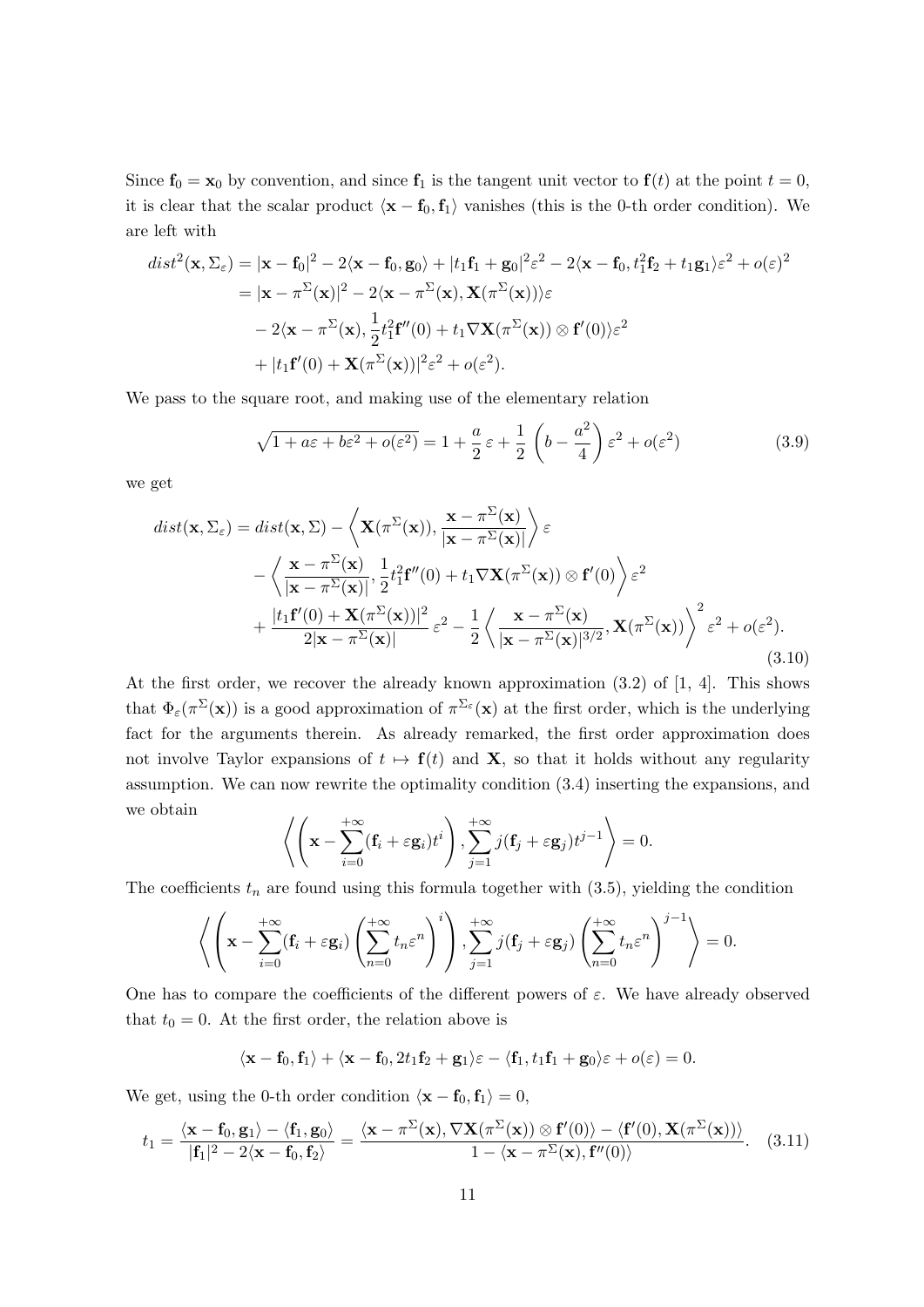Now we have to be careful, because the denominator can vanish. With the next proposition, we show that the condition  $x \notin \overline{\mathfrak{R}_{\Sigma}}$  ensures that this is not the case. For the proof, we need to define the 'cut locus' of the set  $\Sigma$ . We say that  $\mathbf{x} \in \Omega$  belongs the cut locus of a  $C^{1,1}$  curve  $\Sigma$  if there exists  $\mathbf{x}_0 \in \Sigma$  such that the half line from  $\mathbf{x}_0$  through x is normal to Σ and for y belonging to the same half line we have  $dist(y, Σ) = dist(y, x<sub>0</sub>)$  if and only if  $dist(\mathbf{x}, \mathbf{x}_0) \geq dist(\mathbf{y}, \mathbf{x}_0)$ . In this case, we write  $\mathbf{x} \in \mathfrak{C}_{\Sigma}$ . The cut locus is a standard object in Riemaniann geometry, we refer to the texts on this subject. Roughly speaking, it is the set of points where geodesics from a set  $\Sigma$  minimize 'for the last time' the distance from  $\Sigma$ . In Euclidean context, minimizing geodesics are normal segments.

**Proposition 12.** Let  $\Sigma$  be a  $C^2$  curve and let  $\mathbf{x} \notin \overline{\mathfrak{R}_{\Sigma}}$ . Then  $\langle \mathbf{x} - \pi^{\Sigma}(\mathbf{x}), \mathbf{f}''(0) \rangle \neq 1$ , where **f** is the arc-length parametrization of  $\Sigma$  as above, such that  $f(0) = \pi^{\Sigma}(\mathbf{x})$ .

*Proof.* First of all, since  $\mathbf{x} \notin \mathfrak{R}_{\Sigma}$ , the projection  $\pi^{\Sigma}(\mathbf{x}) = \mathbf{x}_0$  is well defined. We have to consider all the points which are projected on  $x_0$ , which of course lie on the normal line to  $\Sigma$  from  $\mathbf{x}_0$ , and to see for which of these points there holds  $\langle \mathbf{x} - \mathbf{x}_0, \mathbf{f}''(0) \rangle = 1$ . Indeed, since  $f''(0)$  is a normal vector whose length is the curvature at  $t = 0$ , this happens precisely when **x** is the center of the osculating circle at  $\mathbf{x}_0$ , which we denote by  $\mathbf{x}_1$ . Let us denote by  $\nu$  the unit direction of the half line from  $x_0$  through  $x_1$ . We parametrize it as  $\mathbf{x}(s) = \mathbf{x}_0 + (dist(\mathbf{x}_0, \mathbf{x}_1))s\nu, s \in [0, +\infty)$ , so that indeed  $\mathbf{x}(1) = \mathbf{x}_1$ . It is clear that if  $\pi^{\Sigma}(\mathbf{x}(s)) \neq \mathbf{x}_0$  for some  $s \leq 1$ , then  $\mathbf{x}_1$  itself can not be projected on  $\mathbf{x}_0$ . Hence in this case all the points  $x$  which are projected on  $x_0$  have the property

$$
\langle \mathbf{x} - \mathbf{x}_0, \mathbf{f}''(0) \rangle \neq 1. \tag{3.12}
$$

It remains to consider the case in which all the points  $\mathbf{x}(s), s \leq 1$ , are projected on  $\mathbf{x}_0$ . But by the very definition of osculating circle, in this case all the points  $\mathbf{x}(s)$  with  $s > 1$  are no more projected on  $\mathbf{x}_0$ . This means that  $\mathbf{x} \in \mathfrak{C}_{\Sigma}$ , and it is shown in [15, Proposition 4.8] that for  $C^2$  curves there holds  $\mathfrak{C}_{\Sigma} = \overline{\mathfrak{R}_{\Sigma}}$ . This concludes the proof.  $\Box$ 

With this, we have at our disposal the full expression of the second order approximation of  $dist(\mathbf{x}, \Sigma_{\varepsilon})$ . Since  $\mathbf{f}'$  and  $\mathbf{f}''$  appear in (3.10)-(3.11), we can consider a  $C^2$  curve  $\Sigma$ .

**Lemma 13.** Let  $\mathbf{x} \in \Omega \setminus \overline{\mathfrak{R}_{\Sigma}}$  and let  $\Sigma$  be a  $C^2$  curve in a neighborhood of  $\pi^{\Sigma}(\mathbf{x})$ . Let  $\Phi_{\varepsilon}$  be as (3.1) and  $\Sigma_{\varepsilon} = \Phi_{\varepsilon}(\Sigma)$ . Let moreover f denote the usual arc-length parametrization of  $\Sigma$ , with  $f_0 := f(0) = \pi^{\Sigma}(x) = x_0$ ,  $f_1 := f'(0)$ ,  $2f_2 := f''(0)$ . Then there holds

$$
dist(\mathbf{x}, \Sigma_{\varepsilon}) = A_{\Sigma, \mathbf{X}}^0 + A_{\Sigma, \mathbf{X}}^1 \varepsilon + A_{\Sigma, \mathbf{X}}^2 \varepsilon^2 + o(\varepsilon^2),
$$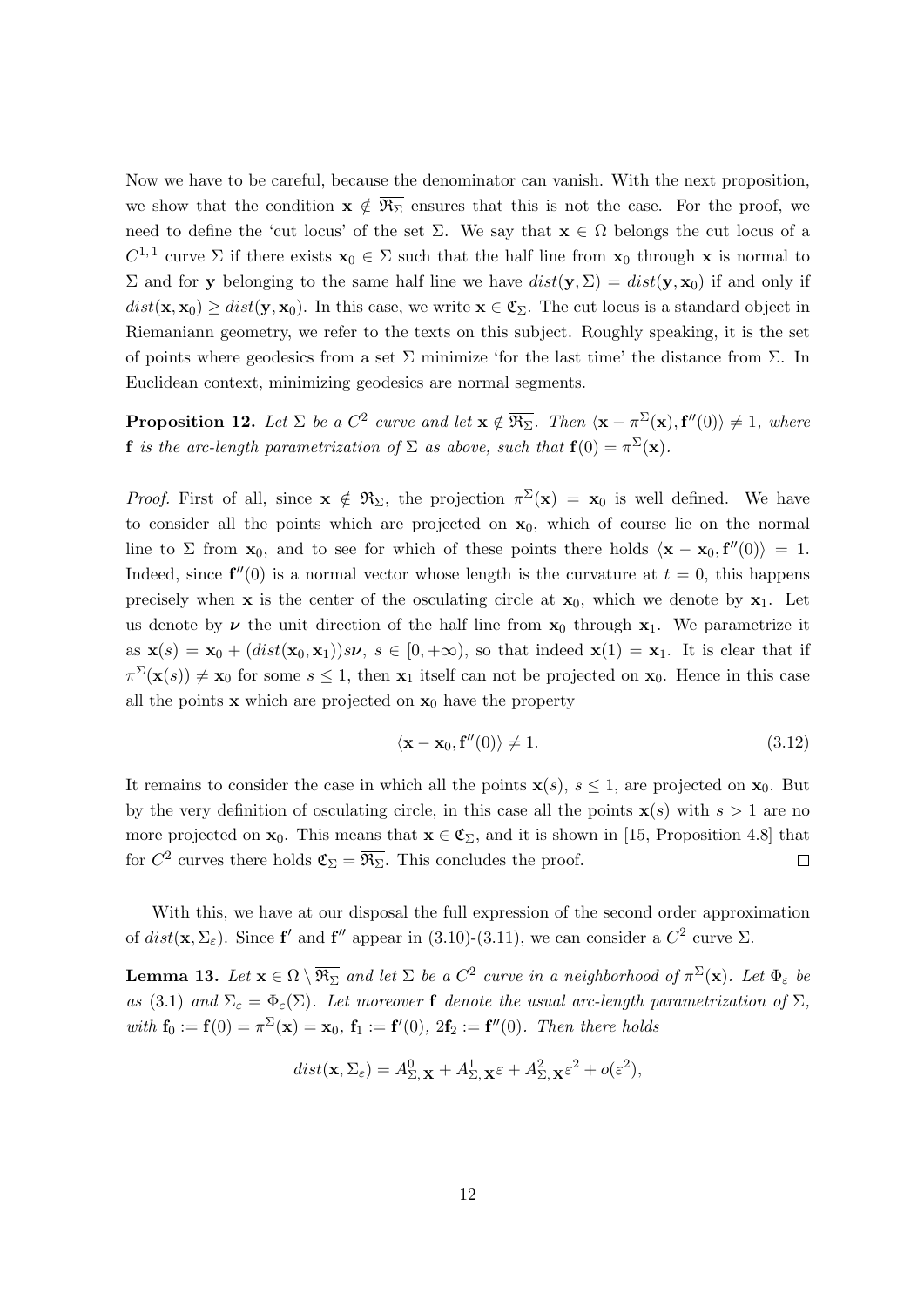where the coefficients are given by

$$
A_{\Sigma, \mathbf{X}}^0 = dist(\mathbf{x}, \Sigma) = |\mathbf{x} - \pi^{\Sigma}(\mathbf{x})|,
$$
  
\n
$$
A_{\Sigma, \mathbf{X}}^1 = -\left\langle \mathbf{X}(\pi^{\Sigma}(\mathbf{x})), \frac{\mathbf{x} - \pi^{\Sigma}(\mathbf{x})}{|\mathbf{x} - \pi^{\Sigma}(\mathbf{x})|} \right\rangle,
$$
  
\n
$$
A_{\Sigma, \mathbf{X}}^2 = \frac{\langle \mathbf{f}_1, \mathbf{X}(\pi^{\Sigma}(\mathbf{x})) \rangle^2}{2|\mathbf{x} - \mathbf{x}_0|} - \frac{\langle \langle \mathbf{x} - \pi^{\Sigma}(\mathbf{x}), \nabla \mathbf{X}(\pi^{\Sigma}(\mathbf{x})) \otimes \mathbf{f}_1 \rangle - \langle \mathbf{f}_1, \mathbf{X}(\pi^{\Sigma}(\mathbf{x})) \rangle \rangle^2}{2|\mathbf{x} - \mathbf{x}_0| (1 - 2\langle \mathbf{x} - \pi^{\Sigma}(\mathbf{x}), \mathbf{f}_2 \rangle)}.
$$
\n(3.13)

*Proof.* We see that  $\mathbf{A}_{\Sigma,\mathbf{X}}^0$ ,  $\mathbf{A}_{\Sigma,\mathbf{X}}^1$  come directly from (3.10). We have to compute  $A_{\Sigma,\mathbf{X}}^2$ . In the following computations, we keep the more compact notation in terms of  $f_i$ ,  $g_i$  and  $x_0$ . We also let  $X_n$  and  $X_\tau$  denote respectively the normal and tangent components of X. Moreover, we use the following obvious facts:

$$
\left\langle \frac{\mathbf{x} - \pi^{\Sigma}(\mathbf{x})}{|\mathbf{x} - \pi^{\Sigma}(\mathbf{x})|}, \mathbf{X}(\pi^{\Sigma}(\mathbf{x})) \right\rangle^{2} = |\mathbf{X}_{n}(\pi^{\Sigma}(\mathbf{x}))|^{2} \text{ and } \langle \mathbf{f}_{1}, \mathbf{X}(\pi^{\Sigma}(\mathbf{x})) \rangle^{2} = |\mathbf{X}_{\tau}(\pi^{\Sigma}(\mathbf{x}))|^{2}.
$$

Let us consider  $(3.10)$  and rearrange the second order terms therein. Recall the the expression for the coefficient  $t_1$  is (3.11). We have

$$
\begin{split} &-\left\langle \frac{\mathbf{x}-\pi^{\Sigma}(\mathbf{x})}{|\mathbf{x}-\pi^{\Sigma}(\mathbf{x})|}, \frac{1}{2}t_{1}^{2}\mathbf{f}''(0) + t_{1}\nabla\mathbf{X}(\pi^{\Sigma}(\mathbf{x}))\otimes \mathbf{f}'(0)\right\rangle \\ & + \frac{|t_{1}\mathbf{f}'(0)+\mathbf{X}(\pi^{\Sigma}(\mathbf{x}))|^{2}}{2|\mathbf{x}-\pi^{\Sigma}(\mathbf{x})|} - \frac{1}{2}\left\langle \frac{\mathbf{x}-\pi^{\Sigma}(\mathbf{x})}{|\mathbf{x}-\pi^{\Sigma}(\mathbf{x})|^{3/2}}, \mathbf{X}(\pi^{\Sigma}(\mathbf{x}))\right\rangle^{2} \\ & = -\left\langle \frac{\mathbf{x}-\mathbf{x}_{0}}{|\mathbf{x}-\mathbf{x}_{0}|}, t_{1}^{2}\mathbf{f}_{2}+t_{1}\mathbf{g}_{1}\right\rangle + \frac{|t_{1}\mathbf{f}_{1}+\mathbf{g}_{0}|^{2}}{2|\mathbf{x}-\mathbf{x}_{0}|} - \frac{1}{2}\left\langle \frac{\mathbf{x}-\mathbf{x}_{0}}{|\mathbf{x}-\mathbf{x}_{0}|^{3/2}}, \mathbf{g}_{0}\right\rangle^{2} \\ & = \frac{1}{|\mathbf{x}-\mathbf{x}_{0}|}\left[-t_{1}^{2}(\mathbf{x}-\mathbf{x}_{0},\mathbf{f}_{2})-t_{1}\langle\mathbf{x}-\mathbf{x}_{0},\mathbf{g}_{1}\rangle+\frac{1}{2}t_{1}^{2}+t_{1}\langle\mathbf{f}_{1},\mathbf{g}_{0}\rangle+\frac{1}{2}|g_{0}|^{2} - \frac{1}{2}\left\langle \frac{\mathbf{x}-\mathbf{x}_{0}}{|\mathbf{x}-\mathbf{x}_{0}|}, \mathbf{g}_{0}\right\rangle^{2}\right] \\ & = \frac{1}{|\mathbf{x}-\mathbf{x}_{0}|}\left[\frac{1}{2}t_{1}^{2}(1-2\langle\mathbf{x}-\mathbf{x}_{0},\mathbf{f}_{2}\rangle)-t_{1}(\langle\mathbf{x}-\mathbf{x}_{0},\mathbf{g}_{1}\rangle-\langle\mathbf{f}_{1},\mathbf{g}_{0}\rangle)+\frac{1}{2}| \mathbf{X}_{\tau}|^{2}\right] \\ & = \frac{1}{|\mathbf{x}-\mathbf{x}_{0}|}\left[\frac{1}{2}\frac{(\langle\mathbf{x}-
$$

This is the desired expression of the second derivative.

Notice that the second order coefficient in (3.13) could be written also as

$$
A_{\Sigma,\mathbf{X}}^2 = \frac{1}{2|\mathbf{x}-\mathbf{x}_0|} \left[ \frac{-\langle \mathbf{x}-\mathbf{x}_0, \mathbf{g}_1 \rangle^2}{1-2\langle \mathbf{x}-\mathbf{x}_0, \mathbf{f}_2 \rangle} + \frac{2\langle \mathbf{x}-\mathbf{x}_0, \mathbf{g}_1 \rangle \langle \mathbf{f}_1, \mathbf{g}_0 \rangle}{1-2\langle \mathbf{x}-\mathbf{x}_0, \mathbf{f}_2 \rangle} - \frac{2|\mathbf{X}_{\tau}|^2 \langle \mathbf{x}-\mathbf{x}_0, \mathbf{f}_2 \rangle}{1-2\langle \mathbf{x}-\mathbf{x}_0, \mathbf{f}_2 \rangle} \right].
$$

 $\Box$ 

From this formula it is clear that  $A_{\Sigma,\mathbf{X}}^2$  is finite for  $dist(\mathbf{x},\Sigma) \to 0$ .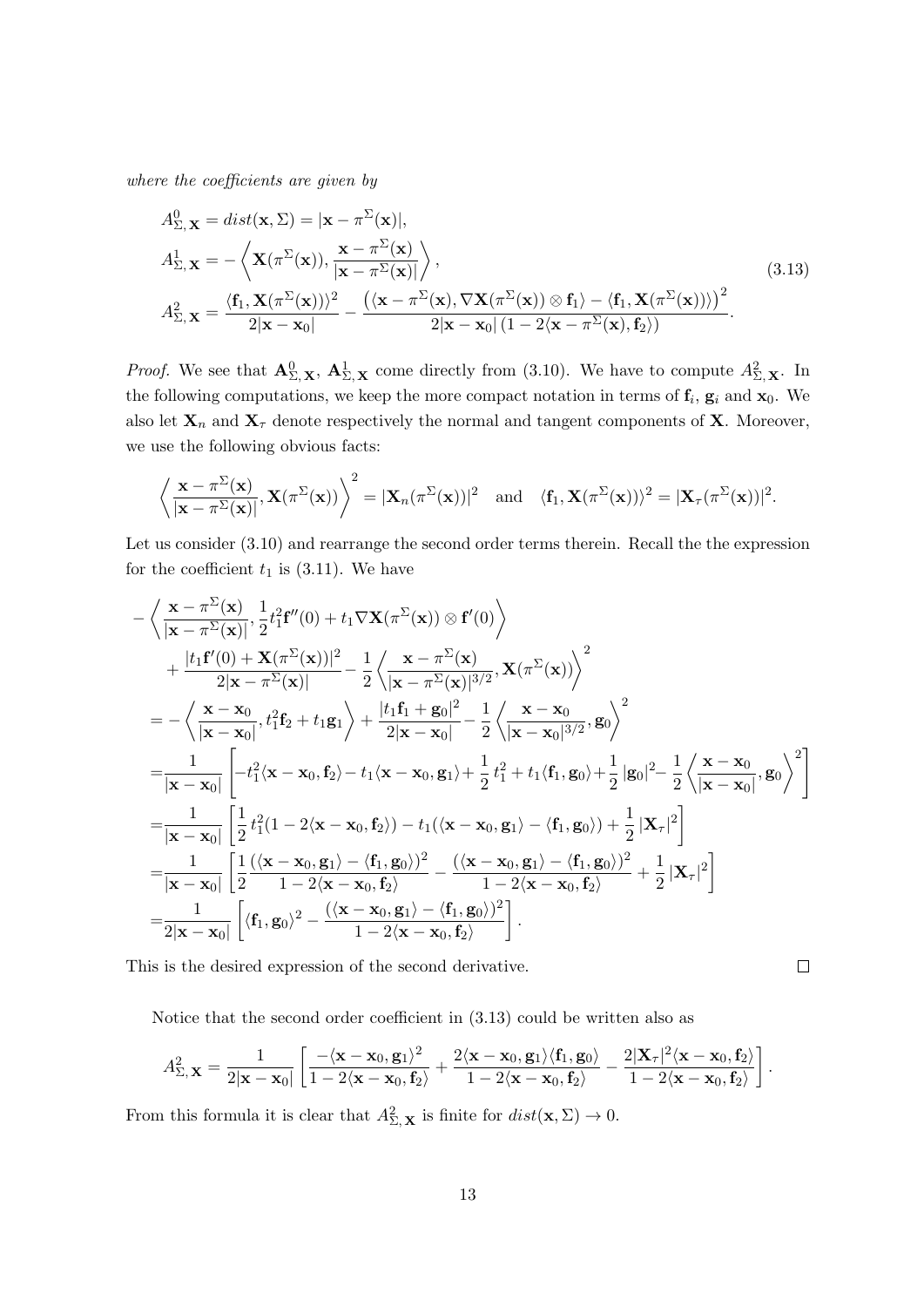Let us see how this approximation works in some particular situation. First of all, in the case of a normal vector field  $X$  to  $\Sigma$ , we are left with

$$
A_{\Sigma,\mathbf{X}}^2 = -\frac{\langle \mathbf{x} - \pi^{\Sigma}(\mathbf{x}), \nabla \mathbf{X}(\pi^{\Sigma}(\mathbf{x})) \otimes \mathbf{f}_1 \rangle^2}{2|\mathbf{x} - \mathbf{x}_0| (1 - 2\langle \mathbf{x} - \pi^{\Sigma}(\mathbf{x}), \mathbf{f}_2 \rangle)}.
$$
(3.14)

In the case of a flat curve,  $f_2 = 0$  and we have the following

**Proposition 14.** Let  $\Sigma$  be a closed connected  $\mathcal{H}^1$ -rectifiable set, and let  $\Sigma^F$  be a flat connected subset of  $\Sigma$ . Let  $\Phi_{\varepsilon}$  be defined as (3.1), with a vector field **X** normal to  $\Sigma^{F}$ . Let  $\partial_{\tau}$  denote the derivative in the direction individuated by  $\Sigma^F$ . If  $\pi^{\Sigma}(\mathbf{x})$  is in the relative interior of  $\Sigma^F$ , then

$$
dist(\mathbf{x}, \Sigma_{\varepsilon}) = dist(\mathbf{x}, \Sigma) - |\mathbf{X}(\pi^{\Sigma}(\mathbf{x}))|\varepsilon - \frac{1}{2} dist(\mathbf{x}, \Sigma) |\partial_{\tau} \mathbf{X}(\pi^{\Sigma}(\mathbf{x}))|^{2} \varepsilon^{2} + o(\varepsilon^{2}).
$$
 (3.15)

Proof. We simply need to see how Lemma 13 reduces in this case. Let us fix a reference orthonormal basis, with origin in  $\pi^{\Sigma}(\mathbf{x})$ , an axis parallel to  $\Sigma^{F}$  and the other one normal to it, pointing towards the half-plane containing **x**.  $\Sigma$  is  $C^2$  in a neighborhood of  $\pi^{\Sigma}(\mathbf{x})$ , since this point is in the relative interior of  $\Sigma^F$ . Let  $t \mapsto \mathbf{f}(t)$  be the arc-length parametrization of  $\Sigma^F$ . In the reference basis, for the Taylor expansion (3.6) we have  $f_1 = f'(0) = (1,0)$  and  $\mathbf{f}_2=\frac{1}{2}$  $\frac{1}{2}$ **f**''(0) = (0, 0). Moreover, since **X** = ( $X_\tau$ ,  $X_n$ ) is normal to  $\Sigma^F$ , there holds

$$
\nabla \mathbf{X}(\pi^{\Sigma}(\mathbf{x})) \otimes \mathbf{f}'(0) = (0, \partial_{\tau} X_n(\pi^{\Sigma}(\mathbf{x}))).
$$

Hence, from  $(3.13)$  and  $(3.14)$  we have

$$
A_{\Sigma, \mathbf{X}}^1 = -|\mathbf{X}(\pi^{\Sigma}(\mathbf{x}))|,
$$
  
\n
$$
A_{\Sigma, \mathbf{X}}^2 = -\frac{1}{2} dist(\mathbf{x}, \Sigma) [\partial_\tau X_n(\pi^{\Sigma}(\mathbf{x}))]^2,
$$

which is the thesis.

Remark 15. Notice that in the case of Proposition 14 the denominator in the second order coefficient is distant from 0. In the regions where this happens, we could also integrate the expansion of  $dist(\mathbf{x}, \Sigma)$ , for instance with  $\mu = \mathcal{L}^2$ . The same situation occurs when taking the second derivative of functional (1.1) (recall the discussion in Remark 11). Indeed, since K is convex and  $\mathbf{x} \in \Omega \setminus K$ , the vectors  $\mathbf{x} - \pi^{\Sigma}(\mathbf{x})$  and  $\mathbf{f}_2$  have opposite verse, hence we have

$$
1-2\langle \mathbf{x}-\pi^\Sigma(\mathbf{x}),\mathbf{f}_2\rangle\geq 1.
$$

Then, for any finite measure  $\mu$  over  $\Omega$ , it makes sense to write

$$
\mathcal{G}(K) := \int_{\Omega \setminus K} \left( \frac{|\mathbf{X}_{\tau}(\pi^{\Sigma}(\mathbf{x}))|^2}{|\mathbf{x} - \pi^{\Sigma}(\mathbf{x})|} - \frac{(\langle \mathbf{x} - \pi^{\Sigma}(\mathbf{x}), \nabla \mathbf{X}(\pi^{\Sigma}(\mathbf{x})) \otimes \mathbf{f}_1 \rangle - \langle \mathbf{f}_1, \mathbf{X}(\pi^{\Sigma}(\mathbf{x})) \rangle)^2}{|\mathbf{x} - \pi^{\Sigma}(\mathbf{x})| (1 - 2\langle \mathbf{x} - \pi^{\Sigma}(\mathbf{x}), \mathbf{f}_2 \rangle)} \right) d\mu(\mathbf{x}).
$$
\n(3.16)

 $\Box$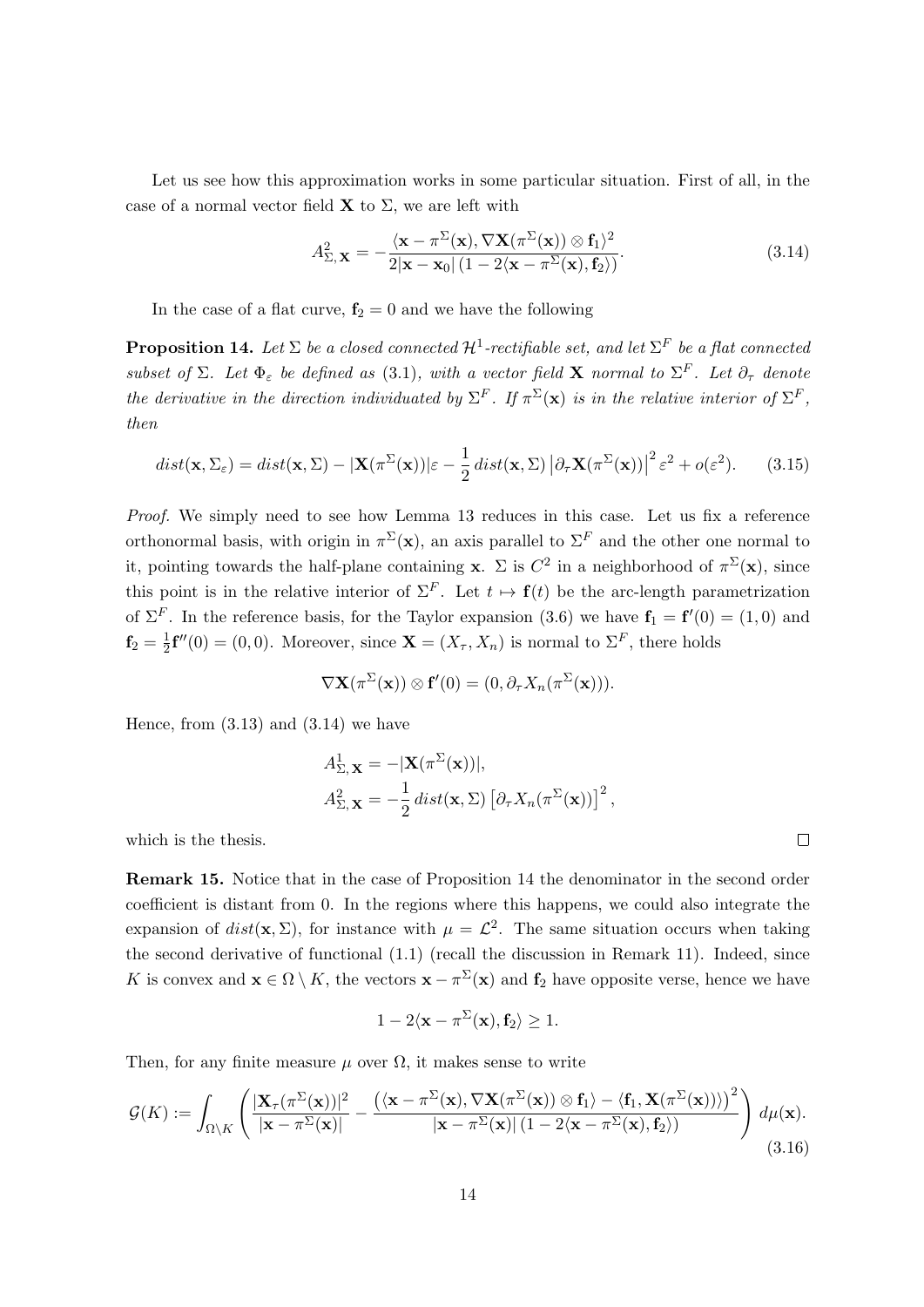Here  $K_{\varepsilon} = \Phi_{\varepsilon}(K)$  and  $\Sigma = \partial K$ , with the usual diffeomorphism (3.1), whereas the unit tangent vector  $f_1$  and the normal vector  $f_2$  are understood to be computed in correspondence of the point  $\pi^{\Sigma}(\mathbf{x})$ .

Till the end of this section, we keep the notation of the above remark.  $K$  is a convex set,  $\Sigma := \partial K$  has  $C^2$  regularity and  $\mu$  is chosen to be the Lebesgue measure  $\mathcal{L}^2$ . For the description of  $\Sigma$ , we refer to the notation of Lemma 13, with the usual parametrization  $t \mapsto f(t)$ . We also let n denote the unit outward normal, so that with respect to the parametrization there is  ${\bf n}={\bf n}(t)=-\frac{{\bf f}_2(t)}{|{\bf f}_2(t)|}$  $\frac{\mathbf{f}_2(t)}{|\mathbf{f}_2(t)|}$ . Moreover,  $\Sigma_{\varepsilon} := \partial K_{\varepsilon}$ , where  $K_{\varepsilon} = \Phi_{\varepsilon}(K)$  and  $\Phi_{\varepsilon}$  is given by (3.1). Notice that, since

$$
\mathcal{F}(K_{\varepsilon}) = \int_{\Omega} dist(\mathbf{x}, K_{\varepsilon}) d\mathbf{x} = \int_{\Omega \setminus K_{\varepsilon}} dist(\mathbf{x}, \Sigma_{\varepsilon}),
$$

we may write  $\mathcal F$  according to the following notation:

$$
\mathcal{F}(K_{\varepsilon})=\mathcal{F}_1(K_{\varepsilon})-\mathcal{F}_2(K_{\varepsilon}),
$$

where

$$
\mathcal{F}_1(K_{\varepsilon}) := \int_{\Omega \setminus K} dist(\mathbf{x}, \Sigma_{\varepsilon}) d\mathbf{x}, \qquad \mathcal{F}_2(K_{\varepsilon}) := \int_{K \triangle K_{\varepsilon}} sign \langle \mathbf{X}(\pi^{\Sigma}(\mathbf{x})), \mathbf{n} \rangle \, dist(\mathbf{x}, \Sigma_{\varepsilon}) d\mathbf{x}.
$$
\n(3.17)

Here the *sign* takes into account that the vector field **X** might push a point  $\mathbf{x} \in \Sigma$  outside or inside  $K$ , depending on the sign of its scalar product with the outward unit normal at  $x$ .

#### Proposition 16. There holds

$$
\frac{d}{d\varepsilon} \mathcal{F}(K_{\varepsilon})\Big|_{\varepsilon=0} = \frac{d}{d\varepsilon} \mathcal{F}_1(K_{\varepsilon})\Big|_{\varepsilon=0} = \int_{\Omega\backslash K} \left\langle \mathbf{X}(\pi^K(\mathbf{x})), \frac{\pi^K(\mathbf{x}) - \mathbf{x}}{|\pi^K(\mathbf{x}) - \mathbf{x}|} \right\rangle d\mathbf{x}.
$$
 (3.18)

*Proof.* It is clear that  $\mathcal{F}_2(K_\varepsilon) \to 0$  as  $\varepsilon \to 0$ . We also claim that such term gives no contribution to the first order. Indeed, it is well known (see for instance [12]) that

$$
Vol(K \triangle K_{\varepsilon}) = \varepsilon \int_{\Sigma} |\langle \mathbf{X}(\mathbf{x}), \mathbf{n} \rangle| d\mathcal{H}^{1}(\mathbf{x}) + o(\varepsilon),
$$

and since  $dist(\mathbf{x}, \Sigma_{\varepsilon}) \leq \varepsilon \sup_{\mathbf{x}} |\mathbf{X}(\mathbf{x})|$  over  $K \triangle K_{\varepsilon}$ , we conclude that

$$
\limsup_{\varepsilon \to 0} \frac{1}{\varepsilon^2} \left| \int_{K \triangle K_{\varepsilon}} sign(\langle \mathbf{X}(\pi^{\Sigma}(\mathbf{x})), \mathbf{n} \rangle) \, dist(\mathbf{x}, \Sigma_{\varepsilon}) \, d\mathbf{x} \right| \leq \limsup_{\varepsilon \to 0} \frac{1}{\varepsilon} \sup_{\mathbf{x}} |\mathbf{X}(\mathbf{x})| Vol(K \triangle K_{\varepsilon})
$$
\n
$$
\leq \mathcal{H}^1(\Sigma) \sup_{\mathbf{x}} |\mathbf{X}(\mathbf{x})|^2,
$$
\n(3.19)

so that we are also bounding the second derivative of  $\mathcal{F}_2(K_\varepsilon)$ . As a consequence, at first order we only have the contribution of  $\mathcal{F}_1$ , for which we take the Taylor expansion given by Lemma 13 and simply integrate over  $\Omega \setminus K$ : after Remark 15, we know that the integrals of the first and second order term make sense on  $\Omega \setminus K$ . The thesis is achieved.  $\Box$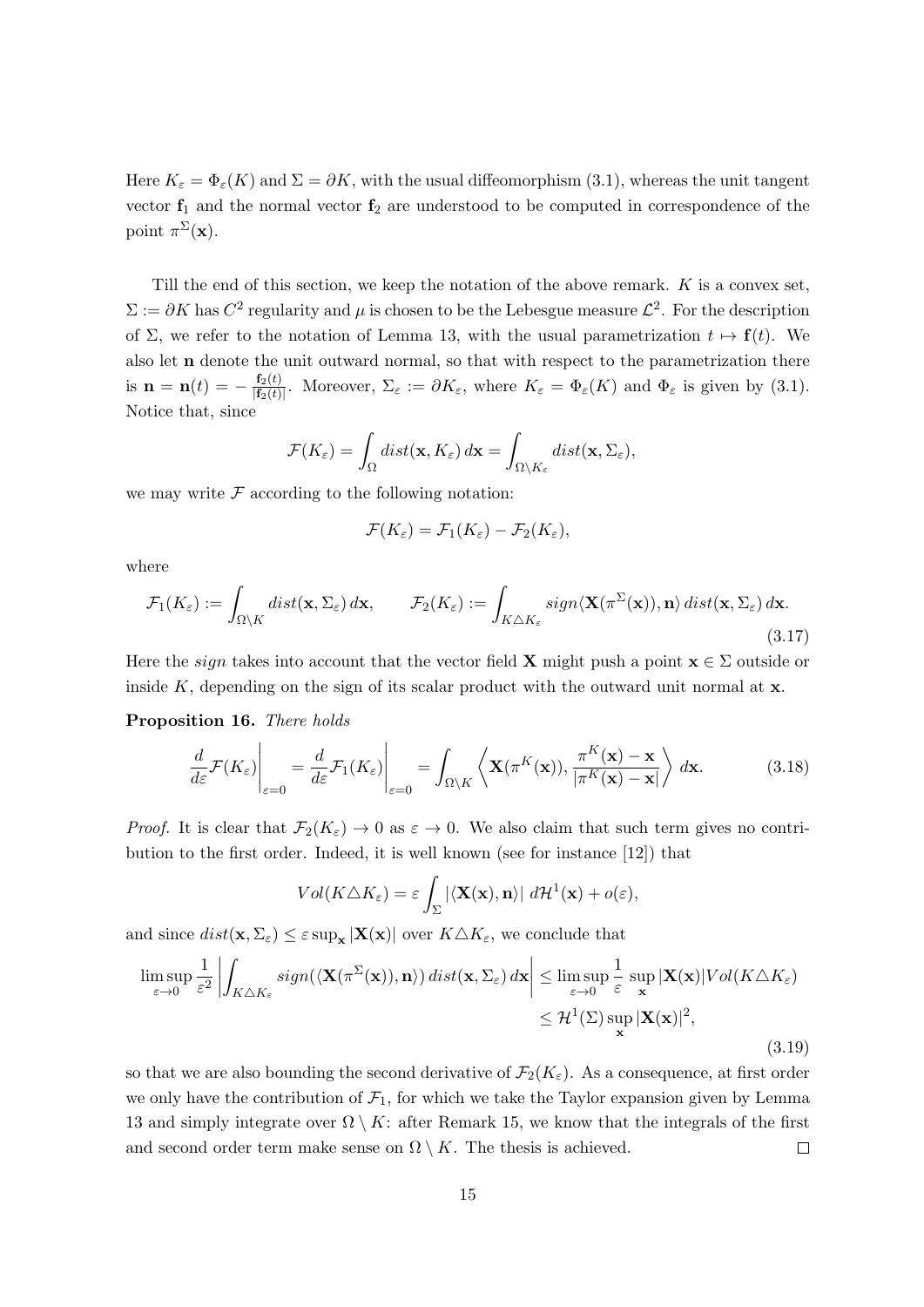Remark 17. (First order necessary conditions). Standard necessary conditions for optimality in problem (1.2) are obtained computing the derivatives of the terms therein. The first derivatives of volume and perimeter under variations along smooth vector fields are well known (see for instance  $[4, 12]$ ). Together with  $(3.18)$ , they give the following first order conditions for a minimizer  $K \subseteq \Omega$ . In the case of perimeter penalization, the set K has to satisfy

$$
\int_{\Omega \setminus K} \left\langle \mathbf{X}(\pi^K(\mathbf{x})), \frac{\pi^K(\mathbf{x}) - \mathbf{x}}{|\pi^K(\mathbf{x}) - \mathbf{x}|} \right\rangle d\mathbf{x} + \lambda_2 \int_{\partial K} H \langle \mathbf{X}, \mathbf{n} \rangle d\mathcal{H}^1 = 0 \tag{3.20}
$$

for any smooth and compactly supported vector field  $X$ , where  $H$  denotes the mean curvature of  $\partial K$ . For the case of volume penalization, the strictly convex set K has to satisfy

$$
\int_{\Omega\backslash K} \left\langle \mathbf{X}(\pi^K(\mathbf{x})), \frac{\pi^K(\mathbf{x}) - \mathbf{x}}{|\pi^K(\mathbf{x}) - \mathbf{x}|} \right\rangle d\mathbf{x} + \lambda_1 \int_{\partial K} \langle \mathbf{X}, \mathbf{n} \rangle d\mathcal{H}^1 = 0 \tag{3.21}
$$

for any smooth and compactly supported vector field  $X$ . In the latter case, we have to consider the additional convexity constraint, as already discussed (see Remark 4). Hence, in such case we have to restrict to vector fields which keep the set convex. Indeed we can consider any  $X$  if K is a strictly convex set. Otherwise, one has to be careful because if K is convex, but not strictly convex, in general only unilateral variations are allowed, yielding a first order condition with inequality only. We will come back to this issue later in Section 5.

In order to complete the discussion, we end the section with the computation of the second derivative of functional  $\mathcal F$ . For simplicity, and in view of the applications in the subsequent sections, we restrict to the case of normal vector fields **X**.

Theorem 18. (Second derivative of F with respect to a normal variation). Let  $\Phi_{\varepsilon} =$  $Id + \varepsilon \mathbf{X}$  with a vector field  $\mathbf{X}$  which is assumed to be normal to  $\partial K$  (i.e.  $\langle \mathbf{X}(\mathbf{f}(t)),\mathbf{f}_1(t)\rangle = 0$ ). Then there holds

$$
\left. \frac{d^2}{d\varepsilon^2} \mathcal{F}(K_{\varepsilon}) \right|_{\varepsilon=0} = \left. \mathcal{G}_n(K) - \int_{\partial K} sign \langle \mathbf{X}(\mathbf{x}), \mathbf{n} \rangle |\mathbf{X}(\mathbf{x})|^2 d\mathcal{H}^1(\mathbf{x}), \tag{3.22}
$$

where

$$
\mathcal{G}_n(K) := -\int_{\Omega \setminus K} \frac{\left( \langle \mathbf{x} - \pi^\Sigma(\mathbf{x}), \nabla \mathbf{X}(\pi^\Sigma(\mathbf{x})) \otimes \mathbf{f}_1 \rangle \right)^2}{|\mathbf{x} - \pi^\Sigma(\mathbf{x})| (1 - 2 \langle \mathbf{x} - \pi^\Sigma(\mathbf{x}), \mathbf{f}_2 \rangle)} d\mathbf{x}.
$$

Proof. We write as before

$$
\mathcal{F}(K_{\varepsilon})=\mathcal{F}_1(K_{\varepsilon})-\mathcal{F}_2(K_{\varepsilon})
$$

with  $\mathcal{F}_1$  and  $\mathcal{F}_2$  given by (3.17) and  $\Sigma_{\varepsilon} = \partial K_{\varepsilon}$ . By the dominated convergence theorem one gets

$$
\frac{d^2}{d\varepsilon^2}\mathcal{F}_1(K_{\varepsilon})=\mathcal{G}_n(K).
$$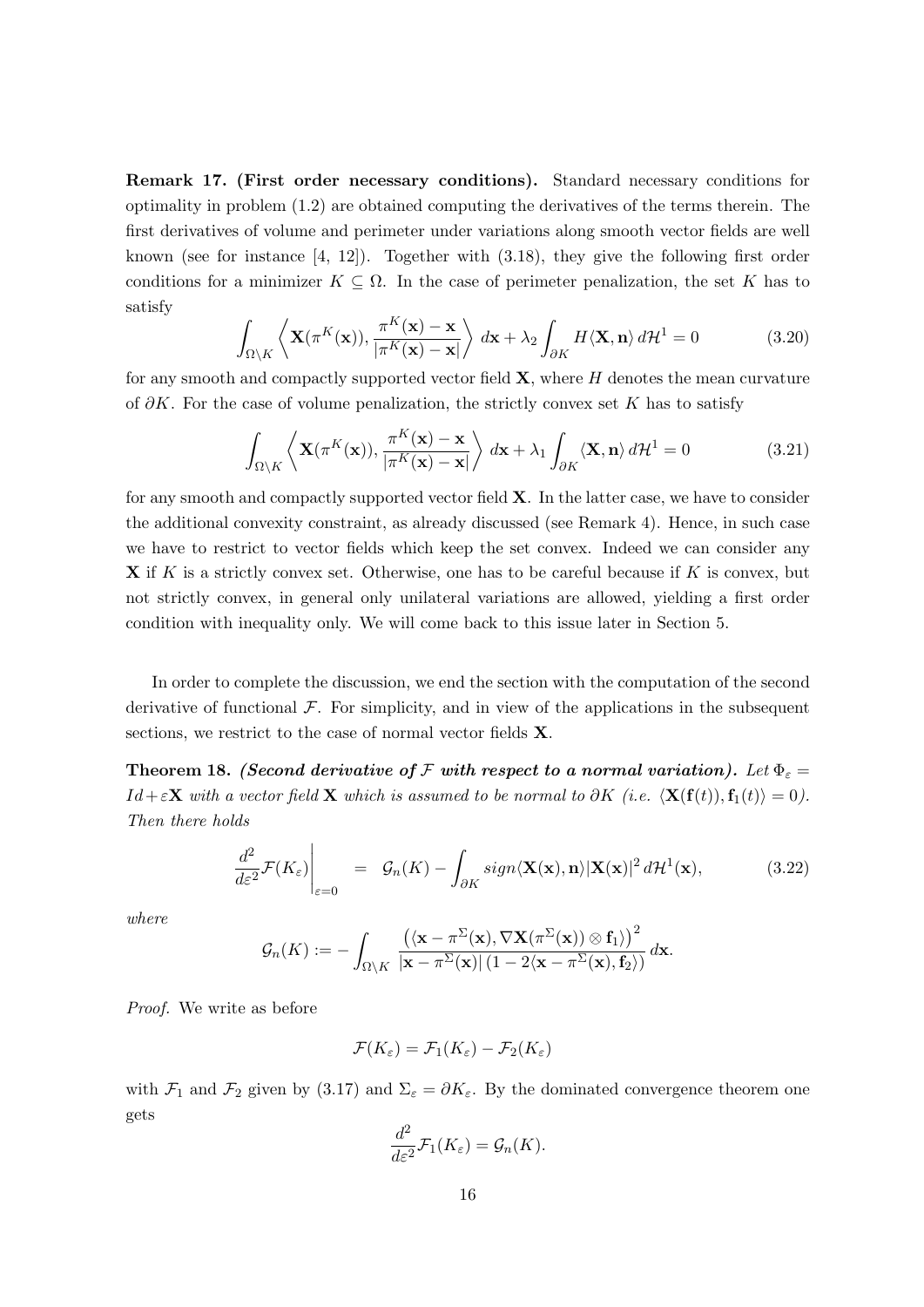Recall that the definition of G is (3.16), and here it is reduced to the simpler expression  $\mathcal{G}_n$ by the fact that  $X$  is a normal vector field.

Now we claim that for all  $\mathbf{x} \in K \triangle K_{\varepsilon}$ ,

$$
dist(\mathbf{x}, \Sigma_{\varepsilon}) = dist(\mathbf{x}, \Phi_{\varepsilon}(\pi^{\partial K}(\mathbf{x}))) + o(\varepsilon).
$$
\n(3.23)

To prove the claim notice first that  $dist(\mathbf{x}, \Sigma_{\varepsilon}) \leq dist(\mathbf{x}, \Phi_{\varepsilon}(\pi^{\partial K}(\mathbf{x}))),$  thus it is enough to prove the reverse inequality. Let  $\mathbf{x}_{\varepsilon} := \Phi_{\varepsilon}(\pi^{\partial K}(\mathbf{x}))$  and  $\mathbf{z}_{\varepsilon} = \pi^{\Sigma_{\varepsilon}}(\mathbf{x})$ . By the triangle inequality, we are reduce to prove that  $dist(\mathbf{z}_{\varepsilon}, \mathbf{x}_{\varepsilon}) = o(\varepsilon)$ . But this directly comes from the calculus in the first part of this section. Indeed, using the same notation (see  $(3.3)-(3.8)$ ), there holds

$$
\mathbf{z}_{\varepsilon} = \mathbf{f}_{\varepsilon}(\bar{t}_{\varepsilon}) = \mathbf{f}_{0} + \varepsilon \mathbf{g}_{0} + \varepsilon t_{1} \mathbf{f}_{1} + o(\varepsilon) = \mathbf{x}_{\varepsilon} + \varepsilon t_{1} \mathbf{f}_{1} + o(\varepsilon), \tag{3.24}
$$

where  $f_1$  is the unit tangent vector at point  $\pi^{\Sigma}(\mathbf{x})$  and  $t_1$  is given by (3.11). Since  $\mathbf{x} \in K \triangle K_{\varepsilon}$ , it satisfies

$$
t_1 = \frac{\langle \mathbf{x} - \pi^{\Sigma}(\mathbf{x}), \partial_{\tau} \mathbf{X}(\pi^{\Sigma}(\mathbf{x})) \rangle^2}{2|\mathbf{x} - \pi^{\Sigma}(\mathbf{x})|(1 - 2\langle \mathbf{x} - \pi^{\Sigma}(\mathbf{x}), \mathbf{f}_2 \rangle} \leq C\varepsilon \sup_{\mathbf{x}} |\nabla \mathbf{X}|^2,
$$

where C depends only on the curvature of  $\Sigma$ , and  $(3.23)$  is therefore true.

Now in order to compute the value of  $\mathcal{F}_2(K_\varepsilon)$  we decompose the domain  $K\Delta K_\varepsilon$  in two parts

$$
K\triangle K_{\varepsilon} = \left(K\triangle K_{\varepsilon} \cap \{ \langle \mathbf{X}(\pi^K(\mathbf{x})), \mathbf{n} \rangle \ge 0 \} \right) \cup \left(K\triangle K_{\varepsilon} \cap \{ \langle \mathbf{X}(\pi^K(\mathbf{x})), \mathbf{n} \rangle < 0 \} \right).
$$

Let us consider the integral on  $K\Delta K_{\varepsilon} \cap \{(\mathbf{X}(\pi^K(\mathbf{x})), \mathbf{n})\geq 0\}$ . Recall that  $\partial K \cap supp(\mathbf{X})$  is supposed to be regular, at least  $C^2$ . Let  $\mathbf{f} : [\ell_1, \ell_2] \to \partial K$  be the parametrization by arc length in correspondence of one connected component of  $(\langle \mathbf{X}, \mathbf{n} \rangle \circ \pi^K)^{-1}(\mathbb{R}^+) \cap (K \triangle K_{\varepsilon})$  (denoted by  $A_{\varepsilon}$ ) and consider the mapping

$$
\varphi: (t, y) \mapsto \mathbf{f}(t) + y\mathbf{n}(t)
$$

where  $\mathbf{n}(t) = -\frac{\mathbf{f}_2(t)}{|\mathbf{f}_2(t)|}$  $\frac{f_2(t)}{f_2(t)}$  is the unit outward normal vector at point  $f(t)$ . The mapping  $\varphi$  is a diffeomorphism from  $\varphi^{-1}(A_{\varepsilon})$  to  $A_{\varepsilon}$ . Since  $f_1(t)$  is the unit tangent vector at point  $f(t)$  and  $\mathbf{n}(t)' = -H(t)\mathbf{f}_1(t)$ , where  $H(t)$  is the curvature of the curve  $\mathbf{f}(t)$ , we have that  $D\varphi$  is the matrix with columns  $(1-\gamma(t)y)$ f<sub>1</sub>(t) and **n**(t). Therefore,  $|J\Phi|(t, y) = |1 - H(t)y| = 1 - H(t)y$ for  $\varepsilon$  small enough. Thus using (3.23) and a change of variable we get

$$
\int_{A_{\varepsilon}} dist(\mathbf{x}, \partial K_{\varepsilon}) d\mathbf{x} = \int_{A_{\varepsilon}} (\varepsilon |\mathbf{X}(\pi^K(\mathbf{x}))| - dist(\mathbf{x}, \partial K) + o(\varepsilon)) d\mathbf{x}
$$
  
\n
$$
= \int_{\ell_1}^{\ell_2} \int_0^{\varepsilon |\mathbf{X}(\mathbf{f}(t))|} (\varepsilon |\mathbf{X}(\mathbf{f}(t))| - y)(1 - H(t)y) dy dt
$$
  
\n
$$
= \frac{1}{2} \varepsilon^2 \int_{\ell_1}^{\ell_2} |\mathbf{X}(\mathbf{f}(t))|^2 dt + o(\varepsilon^2).
$$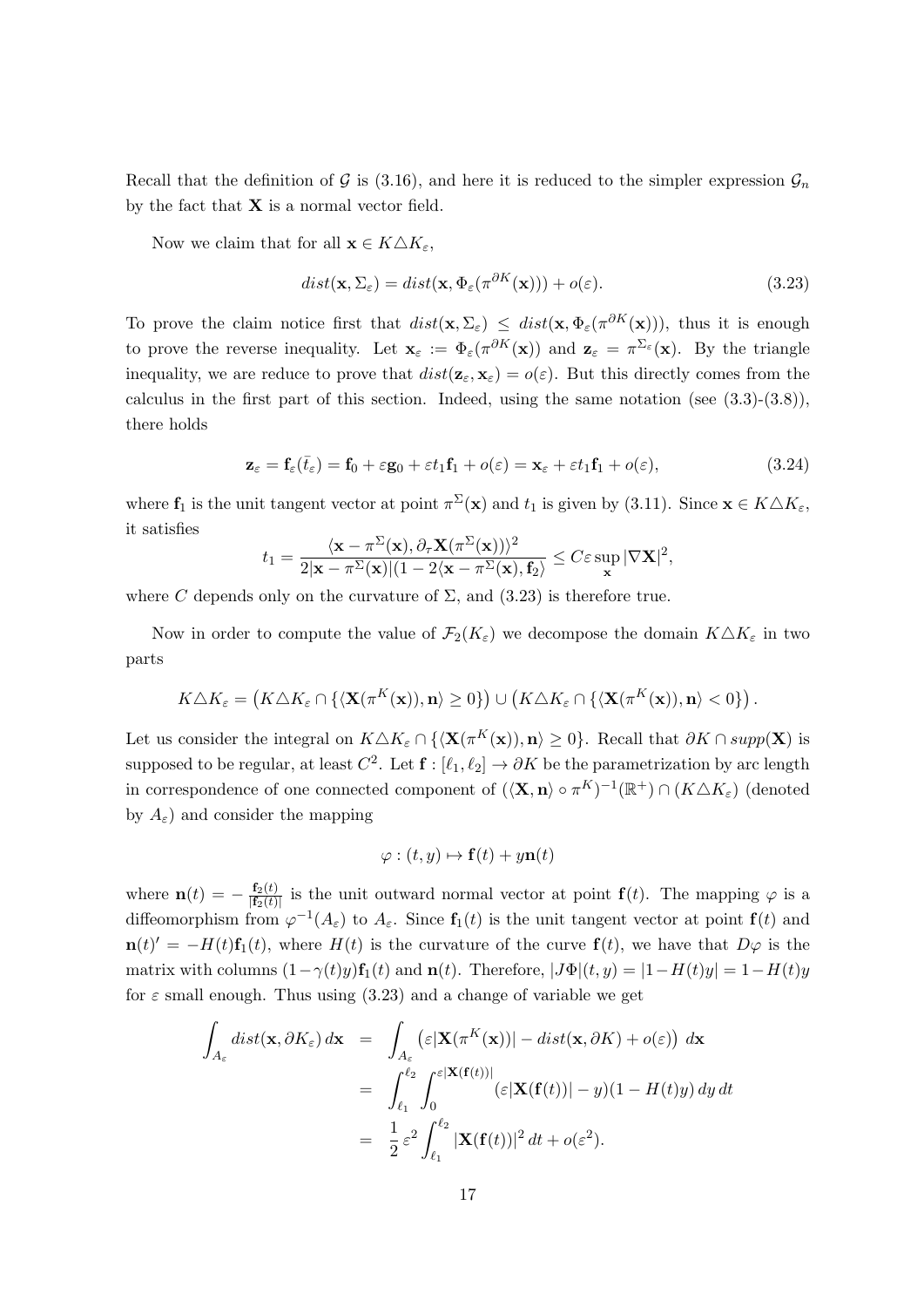Arguing on each connected component, and using the same argument for  $(\langle \mathbf{X}, \mathbf{n} \rangle \circ \pi^K)^{-1}(\mathbb{R}^-) \cap$  $(K \triangle K_{\varepsilon})$  we obtain that

$$
\lim_{\varepsilon \to 0} \frac{1}{\varepsilon^2} \mathcal{F}_2(K_{\varepsilon}) = \frac{1}{2} \int_{\partial K} sign \langle \mathbf{X}(\mathbf{x}), \mathbf{n} \rangle |\mathbf{X}(\mathbf{x})|^2 d\mathcal{H}^1(\mathbf{x}),
$$

which proves, since  $\mathcal{F}_2(K_{\varepsilon})\big|_{\varepsilon=0} = \frac{d}{d\varepsilon} \mathcal{F}_2(K_{\varepsilon})\big|_{\varepsilon=0} = 0$ , that

$$
\frac{d^2}{d\varepsilon^2} \mathcal{F}_2(K_{\varepsilon})\big|_{\varepsilon=0} = \int_{\partial K} sign \langle \mathbf{X}(\mathbf{x}), \mathbf{n} \rangle |\mathbf{X}(\mathbf{x})|^2 d\mathcal{H}^1(\mathbf{x}).
$$

The proof is concluded.

In order to obtain second order necessary conditions for minimality, of course we ask the second derivative of  $\mathcal{F}(\cdot) + \lambda_1 Vol(\cdot) + \lambda_2 Per(\cdot)$  to be nonnegative. Again, the second derivatives of  $Per(K_{\varepsilon})$  and  $Vol(K_{\varepsilon})$  might be deduced from the general theory of [12, Chapter 5]. For the derivatives of the perimeter, see also [19]. Here we are restricting to the particular case of normal vector fields.

Corollary 19. (Second order necessary conditions). In the problem with perimeter penalization, for a  $C^2$  set  $K \subseteq \Omega$  satisfying (3.20), a second order minimality condition is

$$
\mathcal{G}_n(K) - \int_{\partial K} sign \langle \mathbf{X}, \mathbf{n} \rangle |\mathbf{X}|^2 d\mathcal{H}^1 + \lambda_2 \int_{\partial K} |\partial_\tau \mathbf{X}|^2 d\mathcal{H}^1 \ge 0 \tag{3.25}
$$

for any normal vector field  $X$ . In the problem with volume penalization, for a strictly convex  $C^2$  set  $K \subseteq \Omega$  satisfying (3.21), it is

$$
\mathcal{G}_n(K) - \int_{\partial K} sign \langle \mathbf{X}, \mathbf{n} \rangle |\mathbf{X}|^2 d\mathcal{H}^1 + \lambda_1 \int_{\partial K} H |\mathbf{X}|^2 d\mathcal{H}^1 \ge 0 \tag{3.26}
$$

for any normal vector field  $X$ .

# 4 Exclusion of strictly convex  $C^2$ -points for the volume penalized problem

**Definition 20.** Let  $K \subseteq \mathbb{R}^2$  be convex. We will say that  $\mathbf{x}_0 \in \partial K$  is a strictly convex  $C^2$ point if  $\mathbf{x}_0 \in \Omega \cap \partial K$ ,  $\partial K$  is  $C^2$ -regular in a neighborhood of  $\mathbf{x}_0$  and the curvature of K at  $\mathbf{x}_0$ is positive.

**Theorem 21.** Assume that K is a minimizer for Problem (1.2) with  $\lambda_1 > 0$  and  $\lambda_2 = 0$ . Then  $\partial K$  has no strictly convex  $C^2$ -points.

 $\Box$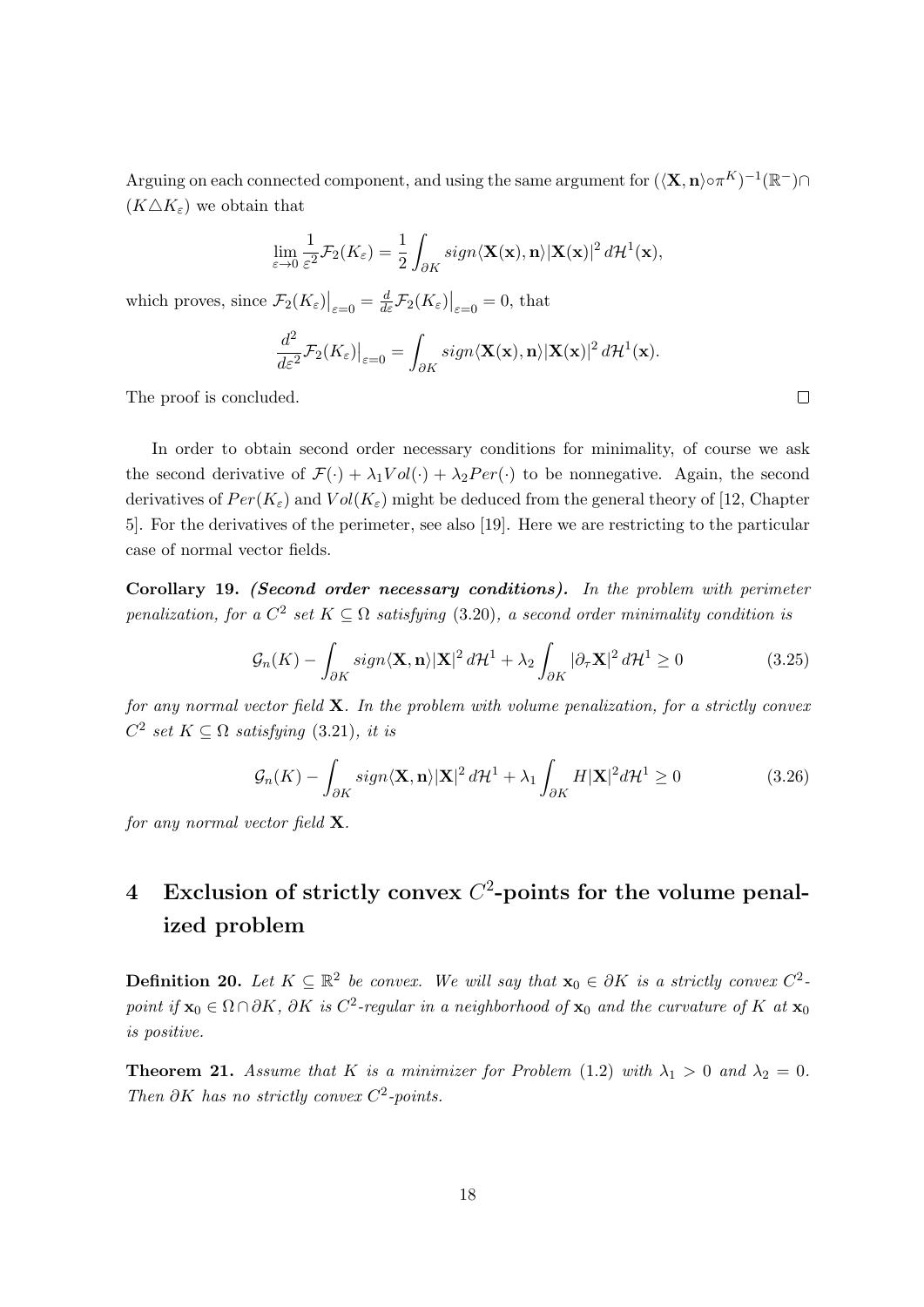*Proof.* Assume by contradiction that such a point  $\mathbf{x}_0 \in K$  exists. In a small enough neighborhood  $V(\mathbf{x}_0)$  of  $\mathbf{x}_0$  we know that  $\partial K$  is a graph. Let us consider a system of coordinates where  $x_0$  is the origin, the x axis and the y axes are respectively tangent and normal to  $\partial K$ at  $\mathbf{x}_0$  and

$$
\partial K \cap (\{-\alpha_0 \le x \le \alpha_0\} \times \{y \le 0\}) = \{(x, f(x)), x \in [-\alpha_0, \alpha_0]\} \subseteq V(\mathbf{x}_0)
$$

for some  $C^2$  function  $f: [-1,1] \to \mathbb{R}^-$  and a suitable  $\alpha_0 > 0$ . We have  $f'(0) = 0$  and we also can assume without loss of generality (taking a small enough  $\alpha_0$ ) that

$$
\sup_{x \in [-\alpha_0, \alpha_0]} (||f''(x)| - |f''(0)||) \le \delta,
$$

for a given small  $\delta$ , so that  $\partial K \cap V(\mathbf{x}_0)$  is almost of constant curvature. Therefore  $f(x)$  is very close to the graph of  $x \mapsto f''(0) \frac{x^2}{2}$  $\frac{c^2}{2}$  on the interval  $[-\alpha_0, \alpha_0]$ , and K lies below this graph. We deduce that, if  $0 \leq \alpha \leq \alpha_0$ ,

$$
\sup_{t \in [-\alpha, \alpha]} |f(t)| \le \frac{1}{2} \alpha^2 (|f''(0)| + \delta) := b. \tag{4.1}
$$

Let us now consider a smooth vector field  $\mathbf{X} : \mathbb{R}^2 \to \mathbb{R}^2$  compactly supported in  $[-\alpha, \alpha] \times$  $[-b, b]$ , normal to  $\partial K$ . Then we consider the set  $K_{\varepsilon} := (\text{Id} + \varepsilon \mathbf{X})(K)$ , which remain convex for  $\varepsilon$  small enough because  $f''(0) \neq 0$  by assumption. In this situation, (3.2) directly says that

$$
\frac{d}{d\varepsilon} \int_{\Omega} dist(\mathbf{x}, K_{\varepsilon}) d\mathbf{x} \bigg|_{\varepsilon=0} = - \int_{\Omega \setminus K} |\mathbf{X}(\pi^K(\mathbf{x}))| d\mathbf{x}
$$

and (3.22) yields,

$$
\frac{d^2}{d\varepsilon^2} \int_{\Omega} dist(\mathbf{x}, K_{\varepsilon}) d\mathbf{x} \Big|_{\varepsilon=0} = -\int_{\Omega \setminus K} \frac{dist(\mathbf{x}, K) |\partial_{\tau} \mathbf{X}(\pi^K(\mathbf{x}))|^2}{2(1+dist(\mathbf{x}, K)|f''(\pi^K(\mathbf{x})_1))|} d\mathbf{x} -\int_{\partial K} sign \langle \mathbf{X}(\mathbf{x}), \mathbf{n} \rangle |\mathbf{X}(\mathbf{x})|^2 d\mathcal{H}^1(\mathbf{x}),
$$

where  $\pi^K(\mathbf{x})_1$  is the first coordinate of the projected point  $\pi^K(\mathbf{x})$  and  $\partial_\tau$  denotes the tangential derivative. The derivative of  $Vol(K_{\varepsilon})$  is well known (see [12, chapter 5]): we have

$$
\frac{d}{d\varepsilon} Vol(K_{\varepsilon}) \Big|_{\varepsilon=0} = \int_{K} \text{div} \mathbf{X} d\mathbf{x} = \int_{\partial K} \langle \mathbf{X}, \mathbf{n} \rangle d\mathcal{H}^{1}, \qquad \frac{d^{2}}{d\varepsilon^{2}} Vol(K_{\varepsilon}) \Big|_{\varepsilon=0} = \int_{\partial K} H|\mathbf{X}|^{2} d\mathcal{H}^{1},
$$

as already seen in  $(3.21)$  and  $(3.26)$ , where H is the mean curvature. Therefore, the first order condition gives

$$
\lambda_1 \int_{\partial K} \langle \mathbf{X}, \mathbf{n} \rangle d\mathcal{H}^1 = \int_{\Omega} \mathbf{X}(\pi^K(\mathbf{x})) d\mathbf{x},\tag{4.2}
$$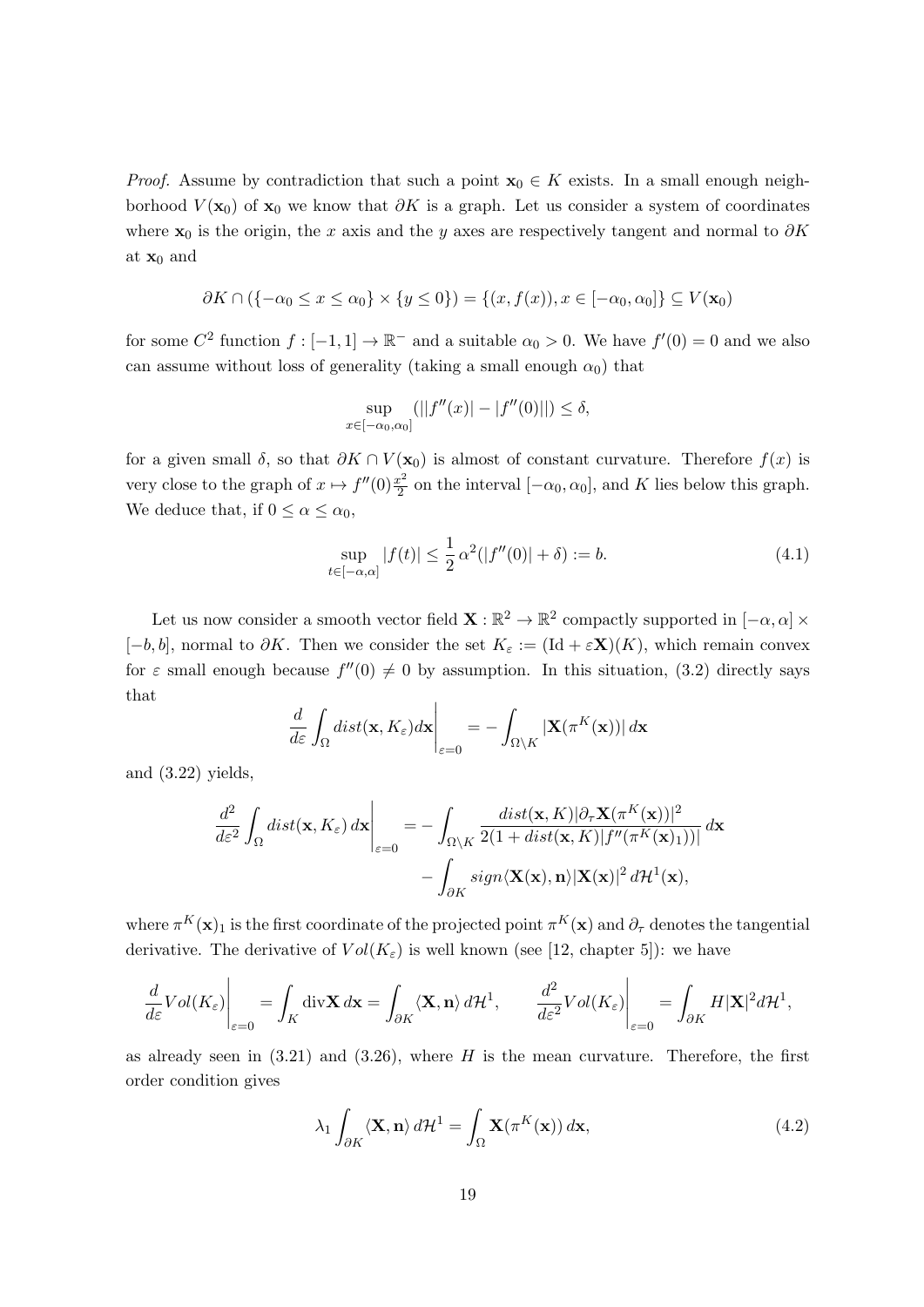and the second order condition implies

$$
\lambda_1 \int_{\partial K} H|\mathbf{X}|^2 d\mathcal{H}^1 - \int_{\Omega \backslash K} \frac{dist(\mathbf{x}, K) |\partial_\tau \mathbf{X}(\pi^K(\mathbf{x}))|^2}{(1 + dist(\mathbf{x}, K)|f''(\pi^K(\mathbf{x})_1)|)} d\mathbf{x} -\int_{\partial K} sign \langle \mathbf{X}(\mathbf{x}), \mathbf{n} \rangle |\mathbf{X}(\mathbf{x})|^2 d\mathcal{H}^1(\mathbf{x}) \ge 0.
$$
\n(4.3)

To prove the Theorem we will show that  $(4.2)$  and  $(4.3)$  cannot be verified for every choices of **X**. Let  $\alpha < \alpha_0$ . Let  $\Gamma_{\alpha} := \partial K \cap [-\alpha/2, \alpha/2] \times \mathbb{R}$  and take a particular family of smooth vector fields  $\mathbf{X}_{\alpha}$  satisfying

*i*) 
$$
\inf_{\mathbf{x} \in \Gamma_{\alpha}} |\partial_{\tau} \mathbf{X}_{\alpha}(\mathbf{x})| \geq \frac{C_1}{\alpha},
$$
  
\n*ii*) 
$$
\sup_{\mathbf{x} \in \mathbb{R}^2} |\mathbf{X}_{\alpha}(\mathbf{x})| \leq [-\alpha, \alpha] \times [-b, b],
$$
  
\n*iii*) 
$$
\sup_{\mathbf{x} \in \mathbb{R}^2} |\mathbf{X}_{\alpha}(\mathbf{x})| \leq C_2,
$$
\n(4.4)

for some positive constants  $C_1$  and  $C_2$ . Here  $\alpha > 0$  is a small number, and since b is defined by  $(4.1)$ , we see that the requests i), ii) and iii) are compatible.

Next, recalling that  $|f''(x)| \leq |f''(0)| + \delta$ , by i) and iii) we deduce that

$$
\lambda_1 \int_{\partial K} H|\mathbf{X}_{\alpha}|^2 d\mathcal{H}^1 - \int_{\partial K} sign \langle \mathbf{X}, \mathbf{n} \rangle |\mathbf{X}|^2 d\mathcal{H}^1 - \int_{\Omega \setminus K} \frac{dist(\mathbf{x}, K) |\partial_\tau \mathbf{X}_{\alpha}(\pi^K(\mathbf{x}))|^2}{(1 + dist(\mathbf{x}, K)) |f''(\pi^K(\mathbf{x})_1)|)} d\mathbf{x} \n\leq \lambda_1 C_2^2 C_3 \alpha + C_3 C_2^2 \alpha - \frac{C_1^2}{\alpha^2} \int_{\Omega \cap \{ -\alpha/2 \leq x \leq \alpha/2 \} \times \{ y \geq f(x) \} } \frac{dist(\mathbf{x}, K)}{(1 + dist(\mathbf{x}, K)(|f''(0)|) + \delta)} d\mathbf{x},
$$
\n(4.5)

where  $C_3$  is a new positive constant, which depends only on K and  $\delta$ . We claim that this last term is negative provided  $\alpha$  is small enough. Indeed we have

$$
\int_{\Omega \cap (\{-\alpha/2 \le x \le \alpha/2\} \times \{y \ge f(x)\})} \frac{dist(\mathbf{x}, K)}{(1 + dist(\mathbf{x}, K)(|f''(0)|) + \delta)} d\mathbf{x} \ge C_4 \alpha,
$$

where  $C_4$  is another suitable positive constant, depending only on  $\Omega$ , K and the mean value of the integrand (which itself depends only on  $K$ ). Thus the last term in (4.5) is smaller than  $C_2^2C_3\lambda_1\alpha + C_3C_2^2\alpha - \frac{C_1^2C_4}{\alpha}$  which is clearly negative for  $\alpha$  small enough, and the Theorem is proved.  $\Box$ 

Remark 22. (The case of Perimeter penalization). In this case, the first and second order derivatives of the perimeter (see [12]), appearing in (3.20) and (3.25), are

$$
\frac{d}{d\varepsilon}Per(K_{\varepsilon})\Big|_{\varepsilon=0} = \int_{\partial K} H\langle \mathbf{X}, \mathbf{n}\rangle d\mathcal{H}^1, \quad \text{and} \quad \frac{d^2}{d\varepsilon^2}Per(K_{\varepsilon})\Big|_{\varepsilon=0} = \int_{\partial K} |\partial_{\tau} \mathbf{X}|^2 d\mathcal{H}^1.
$$

As a consequence the analogue of (4.5) would contain two terms of same order which prevents us to exclude strictly convex points with the same method.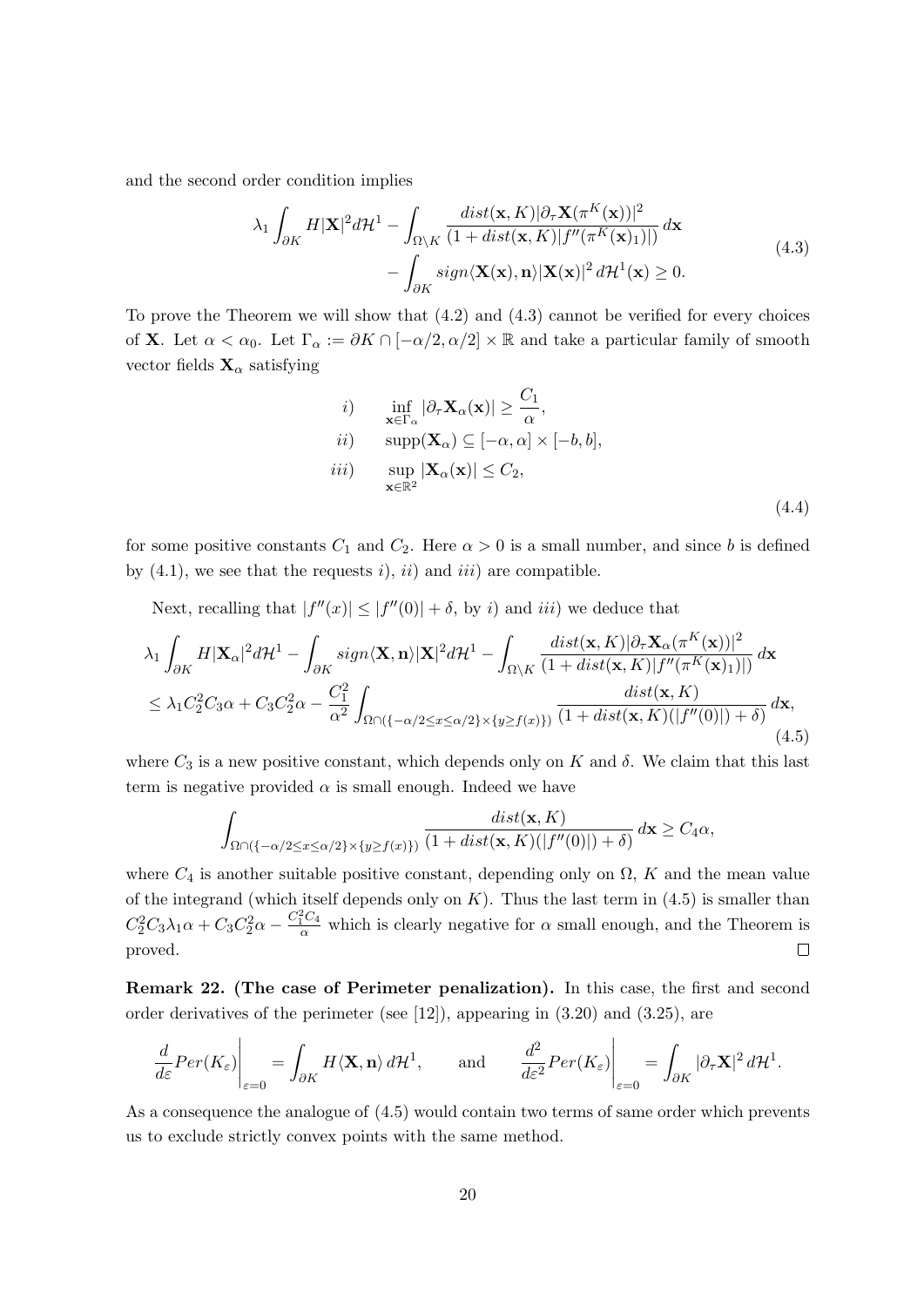## 5 The case of polygons

In the previous section we saw that minimizers cannot admit strictly convex points at their boundary. Therefore, it is natural to consider the question whether a polygon could be a minimizer or not. We begin with the following proposition about the problem with perimeter constraint only, coming from a first order argument.

**Lemma 23.** A polygon compactly contained in  $\Omega$  is never a minimizer for the Problem (1.2) if  $\lambda_1 = 0$ .

*Proof.* We denote by  $e_1$  and  $e_2$  the two unit vectors associated with the axis of  $\mathbb{R}^2$ . A generic point  $\mathbf{x} \in \mathbb{R}^2$  will have coordinates  $\mathbf{x} = (x, y)$ . Let K be a polygon and S be one of its edges. By scale and rotation invariance we can assume without loss of generality that  $S$  is the interval  $[0,1] \times \{0\}$  and K is below the first axis, i.e.  $K \subseteq \{y \le 0\}$ . Notice that from Remark 4 we are allowed to take any competitor for K, not necessarily convex. Let  $\zeta \in C_0^{\infty}([0,1], \mathbb{R})$ be a smooth function, compactly supported in [0, 1].

Then we define the vector field  $X$  normal to  $S$  by setting first

$$
\tilde{\mathbf{X}}(\mathbf{x}) = \zeta(x)\mathbf{e}_2,
$$

and then  $\mathbf{X} := \psi \tilde{\mathbf{X}}$  where  $\psi \in C_0^{\infty}(\mathbb{R}^2, \mathbb{R})$  is a cut-off function which is equal to 1 in a neighborhood of S. We denote as usual  $\Phi_{\varepsilon} := \mathrm{Id} + \varepsilon \mathbf{X}$  and  $K_{\varepsilon} := \Phi_{\varepsilon}(K)$ . Notice that the only part of  $\partial K$  that is moved by  $\Phi_{\varepsilon}$  is the edge S. All the rest of the polygon remains the same.

We have that

$$
Per(K_{\varepsilon}) = Per(K) + \left(\int_0^1 \sqrt{1+|\varepsilon\zeta'(t)|^2}dt - 1\right).
$$
  
=  $Per(K) + \varepsilon^2 \int_0^1 \frac{|\zeta'(t)|^2}{2}dt + o(\varepsilon^2).$  (5.1)

Therefore,

$$
\left. \frac{d}{d\varepsilon} Per(K_{\varepsilon}) \right|_{\varepsilon=0} = 0.
$$

Next let us see what happens with the average distance. Let us define

$$
f_{\Omega}(t) := \sup\{y; (t, y) \in \Omega\}.
$$

Then by  $[4]$  (or  $(3.2)$ ) we infer that

$$
\frac{d}{d\varepsilon} \left( \int_{\Omega} dist(\mathbf{x}, K_{\varepsilon}) d\mathbf{x} \right) \bigg|_{\varepsilon=0} = - \int_{0}^{1} f_{\Omega}(t) \zeta(t) dt.
$$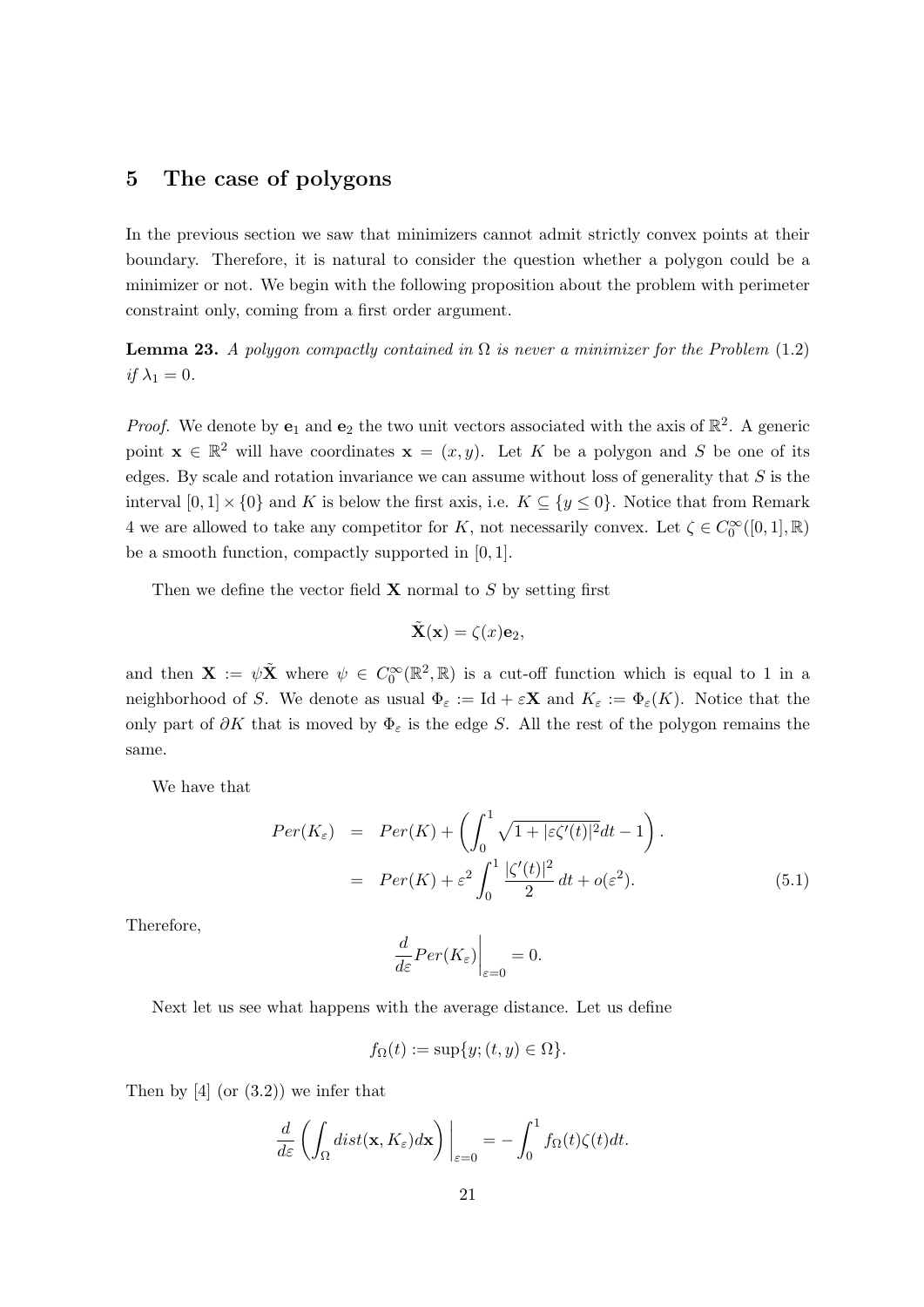Joining together the previous computations, if the polygon was a minimizer for the problem (1.2) we would have at first order that

$$
0 = -\int_0^1 f_{\Omega}(t)\zeta(t)dt.
$$
\n(5.2)

We see that the polygon cannot satisfy the first order condition in the case of perimeter penalization.  $\Box$ 

Remark 24. Actually the proof of Proposition 23 excludes any "flat part" on the boundary of a minimizer K for the functional  $\mathcal{F}(K) + \lambda_2 Per(K)$ , provided this flat part does not touch the boundary of  $\Omega$ .

**Remark 25.** About the problem with volume constraint (i.e.  $\lambda_1 > 0$  and  $\lambda_2 = 0$ ), in the situation of Proposition 23 it is clear that there is

$$
\left. \frac{d}{d\varepsilon} Vol(K_{\varepsilon}) \right|_{\varepsilon=0} = \varepsilon \int_0^1 \zeta(t) dt.
$$

But this time, since we are only allowed to take unilateral variations (since we have to keep convexity for a non strictly convex set), the first order condition of Proposition 23 would be only an inequality:

$$
0 \leq \lambda_1 \int_0^1 \zeta(t)dt - \int_0^1 f_{\Omega}(t)\zeta(t)dt.
$$

When the inequality is strict, no second order condition is possible for this particular variation. On the other hand the following proposition provides an example of a polygon and a variation which satisfy both first and second order condition for the problem with volume constraint.

Proposition 26. (First and second order variation of squares for side translation). Consider the problem with volume penalization (that is,  $\lambda_2 = 0$ ). There exists  $\lambda_1 > 0$  such that the square  $K := [0,1] \times [-1,0] \subseteq \Omega$  satisfies both first and second order conditions for a particular deformation  $K_{\varepsilon}$  of K.

Proof. Let  $\varepsilon \in \mathbb{R}$ . Let  $K := [0, 1] \times [-1, 0] \subseteq \Omega$  for some domain  $\Omega$  and consider the variation  $K_{\varepsilon} := [0, 1] \times [-1, -\varepsilon]$ . This corresponds to a variation given by the diffeomorphism Id +  $\varepsilon \mathbf{X}$ , where the vector field  $X$  is smooth, compactly supported in a neighborhood of the edge  $[0, 1] \times \{0\}$  and directed as **e**<sub>2</sub>. On the edge  $[0, 1] \times \{0\}$  it is given by  $-\mathbf{e}_2$ . Now we want to compute the first and second order derivative of  $\mathcal{F}(K_{\varepsilon}) + \lambda_1 Vol(K_{\varepsilon})$  with respect to  $\varepsilon$ . For the volume we have

$$
\left. \frac{d}{d\varepsilon} Vol(K_{\varepsilon}) \right|_{\varepsilon=0} = -1 \quad \text{and} \quad \left. \frac{d^2}{d\varepsilon^2} Vol(K_{\varepsilon}) \right|_{\varepsilon=0} = 0.
$$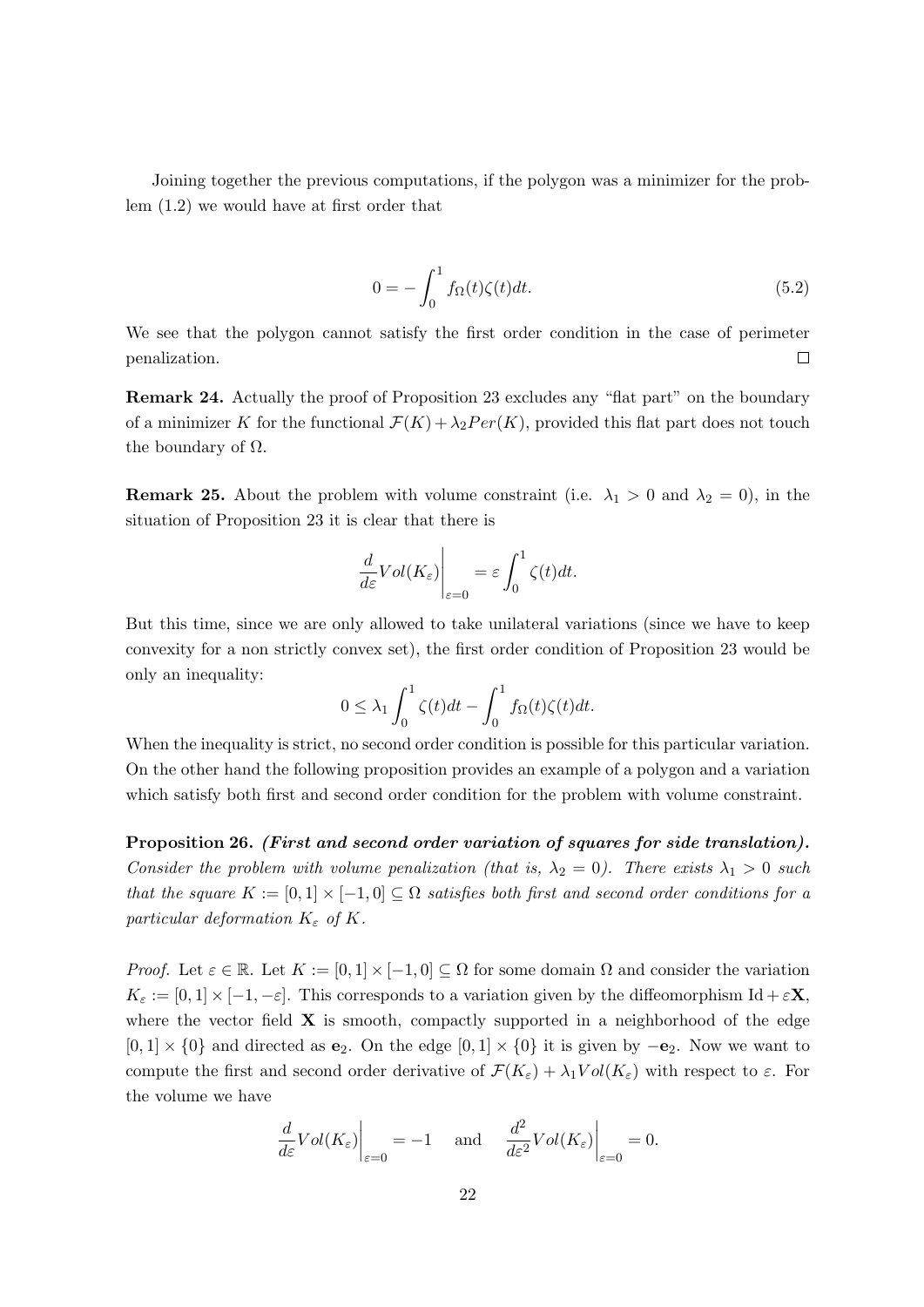For the average distance, from  $[4]$  (or  $(3.2)$ ) we deduce that

$$
\left. \frac{d}{d\varepsilon} \mathcal{F}(K_{\varepsilon}) \right|_{\varepsilon=0} = C_1(\Omega) + \int_{(\pi^K)^{-1}((0,0)\cup(1,0))} \cos(\alpha(\mathbf{x}))d\mathbf{x},
$$

where  $C_1(\Omega) = Vol(\Omega \cap [0,1] \times \{y \ge 0\})$  and  $\alpha(\mathbf{x})$  is the angle between  $\mathbf{x} - \pi^K(\mathbf{x})$  and the second unit vector  $e_2$ . In particular the first order condition is

$$
\lambda_1 - C_1(\Omega) = \int_{(\pi^K)^{-1}((0,0)\cup(1,0))} \cos(\alpha(\mathbf{x}))d\mathbf{x}.\tag{5.3}
$$

Now assume that K is stationary for this deformation, i.e. that  $\lambda_1$  verifies equality (5.3). We also check with some computations that  $K$  satisfies the second order condition. We will not make use of the general formulas of Section 3, since we do not have a smooth enough set K. Let us divide  $\Omega \setminus K_{\varepsilon}$  in four parts  $A_{\varepsilon}$ ,  $B_{\varepsilon}$ ,  $C_{\varepsilon}$  and  $\Omega \setminus (A_{\varepsilon} \cup B_{\varepsilon} \cup C_{\varepsilon})$  where

$$
A_{\varepsilon} := \left\{ (x, y) \in \Omega : 0 \le x \le 1, y \ge \min\{0, -\varepsilon\} \right\},
$$
  
\n
$$
B_{\varepsilon} := \left\{ (x, y) \in \Omega : x \notin [0, 1], y \ge \max\{0, -\varepsilon\} \right\}
$$
  
\n
$$
C_{\varepsilon} := \left\{ (x, y) \in \Omega : x \notin [0, 1], \min\{0, -\varepsilon\} < y < \max\{0, -\varepsilon\} \right\}.
$$



By this way all the points in  $\Omega \setminus (K_{\varepsilon} \cup A_{\varepsilon} \cup B_{\varepsilon} \cup C_{\varepsilon})$  are still projected on the same point belonging to  $K$  and we only need to compute the variations of the distance functional on  $A_\varepsilon \cup B_\varepsilon \cup C_\varepsilon$ . In the following, we will compute the right derivative, i.e. we will consider the case  $\varepsilon > 0$ . The computation of the left second derivative is substantially analogous, we will omit the details, and of course its value is the same we are going to obtain for the second order right derivative.

We begin with the contribution of points in  $A_{\varepsilon}$ . They are all projected on  $K_{\varepsilon} \cap \{y = -\varepsilon\}$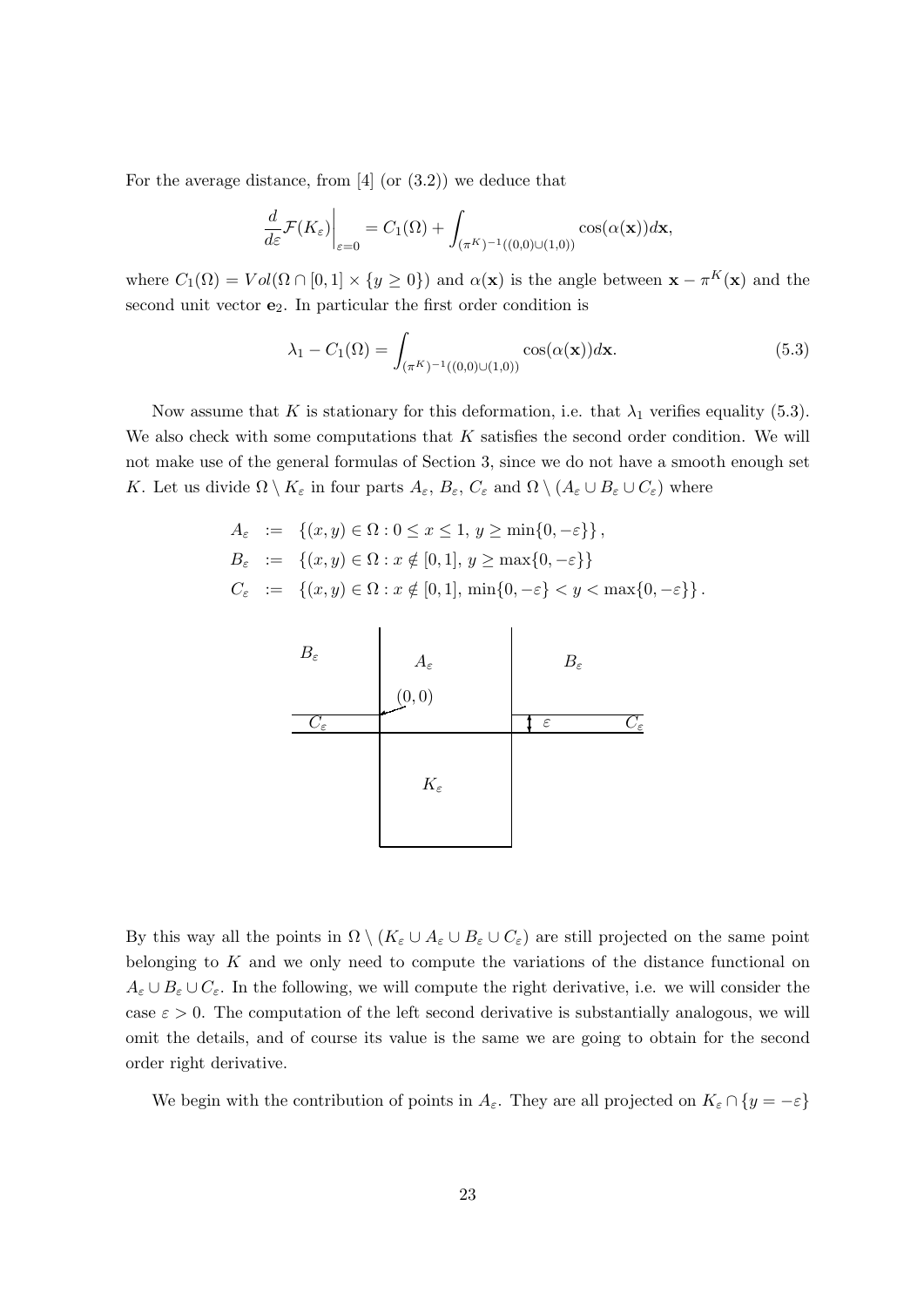which leads to

$$
\int_{A_{\varepsilon}} dist(\mathbf{x}, K_{\varepsilon}) = \int_{A_{\varepsilon} \cap \{y \ge 0\}} dist(\mathbf{x}, K_{\varepsilon}) + \int_{A_{\varepsilon} \cap \{-\varepsilon \le y \le 0\}} dist(\mathbf{x}, K_{\varepsilon})
$$
\n
$$
= \int_{A_{\varepsilon} \cap \{y \ge 0\}} (dist(\mathbf{x}, K) + \varepsilon) + \int_{0}^{1} \int_{-\varepsilon}^{0} (y + \varepsilon) dy dx
$$
\n
$$
= \int_{A_{\varepsilon} \cap \{y \ge 0\}} dist(\mathbf{x}, K) + \varepsilon C_{1}(\Omega) + \frac{\varepsilon^{2}}{2},
$$
\n(5.4)

and therefore

$$
\frac{d^2}{d\varepsilon^2} \int_{A_\varepsilon} dist(\mathbf{x}, K_\varepsilon) d\mathbf{x} \bigg|_{\varepsilon=0} = 1.
$$
\n(5.5)

Next we claim that the integral on  $C_{\varepsilon}$  is of order higher than  $\varepsilon^2$ . Indeed, for each point in  $C_{\varepsilon}$ , using Pythagoras and the equality  $\sqrt{1+a^2} = 1 + \frac{a^2}{2} + o(a^2)$  we see that

$$
dist(\mathbf{x}, K_{\varepsilon}) = \sqrt{x^2 + y^2 + 2\varepsilon y + \varepsilon^2} = |\mathbf{x}| + \frac{2\varepsilon y + \varepsilon^2}{2|\mathbf{x}|} + \frac{o(\varepsilon^2)}{|\mathbf{x}|}
$$

as  $\varepsilon \downarrow 0$ , since  $|y| \leq \varepsilon$ . By this fact, together with the integrability of  $\frac{1}{|x|}$  in two dimensions, we see that integrating over the region  $C_{\varepsilon}$ , whose volume is of order  $\varepsilon$ , there is

$$
\int_{C_{\varepsilon}} |\mathbf{x}| d\mathbf{x} = Q_{\Omega} \varepsilon \quad \text{and} \quad \int_{C_{\varepsilon}} \frac{2\varepsilon y + \varepsilon^2 + o(\varepsilon^2)}{2|\mathbf{x}|} d\mathbf{x} = o(\varepsilon^2),
$$

where  $Q_{\Omega}$  is a suitable constant depending only on  $\Omega$ . We see that there is no second order term:

$$
\int_{C_{\varepsilon}} dist(\mathbf{x}, K_{\varepsilon}) = Q_{\Omega} \varepsilon + o(\varepsilon^2).
$$
\n(5.6)

It remains to count the contribution on the domain  $B_{\varepsilon}$ . Notice that  $B_{\varepsilon}$  does not depend on  $\varepsilon$  for  $\varepsilon > 0$ , and is equal to  $B_0 := \{(x, y) \in \Omega : x \notin [0, 1], y \ge 0\}$ . Let us consider first the domain  $B_\varepsilon \cap \{x < 0\}$ , the domain  $B_\varepsilon \cap \{x > 0\}$  can be treated the same way. If  $\mathbf{x} \in B_{\varepsilon} \cap \{x < 0\}$ , then  $dist(\mathbf{x}, K_{\varepsilon}) = dist(\mathbf{x}, (0, -\varepsilon))$  and therefore

$$
dist(\mathbf{x}, K_{\varepsilon})^2 = dist(\mathbf{x}, K)^2 + \varepsilon^2 + 2\varepsilon \cos \alpha(\mathbf{x}) dist(\mathbf{x}, K).
$$

Next, making use of (3.9) a simple computation yields

$$
\int_{B_{\varepsilon} \cap \{x<0\}} dist(\mathbf{x}, K_{\varepsilon}) d\mathbf{x} = \int_{B_{\varepsilon} \cap \{x<0\}} dist(\mathbf{x}, K) d\mathbf{x} + \varepsilon \int_{B_{\varepsilon} \cap \{x<0\}} cos(\alpha(\mathbf{x})) d\mathbf{x} \n+ \frac{\varepsilon^2}{2} \int_{B_{\varepsilon} \cap \{x<0\}} \frac{\sin^2 \alpha(\mathbf{x})}{dist(\mathbf{x}, K)} d\mathbf{x} + o(\varepsilon^2),
$$
\n(5.7)

and the same holds for  $B_\varepsilon \cap \{x>0\}$ , from which we obtain that

$$
\frac{d^2}{d\varepsilon^2} \int_{B_{\varepsilon}} dist(\mathbf{x}, K_{\varepsilon}) d\mathbf{x} \bigg|_{\varepsilon=0} = \int_{B_0} \frac{\sin^2 \alpha(\mathbf{x})}{dist(\mathbf{x}, K)} d\mathbf{x}.
$$
\n(5.8)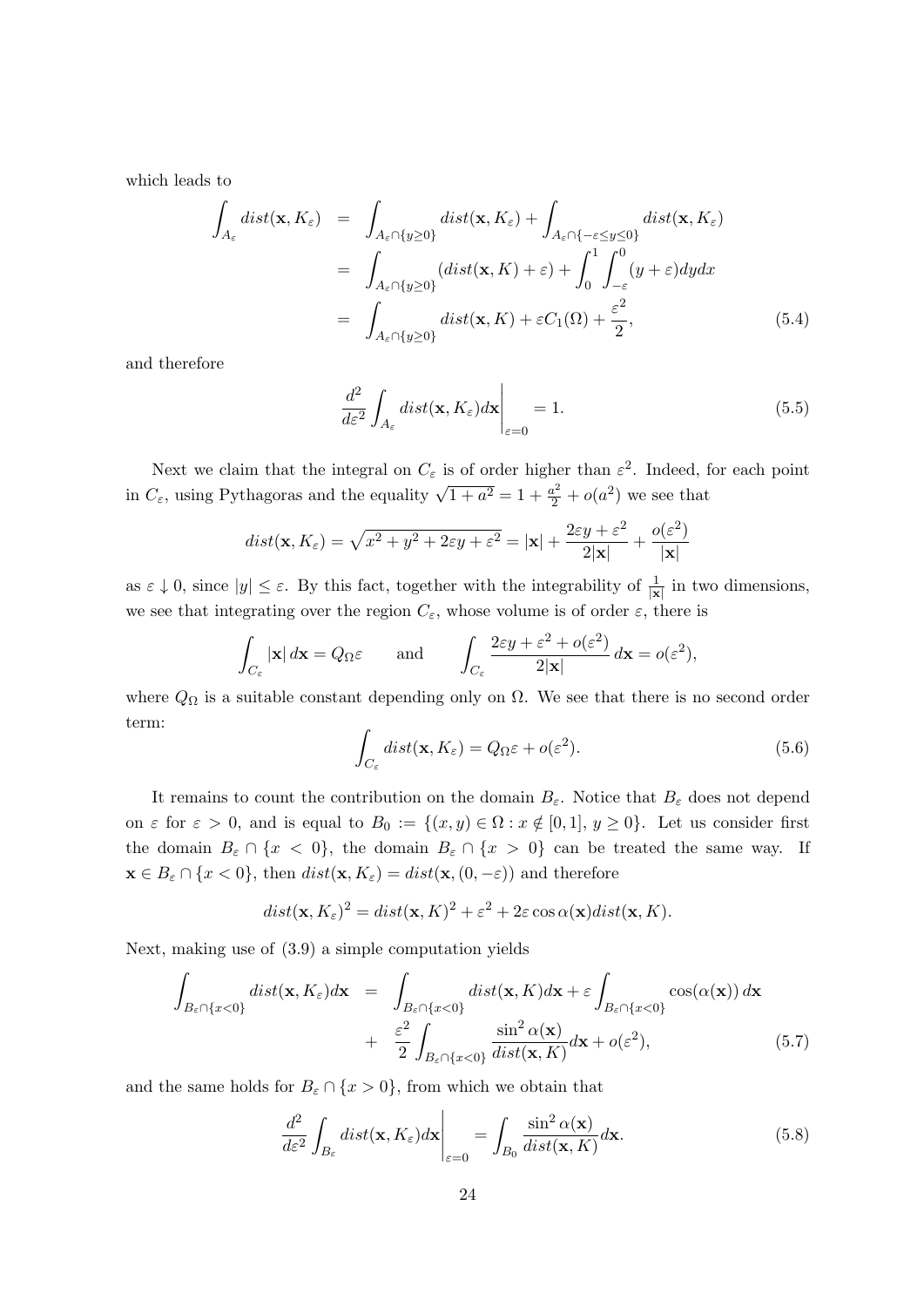Again, the integral in the right hand side of (5.8) is finite because  $\frac{1}{dist(\mathbf{x},K)}$  behaves like  $\frac{1}{|\mathbf{x}|}$ , which is integrable at the origin in dimension 2. Finally putting together  $(5.5)$ ,  $(5.6)$  and (5.8) we have that

$$
\left.\frac{d^2}{d\varepsilon^2}\int_\Omega dist(\mathbf{x},K_\varepsilon)d\mathbf{x}\right|_{\varepsilon=0}=1+\int_{B_0}\frac{\sin^2\alpha(\mathbf{x})}{dist(\mathbf{x},K)}d\mathbf{x}>0
$$

 $\Box$ 

which proves that the second order minimality condition is fulfilled.

Remark 27. The above proposition actually proves that, in comparison with rectangles, only the square is a local minimizer in its  $\varepsilon$ -neighborhood. Indeed, if the edges have different length, a rectangle could not satisfy the first order condition (5.3) in its  $\varepsilon$ -neighborhood for translation of each edge. We could probably do the same for any regular polygon but the case of the rectangle is much simpler because of the orthogonality at the corners. Of course the previous proposition does not prove that regular polygons are minimizers, but that they are local minimizers for the considered class of variations.

## 6 Approximation by Gamma-convergence

In this last section we approximate the functional in  $(1.1)$  by a certain family of elliptic functionals, in view of numerical computations, as for eg. Ambrosio and Tortorelli [2] did for the Mumford-Shah functional. For this purpose we will use the result of Buttazzo and Santambrogio [7], which says that the average distance functional can be obtained as the limit when  $p \to +\infty$  of the p-Compliance functional. We will also use the seminal work of Modica and Mortola [16] for the perimeter term.

In the sequel  $\Omega$  will denote a bounded domain of  $\mathbb{R}^2$ . For any  $p > 1$ ,  $\varphi \in L^{\infty}(\Omega)$  and  $\lambda > 0$ , we denote by  $u_{\varphi,\lambda,p}$  the unique solution  $u \in W^{1,p}(\Omega)$  of the problem

$$
-\Delta_p u + \lambda \varphi u = 1,
$$

The solution  $u_{\varphi,\lambda,p}$  can be obtained for instance by minimizing the energy

$$
E_{\varphi,\lambda,p}(u) := \frac{1}{p} \int_{\Omega} |\nabla u|^p \, d\mathbf{x} - \left( \int_{\Omega} u - \lambda \varphi u^2 \, d\mathbf{x} \right)
$$

among all functions  $u \in W^{1,p}(\Omega)$ .

As a first step to approximate our minimization problem we begin with the following Γconvergence result which is a little inspired from a Lemma given without proof in [7, Lemma 7].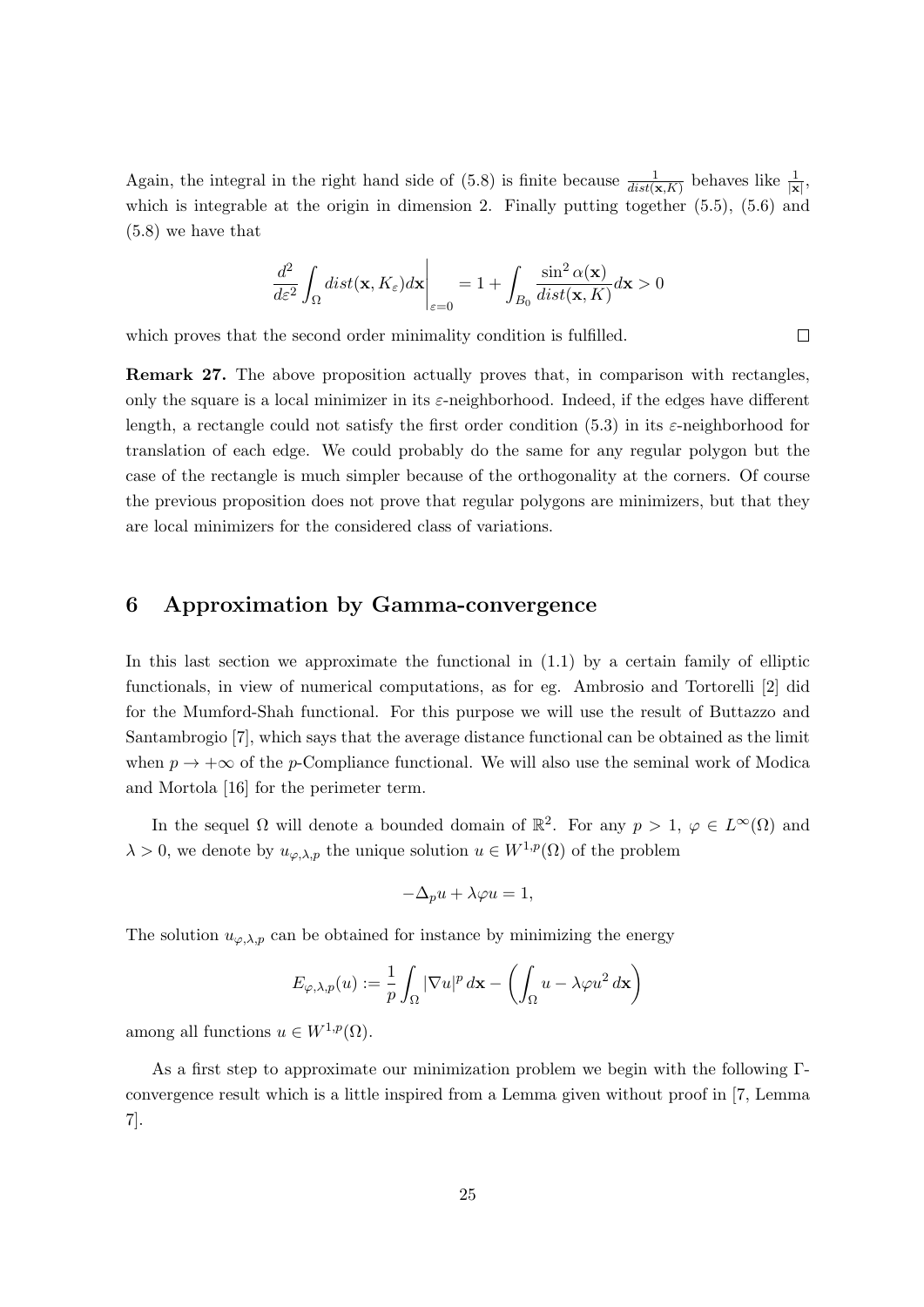**Proposition 28.** Let  $\varphi_{\varepsilon} : \Omega \to \mathbb{R}^+$  be some nonnegative measurable bounded functions converging to some  $\varphi \in L^{\infty}(\Omega)$  when  $\varepsilon \to 0$ , and assume also that  $p_{\varepsilon} \to +\infty$ . Then the family of functionals  $E_{\varphi_{\varepsilon},\lambda,p_{\varepsilon}}$   $\Gamma$ -converges in  $L^2$  to the functional

$$
E_{\varphi,\lambda}(u) := \begin{cases} -\int_{\Omega} u + \lambda \int_{\Omega} \varphi u^2 & \text{if } u \in W^{1,\infty} \text{ and } ||\nabla u||_{L^{\infty}} \le 1, \\ +\infty & \text{otherwise.} \end{cases}
$$
(6.1)

*Proof.* The limsup inequality is fairly simple. Let  $u \in W^{1,\infty}$  with  $\|\nabla u\|_{\infty} \leq 1$  be given. We have to find a recovery sequence  $u_{\varepsilon}$  converging to u in  $L^2$  and such that

$$
\limsup_{\varepsilon \to 0} E_{\varphi_{\varepsilon}, \lambda, p_{\varepsilon}}(u_{\varepsilon}) \le E_{\varphi, \lambda}(u). \tag{6.2}
$$

We simply take the identically constant sequence  $u_{\varepsilon} = u$ . Since  $|\nabla u| \leq 1$  we easily obtain that

$$
\frac{1}{p_{\varepsilon}}\int_{\Omega}|\nabla u|^{p_{\varepsilon}}\to 0.
$$

Therefore, since

$$
E_{\varphi_{\varepsilon},\lambda,p_{\varepsilon}}(u_{\varepsilon})=\frac{1}{p_{\varepsilon}}\int_{\Omega}|\nabla u|^{p_{\varepsilon}}-\int_{\Omega}u+\lambda\int_{\Omega}\varphi_{\varepsilon}u^{2},
$$

we conclude taking the limsup, actually proving (6.2) with an equality.

Now to prove the liminf inequality, we consider a sequence  $u_{\varepsilon} \to u$  in  $L^2$ . We have to prove that

$$
E_{\varphi,\lambda}(u) \le \liminf_{\varepsilon \to 0} E_{\varphi_{\varepsilon},\lambda,p_{\varepsilon}}(u_{\varepsilon}).
$$
\n(6.3)

We claim that  $u \in W^{1,\infty}(\Omega)$ . To see this observe first that

$$
\int_{\Omega} |\nabla u_{\varepsilon}|^{p_{\varepsilon}} \leq p_{\varepsilon} \left( C + \Big| \int_{\Omega} u_{\varepsilon} - \lambda \varphi_{\varepsilon} u_{\varepsilon}^2 \Big| \right) \leq p_{\varepsilon} C.
$$

Therefore, using the semicontinuity of  $u \mapsto \int |\nabla u|^q$  with respect to the weak convergence and Hölder inequality, we can compute for any fixed exponent  $q$ ,

$$
\int_{\Omega} |\nabla u|^q \leq \liminf_{\varepsilon \to 0} \int_{\Omega} |\nabla u_{\varepsilon}|^q
$$
\n
$$
\leq \liminf_{\varepsilon \to 0} |\Omega|^{1 - \frac{q}{p_{\varepsilon}}} \left( \int_{\Omega} |\nabla u_{\varepsilon}|^{p_{\varepsilon}} \right)^{\frac{q}{p_{\varepsilon}}}
$$
\n
$$
\leq \liminf_{\varepsilon \to 0} |\Omega|^{1 - \frac{q}{p_{\varepsilon}}} \left( p_{\varepsilon} C \right)^{\frac{q}{p_{\varepsilon}}}
$$
\n
$$
= |\Omega|.
$$
\n(6.4)

The last inequality holds for any large q. Now taking  $q \to +\infty$  yields

$$
\|\nabla u\|_{\infty} = \lim_{q \to +\infty} \left( \int_{\Omega} |\nabla u|^q \right)^{\frac{1}{q}} \le \lim_{q \to +\infty} |\Omega|^{\frac{1}{q}} \le 1
$$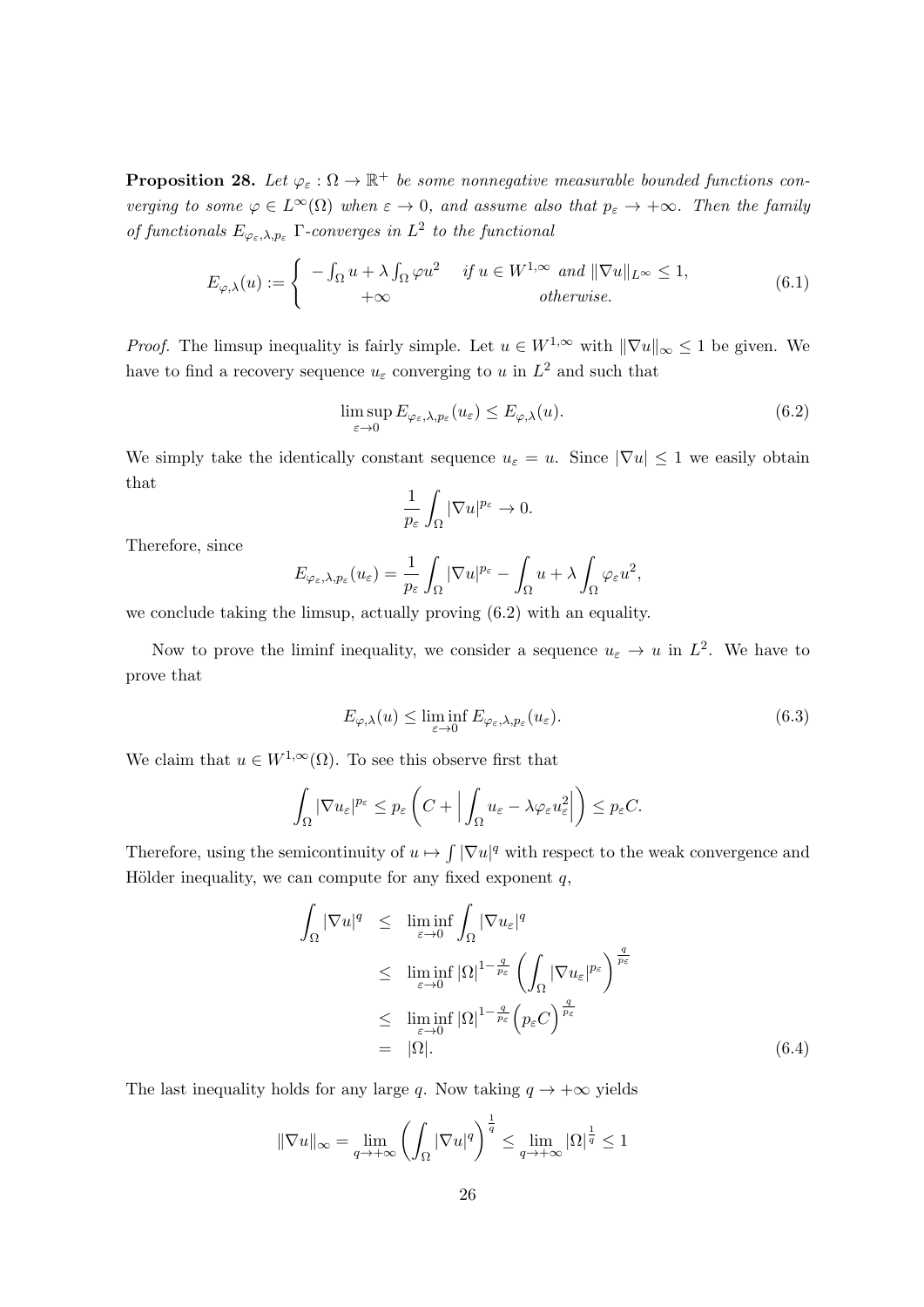which proves both that  $u \in W^{1,\infty}(\Omega)$  and  $\|\nabla u\|_{\infty} \leq 1$  (notice that  $u \in L^{\infty}$  by the Sobolev inequality). Therefore, by definition of  $E_{\varphi,\lambda}(u)$  we have that  $E_{\varphi,\lambda}(u) = -\int_{\Omega} u + \lambda \int_{\Omega} \varphi u^2$  and passing to the liminf while  $\varepsilon \to 0$  in  $E_{\varphi_{\varepsilon},\lambda,p_{\varepsilon}}(u_p)$  yields

$$
\liminf_{\varepsilon \to 0} E_{\varphi_{\varepsilon}, \lambda, p_{\varepsilon}}(u_{\varepsilon}) = \liminf_{\varepsilon \to 0} \left( \lambda \int_{\Omega} \varphi_{\varepsilon} u_{\varepsilon}^{2} - \int_{\Omega} u_{\varepsilon} + \frac{1}{p_{\varepsilon}} \int_{\Omega} |\nabla u_{\varepsilon}|^{p_{\varepsilon}} \right)
$$
\n
$$
= \liminf_{\varepsilon \to 0} \left( \frac{1}{p_{\varepsilon}} \int_{\Omega} |\nabla u_{\varepsilon}|^{p_{\varepsilon}} \right) - \int_{\Omega} u + \lambda \int_{\Omega} \varphi u^{2}
$$
\n
$$
\geq - \int_{\Omega} u + \lambda \int_{\Omega} \varphi u^{2} = E_{\varphi, \lambda}(u)
$$

which proves  $(6.3)$ .

We will also need the following proposition.

**Proposition 29.** Let  $K_{\lambda} \subseteq \Omega \subseteq \mathbb{R}^2$  be a sequence of convex sets such that  $\chi_{K_{\lambda}}$  converges to  $\chi_K$  in  $L^2$ . Then K is also convex and denoting  $u_\lambda$  the minimizer of  $E_{\chi_{K_\lambda},\lambda}$ , we have that  $u_{\lambda}(\mathbf{x})$  converges uniformly to  $\mathbf{x} \mapsto dist(\mathbf{x}, K)$  when  $\lambda \to +\infty$ .

*Proof.* Firstly notice that since the sets  $K_{\lambda}$  are convex, the convergence of the characteristic functions in  $L^2$  implies the convergence of  $K_\lambda$  for the Hausdorff distance and in the sense of compacts, thus it follows that  $K$  must be convex. To prove the proposition it is enough to prove that  $E_{\lambda} := E_{\chi_{K_{\lambda}},\lambda}$  (as defined in (6.1)) Γ-converges in the uniform topology, to the functional

$$
E_{\infty}(u) := \begin{cases} -\int_{\Omega} u & \text{if } u \in W^{1,\infty}(\Omega), \ u = 0 \text{ a.e. on } K \text{ and } ||\nabla u||_{L^{\infty}} \le 1, \\ +\infty & \text{otherwise.} \end{cases}
$$

Indeed, the minimizer of  $E_{\infty}$  is exactly  $\mathbf{x} \mapsto dist(\mathbf{x}, K)$ .

The limsup inequality is easy, taking  $u_{\lambda} := u \chi_{\Omega \setminus K_{\lambda}}$  as a recovery sequence we have that  $u_\lambda$  converges to u in  $L^\infty$  and

$$
E_{\lambda}(u) = -\int_{\Omega} u_{\lambda}
$$

thus taking the limsup we directly get

$$
\limsup_{\lambda} E_{\lambda}(u_{\lambda}) = E_{\infty}(u).
$$

Now for the liminf inequality, assume that  $u<sub>\lambda</sub>$  is a sequence that converges uniformly to  $u \in L^{\infty}$ . Then since  $K_{\lambda}$  converges to K is Hausdorff distance, taking the limit in  $\lambda \int_{K_{\lambda}} u_{\lambda}^2$ , which is uniformly bounded in  $\lambda$ , it is easy to see that  $u = 0$  a.e. on K. Moreover by the uniform convergence we obtain that u is Lipschitz and  $\|\nabla u\|_{\infty} \leq 1$ . Therefore taking the liminf in  $E_{\lambda}(u_{\lambda})$  we get the desired inequality that finishes the proof of the Proposition.  $\Box$ 

 $\Box$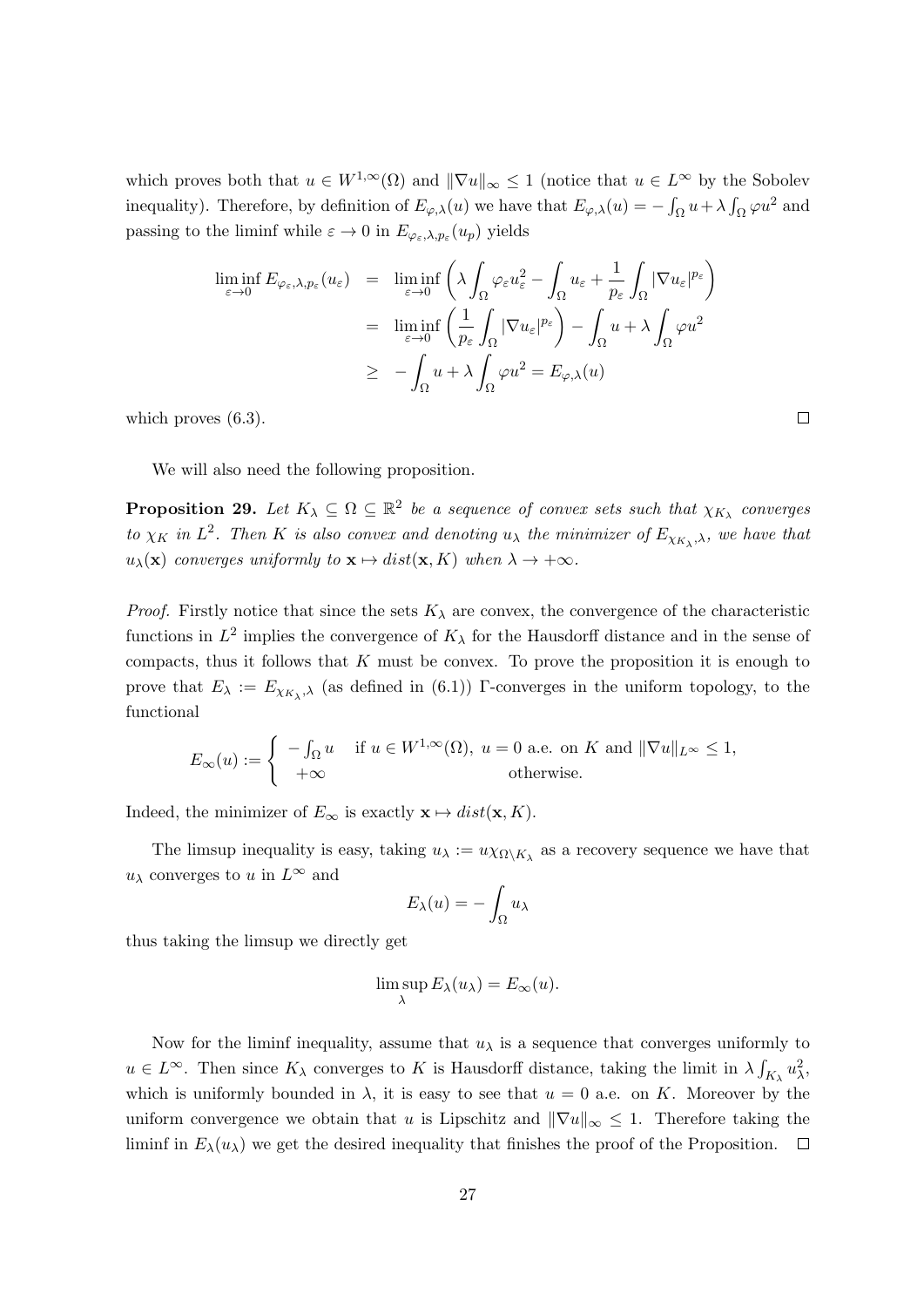Remark 30. We could change the convexity assumption in Proposition 29 into some different one like for instance uniformly Lipschitz domains, and still get the Γ-convergence result.

Next we define the following functionals

$$
\mathcal{F}_{\varepsilon,\lambda}(\varphi) := (1-\varepsilon) \int_{\Omega} u_{\varphi,\lambda,\frac{1}{\varepsilon}} d\mathbf{x} + \lambda_1 \int_{\Omega} \varphi d\mathbf{x} + \lambda_2 \left( \int_{\Omega} \varepsilon |\nabla \varphi|^2 + \frac{W(\varphi)}{\varepsilon} d\mathbf{x} \right). \tag{6.5}
$$

Where  $W(t) := t^2(1-t)^2$  is the traditional double well potential involved in Modica and Mortola's functional. Then we finally denote the limiting functional in  $\varepsilon$ , defined on  $L^{p_0}(\Omega)$ for  $p_0 > 2$ 

$$
\mathcal{F}_{0,\lambda}(\varphi) := \begin{cases} \int_{\Omega} u_{K,\lambda} + \lambda_1 |K| + \lambda_2 \mathcal{H}^1(\partial K) & \text{if } \varphi \in BV(\Omega) \text{ and } \varphi = \chi_K \text{ for some } K \\ +\infty & \text{Otherwise.} \end{cases}
$$

where  $u_{K,\lambda}$  is defined as the minimizer for  $E_{\chi_{K,\lambda}}$  (defined in (6.1)). Finally we define

$$
\mathcal{F}_{0,\infty}(\varphi) := \begin{cases} \int_{\Omega} d(\mathbf{x}, K \cup \partial \Omega) d\mathbf{x} + \lambda_1 |K| + \lambda_2 \mathcal{H}^1(\partial K) & \text{if } \varphi = \chi_K, K \text{ convex} \\ +\infty & \text{Otherwise.} \end{cases}
$$

**Theorem 31.** Let  $\lambda_2 \neq 0$ . Then we have the following diagram

$$
\mathcal{F}_{\varepsilon,\lambda} \xrightarrow[\varepsilon \to 0]{} \mathcal{F}_{0,\lambda} \xrightarrow[\lambda \to +\infty]{} \mathcal{F}_{0,\infty}
$$

for the  $L^2$  topology, the second convergence holding under the extra assumption that  $\mathcal{F}_{0,\lambda}$  is  $+\infty$  if K is not convex.

**Remark 32.** It is not clear wether one could let  $\lambda$  depend on  $\varepsilon$  and pass to the limit only a single time instead of letting first  $\varepsilon \to 0$  and then  $\lambda \to +\infty$ , separately. Indeed, such a "uniform" Γ-convergence result would need the convergence of solutions  $u_{\varphi_\varepsilon,\lambda_\varepsilon,p(\varepsilon)}$  to the solution  $u_{\varphi,\infty,\infty}$ . This convergence holds provided the rate of convergence of  $\varphi_{\varepsilon}$  to  $\varphi$  is fast enough compared to the convergence of  $\lambda_{\varepsilon}$  to  $+\infty$ . Otherwise the Γ-limit, that can be characterized using capacitary measures, could be different from the one we would expect. It is therefore difficult to find a proper dependance of  $\lambda$  with respect to  $\varepsilon$  to make this convergence true for any  $\varphi_{\varepsilon} \to \varphi$ , that have a uniform bound of  $\mathcal{F}_{\varepsilon}(\varphi_{\varepsilon})$ , say (this would be needed in the proof of the Γ-liminf). This is somehow not a real problem in view of numerical computations. Indeed, to approximate the average distance functional  $\mathcal{F}_{0,\infty}$  one should first fix a very large  $\lambda$  and then minimize  $\mathcal{F}_{\varepsilon,\lambda}$  for some  $\varepsilon$  small. Our convergence result guaranties that for  $\varepsilon$  small enough, we will approximate  $\mathcal{F}_{0,\infty}$ , at least as much as  $\mathcal{F}_{0,\lambda}$  does.

Remark 33. For the second convergence we need to restrict the class to convex sets only. This is not convenient for numerical computations because it is difficult to implement any topological or convexity constraint with the computer.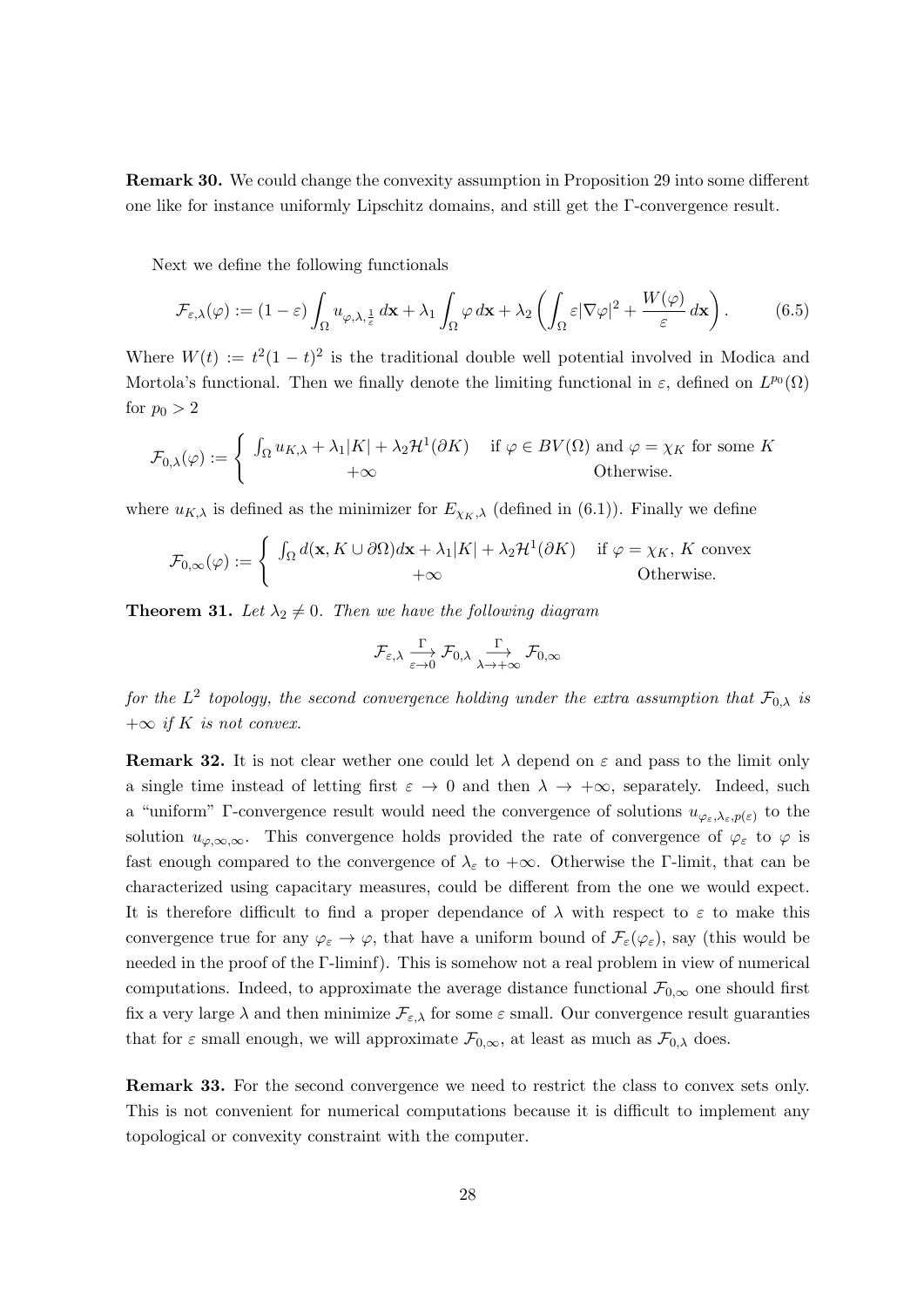Proof of Theorem 31 (first convergence). We prove first the liminf inequality. Let  $\varphi_{\varepsilon}$  be a sequence of functions converging to  $\varphi$  in  $L^2$ . We want to prove that

$$
\mathcal{F}_0(\varphi) \leq \liminf_{\varepsilon \to 0} \mathcal{F}_{\varepsilon}(\varphi_{\varepsilon}).
$$

Without loss of generality we may assume that the liminf is finite and is a real limit. Since  $\lambda_2 \neq 0$  we know that  $\int_{\Omega}$  $W(\varphi_\varepsilon)$  $\frac{\varphi_{\varepsilon}}{\varepsilon}$  is bounded by a uniform constant, thus passing to the limit we deduce that  $\int_{\Omega} W(\varphi) = 0$  thus  $\varphi = \chi_K$  a.e. for some set K. By [16] we already know  $\varphi \in BV(\Omega)$  and that

$$
\liminf_{\varepsilon \to 0} \left( \int_{\Omega} \varepsilon |\nabla \varphi_{\varepsilon}|^2 + \frac{W(\varphi_{\varepsilon})}{\varepsilon} \right) \geq \mathcal{H}^1(\partial K).
$$

It is also clear that

$$
\int_{\Omega} \varphi_{\varepsilon} \to |K|.
$$

Therefore to prove the liminf inequality it is enough to prove that

$$
\liminf_{\varepsilon \to 0} \left( (1 - \varepsilon) \int_{\Omega} u_{\varphi_{\varepsilon}, \lambda, p_{\varepsilon}} \right) \ge \int_{\Omega} u_{K, \lambda}, \tag{6.6}
$$

where we set  $p_{\varepsilon} := 1/\varepsilon$  and  $u_{K,\lambda}$  is the minimizer of  $E_{\chi_K,\lambda}$  (as defined in (6.1)). But this is a direct consequence of Lemma 28, which precisely says that  $u_{\varphi_{\varepsilon},\lambda,p_{\varepsilon}}$  converges to  $u_{K,\lambda}$  in  $L^2$ , yielding an equality in (6.6).

Let us now prove the limsup inequality. Let  $\varphi = \chi_K$  be fixed. By Modica and Mortola's result and standard approximation by polygonal domains we know that there exists a sequence  $\varphi_{\varepsilon}$  that converges to  $\varphi$  in  $L^2$  and such that

$$
\limsup_{\varepsilon \to 0} \left( \int_{\Omega} \varepsilon |\nabla \varphi_{\varepsilon}|^2 + \frac{W(\varphi_{\varepsilon})}{\varepsilon} \right) \leq \mathcal{H}^1(\partial K).
$$

Since  $\varphi_{\varepsilon}$  converges in  $L^2$  it is clear that

$$
\int_{\Omega} \varphi_{\varepsilon} \to |K|.
$$

Then it remains to prove the convergence of the  $p$ -compliance term, and this again directly comes from Proposition 28 as in the proof of the Γ-liminf.  $\Box$ 

Proof of Theorem 31 (second convergence). We prove first the liminf inequality. Let  $\varphi_{\lambda} =$  $\chi_{K_{\lambda}}$  be a sequence of characteristic functions converging to  $\varphi = \chi_K$  in  $L^2$ , with  $K_{\lambda}$  and K convex. Then by convexity of  $K_{\lambda}$  it is well known that the volume and perimeter are continuous with respect to this convergence. It is therefore enough to prove that

$$
\mathcal{F}(K) \le \liminf_{\lambda \to +\infty} \int_{\Omega} u_{K_{\lambda},\lambda}
$$

and this follows from Proposition 29.

The limsup also directly follows from Proposition 29 in an even weaker form, taking as a recovery sequence for a convex set K the identically constant sequence  $\chi_K$ .  $\Box$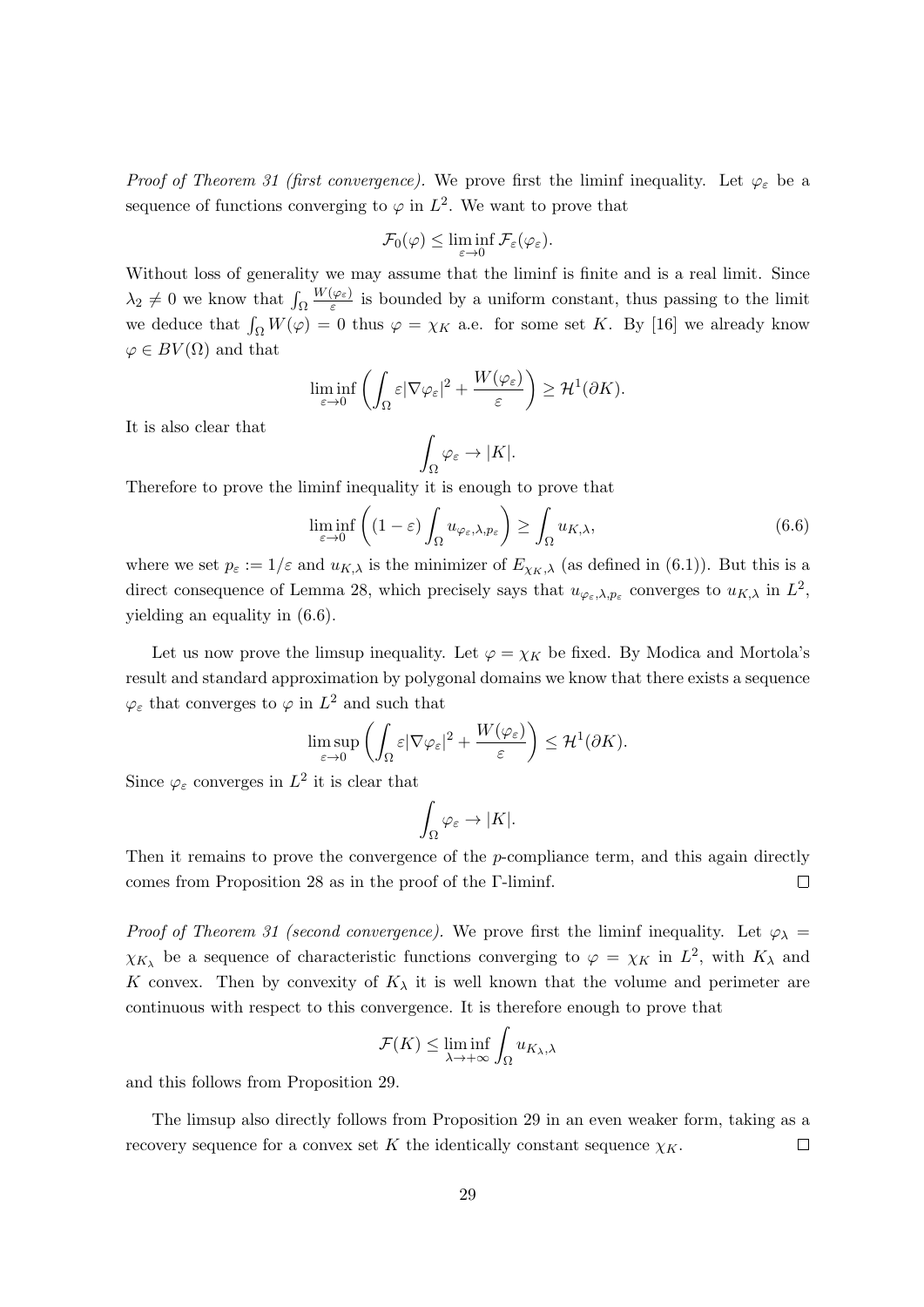## References

- [1] Luigi Ambrosio and Carlo Mantegazza. Curvature and distance function from a manifold. J. Geom. Anal., 8(5):723–748, 1998. Dedicated to the memory of Fred Almgren.
- [2] Luigi Ambrosio and Vincenzo Maria Tortorelli. Approximation of functionals depending on jumps by elliptic functionals via Γ-convergence. Comm. Pure Appl. Math.,  $43(8):999-$ 1036, 1990.
- [3] Dorin Bucur, Ilaria Fragalà, and Jimmy Lamboley. Optimal convex shapes for concave functionals. personal communication.
- [4] Giuseppe Buttazzo, Edoardo Mainini, and Eugene Stepanov. Stationary configurations for the average distance functional and related problems. Control Cybernet., 38(4A):1107–1130, 2009.
- [5] Giuseppe Buttazzo, Edouard Oudet, and Eugene Stepanov. Optimal transportation problems with free Dirichlet regions. In Variational methods for discontinuous structures, volume 51 of *Progr. Nonlinear Differential Equations Appl.*, pages  $41-65$ . Birkhäuser, Basel, 2002.
- [6] Giuseppe Buttazzo, Aldo Pratelli, Sergio Solimini, and Eugene Stepanov. Optimal urban networks via mass transportation, volume 1961 of Lecture Notes in Mathematics. Springer-Verlag, Berlin, 2009.
- [7] Giuseppe Buttazzo and Filippo Santambrogio. Asymptotical compliance optimization for connected networks. Netw. Heterog. Media, 2(4):761–777 (electronic), 2007.
- [8] Giuseppe Buttazzo and Eugene Stepanov. Optimal transportation networks as free Dirichlet regions for the Monge-Kantorovich problem. Ann. Sc. Norm. Super. Pisa Cl. Sci. (5), 2(4):631–678, 2003.
- [9] Michel C. Delfour and Jean-Paul Zolésio. Shape analysis via distance functions: local theory. In Boundaries, interfaces, and transitions (Banff, AB, 1995), volume 13 of CRM Proc. Lecture Notes, pages 91–123. Amer. Math. Soc., Providence, RI, 1998.
- [10] Herbert Federer. Curvature measures. Trans. Am. Math. Soc., 93:418–491, 1959.
- [11] Herbert Federer. Geometric measure theory. Die Grundlehren der mathematischen Wissenschaften, Band 153. Springer-Verlag New York Inc., New York, 1969.
- [12] Antoine Henrot and Michel Pierre. Variation et optimisation de formes, volume 48 of Mathématiques  $\mathcal{B}$  Applications (Berlin) [Mathematics  $\mathcal{B}$  Applications]. Springer, Berlin, 2005. Une analyse géométrique. [A geometric analysis].